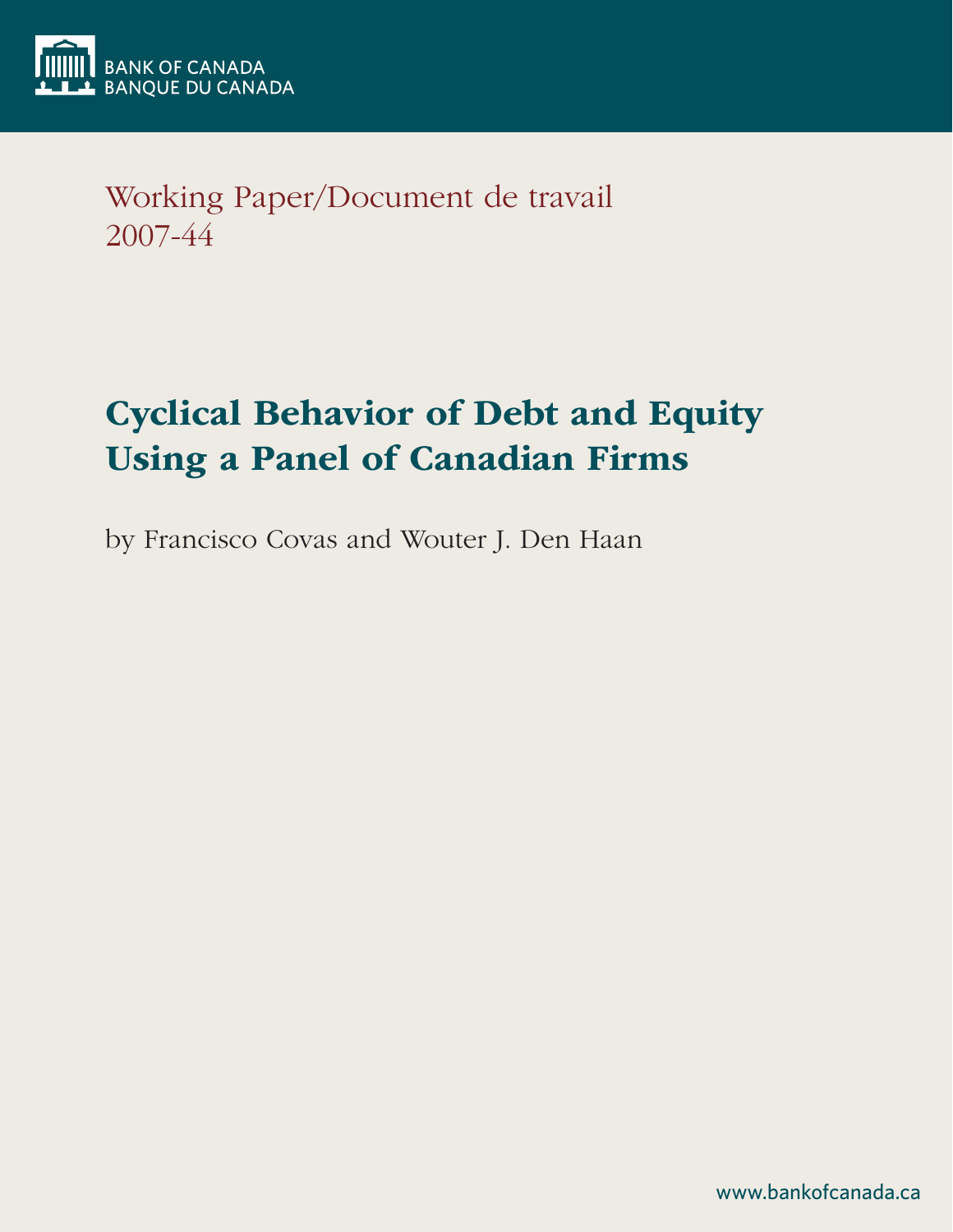Bank of Canada Working Paper 2007-44

August 2007

## **Cyclical Behavior of Debt and Equity Using a Panel of Canadian Firms**

**by**

## **Francisco Covas<sup>1</sup> and Wouter J. Den Haan<sup>2</sup>**

<sup>1</sup> Monetary and Financial Analysis Department Bank of Canada Ottawa, Ontario, Canada K1A 0G9

2University of Amsterdam, London Business School, and CEPR wdenhaan@uva.nl

Bank of Canada working papers are theoretical or empirical works-in-progress on subjects in economics and finance. The views expressed in this paper are those of the authors. No responsibility for them should be attributed to the Bank of Canada.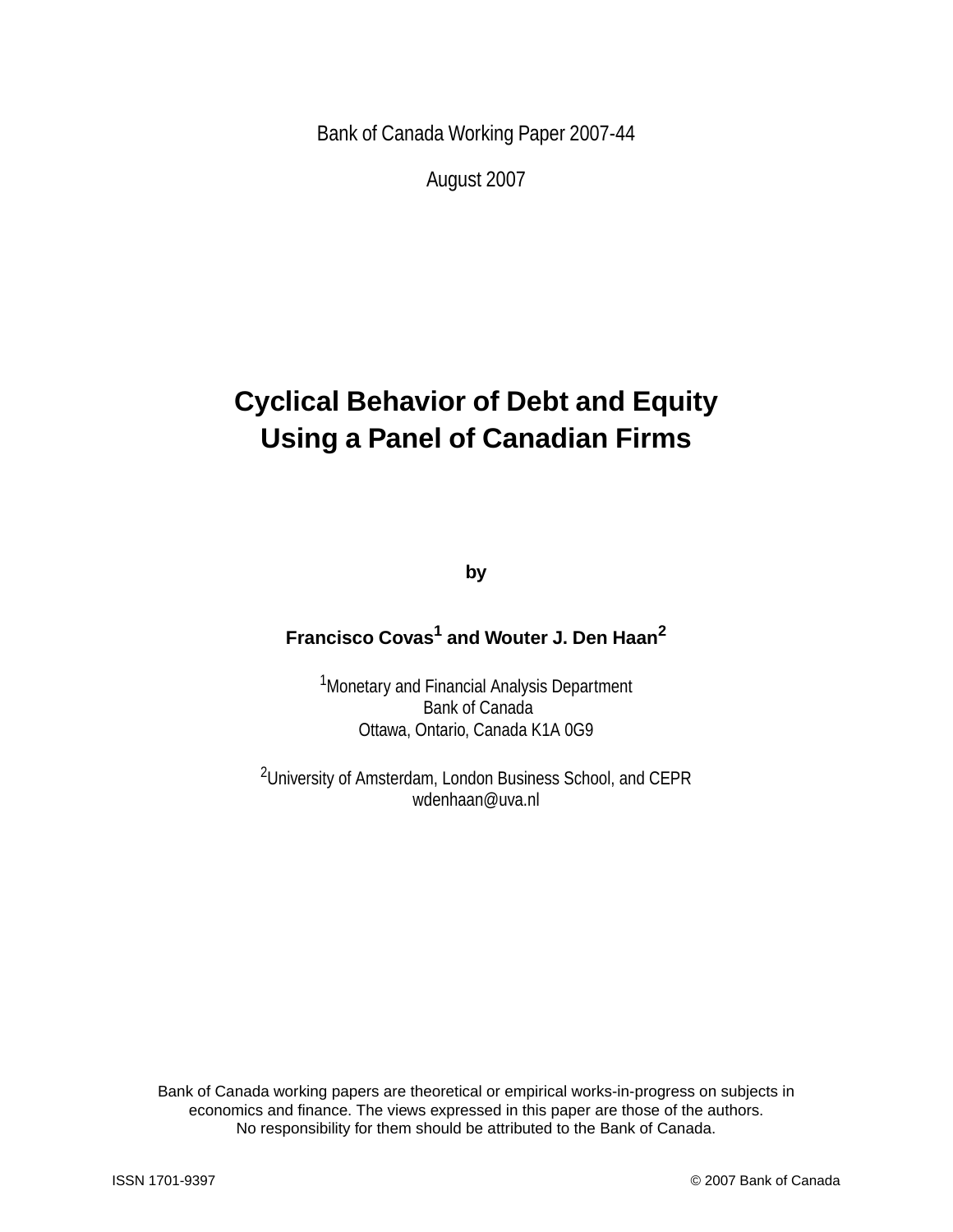## **Acknowledgements**

We thank Céline Gauthier and Dinah Maclean for giving us detailed comments. David Chen provided excellent research assistance.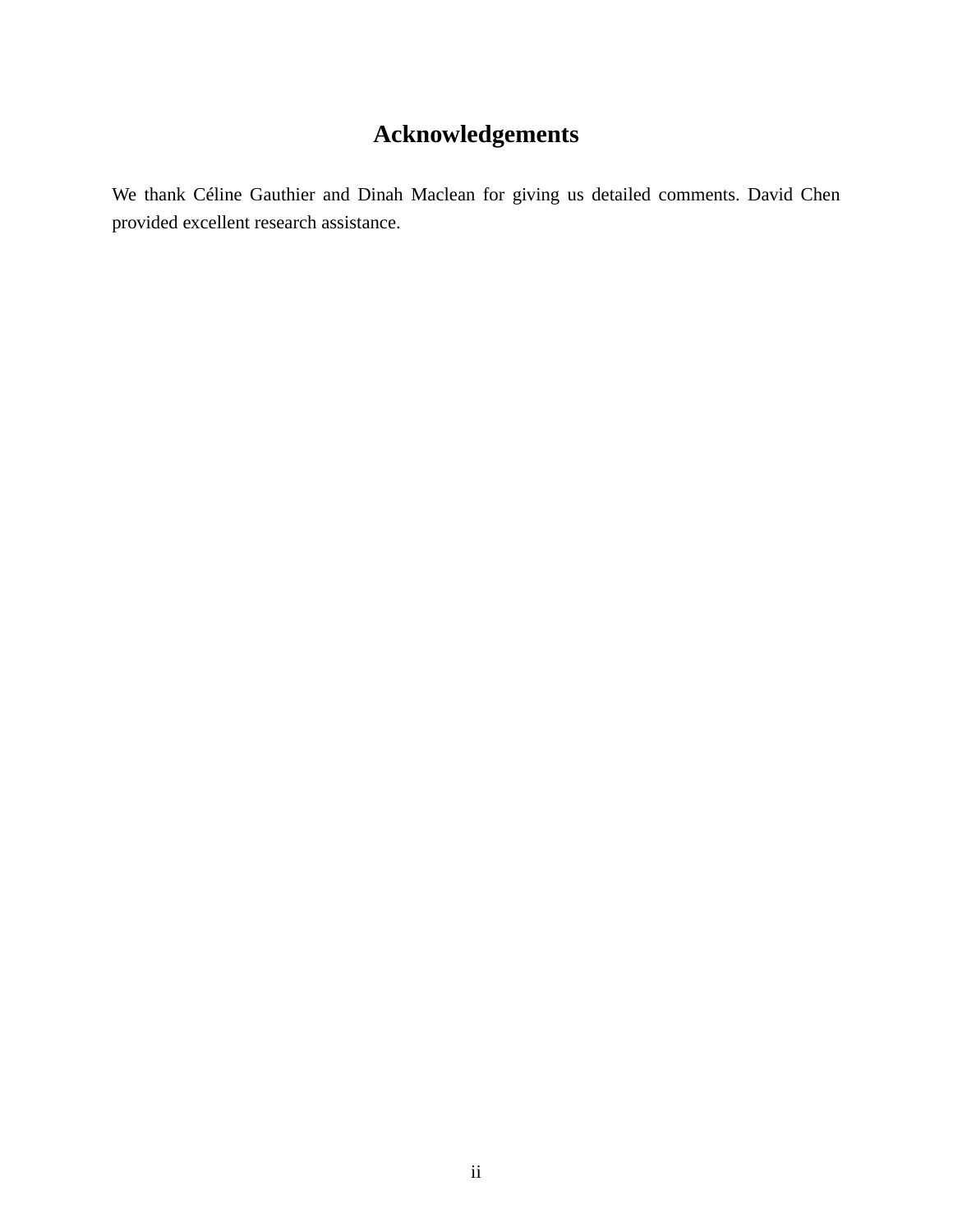## **Abstract**

We document the cyclical behavior of debt, equity, and retained earnings for different firm categories using firm-level Canadian data. There is evidence of both procyclical equity and debt issuance for all firm categories but the timing differs. In particular, there is strong evidence that equity issuance increases in anticipation of an expansion. During this phase, some substitution between debt and equity takes place. After the expansion has reached its peak, equity issuance starts to decrease and during this phase there is strong evidence of procyclical debt issuance and some substitution out of equity seems to take place. Retained earnings is procyclical except for small firms.

*JEL classification: E32, G32 Bank classification: Business fluctuations and cycles*

## **Résumé**

Au moyen de données recueillies à l'échelon de l'entreprise puis regroupées par taille d'entreprise, les auteurs étudient le comportement cyclique des émissions d'obligations et d'actions et des bénéfices non répartis des sociétés canadiennes. L'analyse de ces données indique que les émissions d'obligations et d'actions présentent un caractère procyclique peu importe la catégorie de taille examinée, mais qu'elles s'échelonnent différemment dans le temps. Elle révèle en particulier que le volume des actions émises augmente à l'approche d'une phase d'expansion, aux dépens de l'émission d'obligations. Passé le pic du cycle d'expansion, l'émission d'actions diminue et semble céder graduellement la place à l'émission d'obligations, dont le caractère procyclique se manifeste alors. Les bénéfices non répartis affichent un comportement procyclique, sauf dans le cas des petites entreprises.

*Classification JEL : E32, G32 Classification de la Banque : Cycles et fluctuations économiques*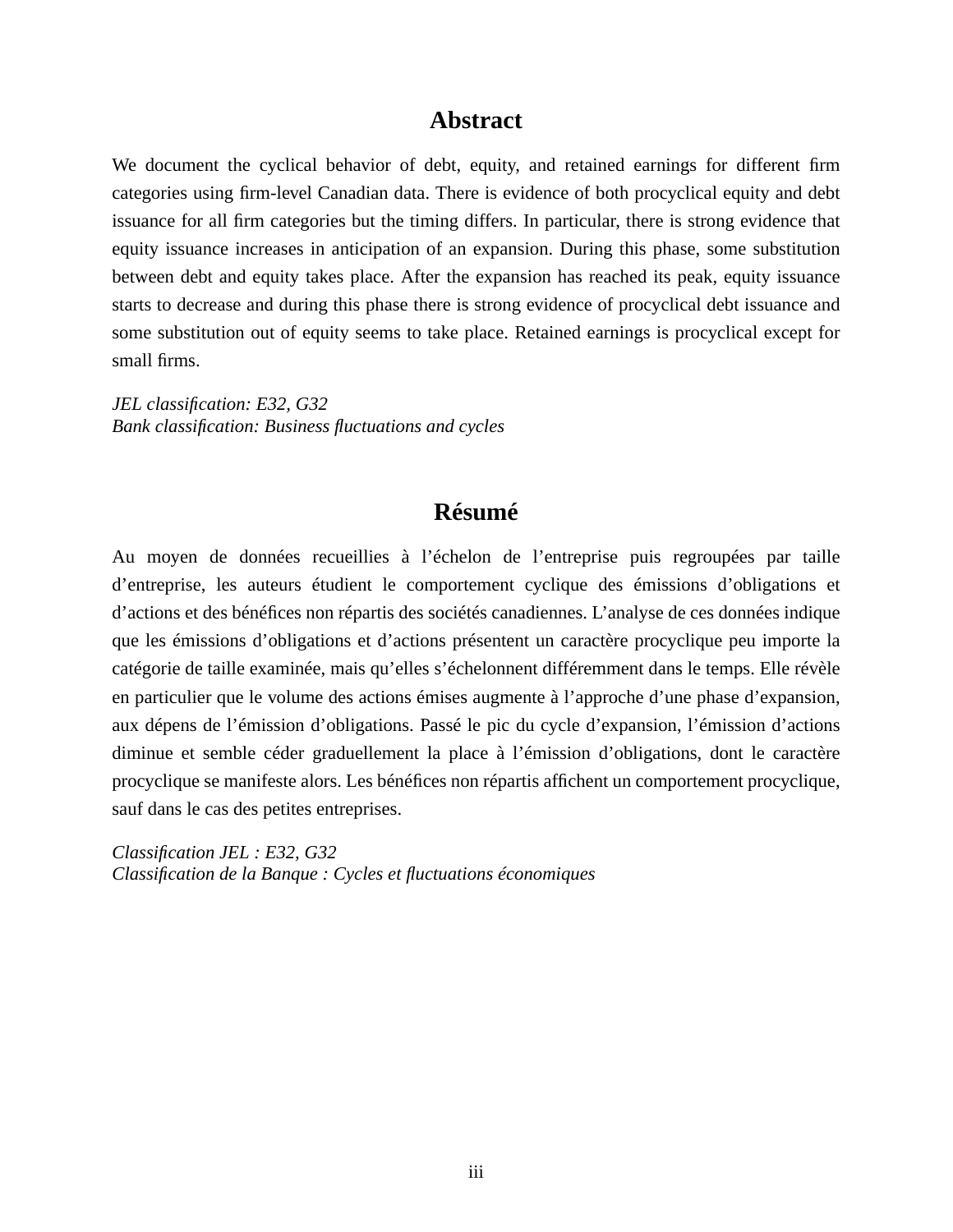### 1 Introduction

Cyclical changes in the availability of external financing play an important role in modern business cycle research. Exemplary theoretical papers are Bernanke and Gertler (1989), Carlstrom and Fuerst (1997), and Bernanke, Gertler, and Gilchrist (1999). All three papers only allow for debt as external financing. In a recent paper, Fama and French (2005) document that firms frequently issue equity and that equity finance does have an important role in firm financing. One may, thus, get an incomplete or even misleading picture by ignoring possible cyclical changes in equity finance.

Several theoretical models have been developed to study the cyclical behavior of equity finance. With multiple financing sources the cyclical behavior of individual financing sources is harder to determine, because increased agency problems during a recession can still lead to an increase in a financing source if it is used as a substitute for another financing source, for which the worsening of agency problems is even more severe. So perhaps not surprisingly, the predictions of the existing models differ. The models in Covas and den Haan (2006) and Jermann and Quadrini (2006) predict that debt issuance is procyclical, whereas according to the model of Levy and Hennessy (2006) that is only the case for firms facing tight financing constraints. The models also have differences regarding the cyclical behavior of equity. Choe, Masulis, and Nanda (1993), Levy and Hennessy (2006), and Covas and den Haan (2006) argue that equity issuance is procyclical, whereas Jermann and Quadrini (2006) argue that equity issuance should be countercyclical.

The empirical results of Fama and French (2005) are likely to stimulate other researchers to allow for equity finance in their models. Moreover, the development of the financial sector means that models that only consider debt financing are getting outdated. Empirical research to guide the theoretical work is clearly needed. There are a few empirical studies that analyze the cyclical behavior of equity using US data. In particular, Choe, Masulis, and Nanda (1993), Korajczyk and Levy (2003) find equity to be procyclical and Jermann and Quadrini (2006) find equity to be countercyclical. Covas and den Haan (2006) argue that the ambiguous results are due to the use of aggregate data. In contrast to the other empirical studies that rely on aggregate data, Covas and den Haan (2006)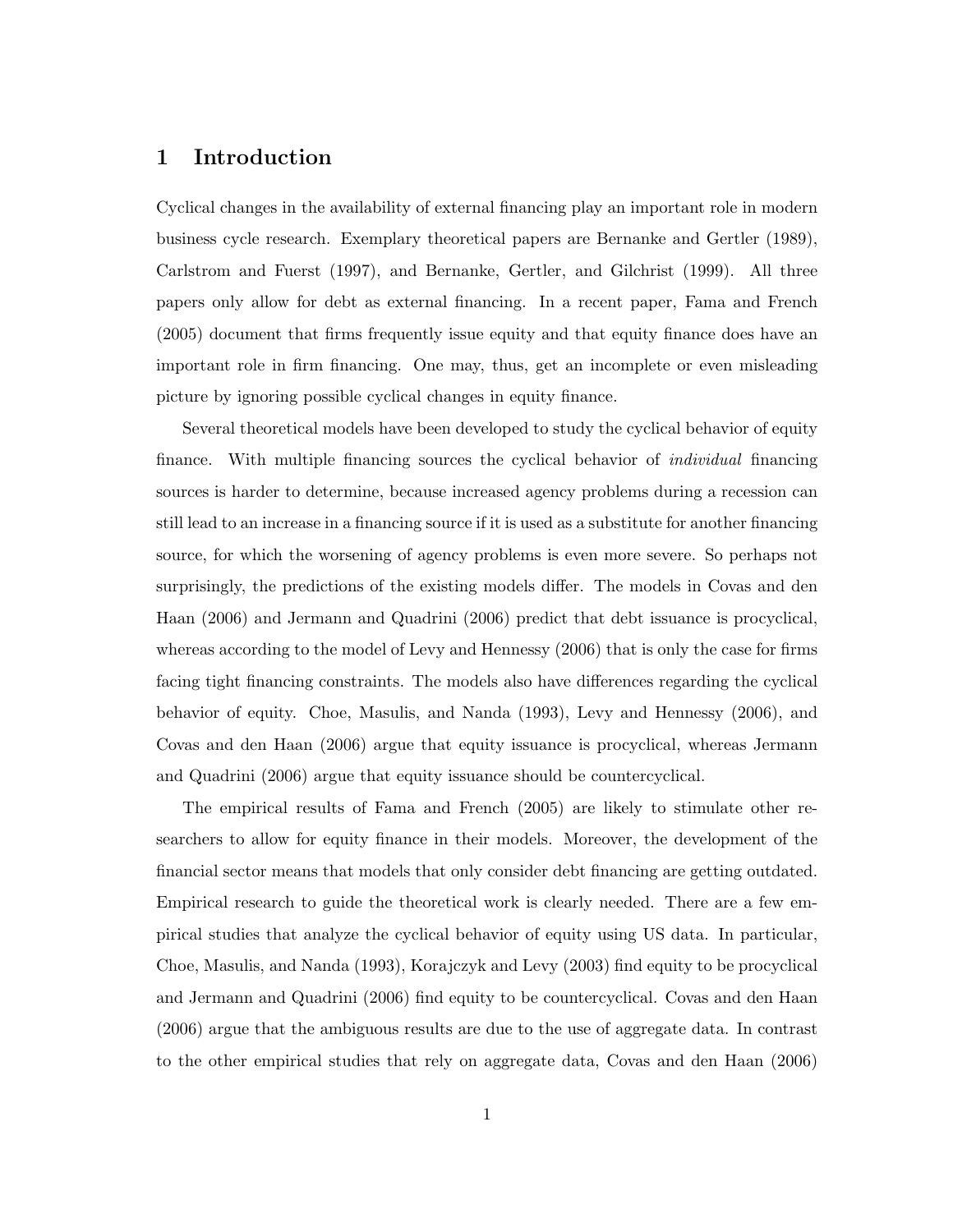use US data by firm size and argue that both predictions are right. That is, although equity issuance is procyclical for most firm groups, equity issuance is countercyclical for the largest firms, that is, firms in the top 1% or possibly top 5% in terms of the book value of assets. Given the highly skewed distribution of asset size, the relatively small group of large firms is important for aggregate fluctuations. Whether the procyclical behavior of the smaller firms or the countercyclical behavior of the largest firms dominate the cyclical behavior at the aggregate level (or that they roughly off set each other) depends crucially on particular choices such as the definition of the series and the sample period.

Here we follow the strategy of Covas and den Haan (2006) of using firm-level data in analyzing the cyclical behavior of financing sources for Canadian firms. Canadian data not only offer a fresh perspective to investigate the cyclical behavior of firms' financing sources, but are also more comprehensive than its US counterpart, Compustat, in that several private firms are included as well.

The results we find using Canadian data correspond closely to those found with US data, but there are some exceptions. Our first result is that equity is procyclical. Like the results for the US we find that the procyclical changes in equity are decreasing with firm size, but in contrast to the US results, we find equity issuance to be procyclical for the largest firms as well. When using the contemporaneous correlation between debt and real activity, most results indicate that debt financing is procyclical although the results are not as strong as those for the US.

When we pay careful attention to the timing, then a strong cyclical pattern emerges. In particular, we find that equity is leading and debt is lagging the cycle. Similar effect was found for the US but it is stronger for Canada. In anticipation of an expansion (both in terms of firms' assets or aggregate real activity), firms issue equity. During this phase, some substitution between debt and equity takes place, because we find some evidence of negative comovement between debt and next year's real activity. After the expansion has reached its peak, equity issuance starts to decrease and during this phase there is strong evidence of procyclical debt issuance. A possible interpretation is that positive expectations make it easier for firms to attract equity but that they can only attract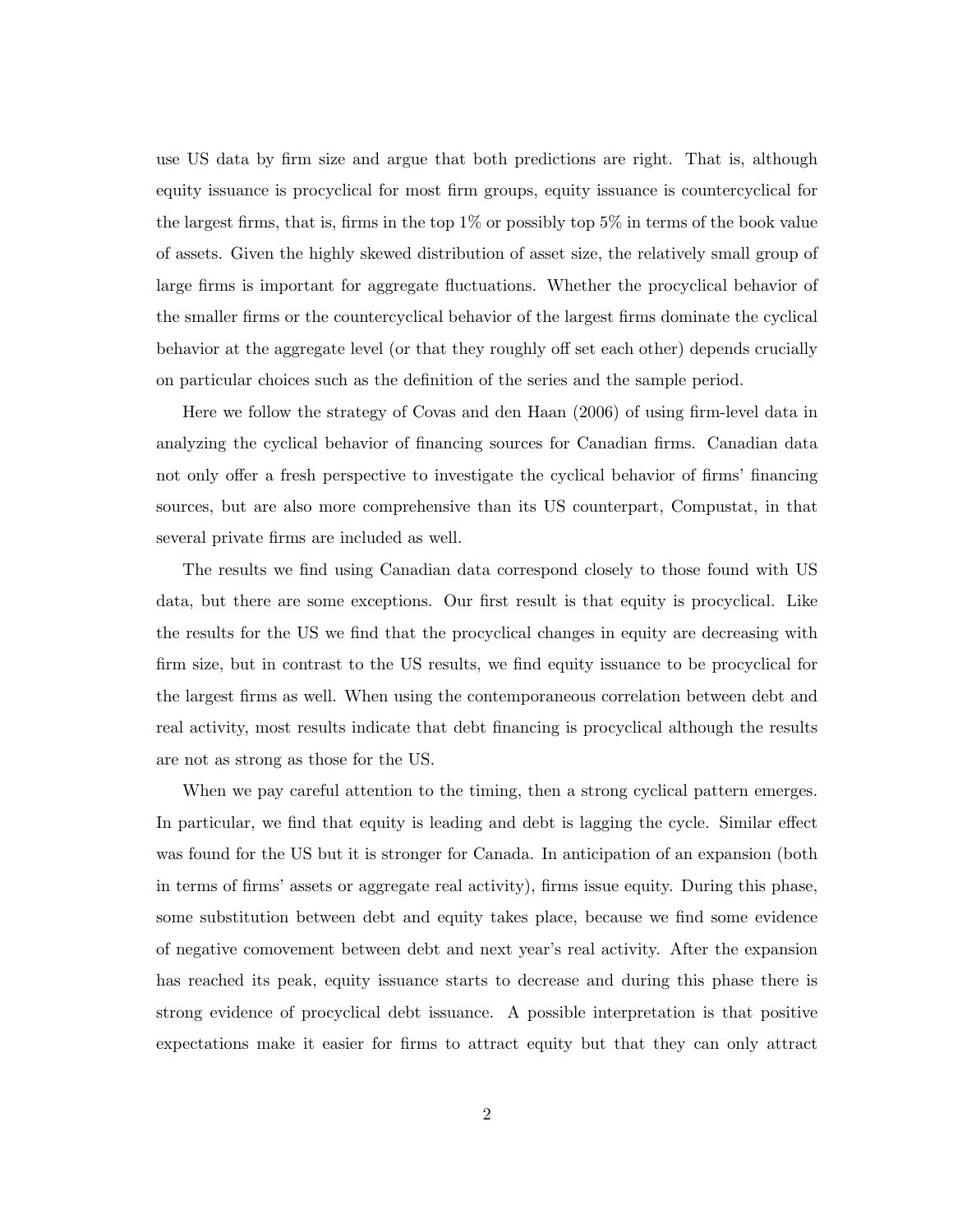additional debt after they have built up additional net worth.

This paper is organized as follows. The second section discusses the data sources and the methods used to construct cyclical components. The third section discusses the results and the last section concludes.

## 2 Constructing the data

#### 2.1 Data sources

Our first and main data set consists of the annual Report on Business (ROB) data from 1979 to 2004.<sup>1</sup> About two-thirds of the data consists of firms listed on two Canadian stock exchanges (Toronto and Montreal Stock Exchanges) and senior board companies from four other stock exchanges (Vancouver, Alberta, Winnipeg and the Canadian Venture stock exchanges).<sup>2</sup> The remaining one-third of the sample consists of private firms. Some private firms are quite large.<sup>3</sup> We exclude financial firms (activity index 13) and utilities  $(10)$  and we require companies to have a non-foreign incorporation code.<sup>4</sup> To deflate nominal series we use the producer price index, since we want to capture the purchasing power of the funds raised.

This data set allows us to condition on firm size. To study the importance of firm size, we rank firms using last period's end-of-period book value of assets. We construct  $J$  firm categories. A firm group,  $j \in \{1, \ldots, J\}$ , is defined by a lower and an upper percentile. Our firm groups are [0,25%], [0,50%], [0,75%], [0,99%], [90%,94%], [95%,99%], and [99%,100%]. The behavior of the larger firms has a significant impact on the aggregate variables. To study the role of large firms in influencing the aggregate statistics, we consider several

<sup>&</sup>lt;sup>1</sup>See the appendix for details.

<sup>2</sup>Firms are typically included in the data set for several years before they go public. Consequently, our data does include equity raised through IPOs.

<sup>3</sup>Large private firms tend to be subsidiaries of multinationals. Examples of private firms that are large in terms of assets are Imperial Tobacco Canada, Ford Motor Company of Canada, and General Motors of Canada.

<sup>4</sup>Financial firms and utilities are typically excluded because the regulations affecting these firms sets them apart from other firms.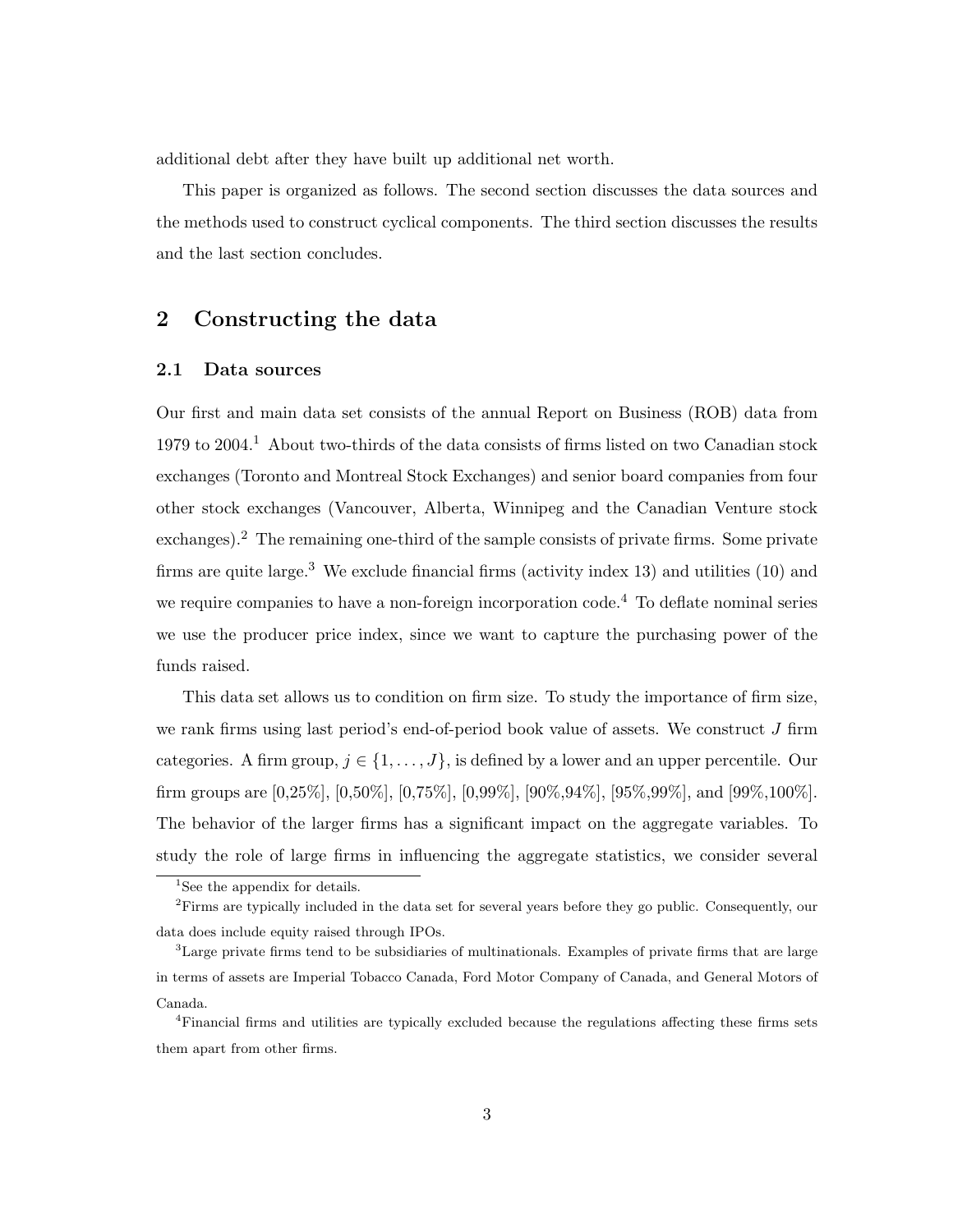groups in the top decile.

Table 1 provides a set of summary statistics for each of these firm groups. In particular, we find that smaller firms have lower leverage and exhibit higher asset growth. Smaller firms finance a much larger fraction of asset growth with equity, whereas larger firms finance a larger fraction with debt. For large US firms we find retained earnings to be important but this is not the case for Canadian firms.

The second data set consists of net new security issues from 1980 to 2004 for all nonfinancial corporations, excluding government enterprises. It is from Statscan's Financial Flow Accounts. An advantage of this data set is that the Financial Flow Accounts includes more private firms than  $ROB<sup>5</sup>$  A disadvantage is that it does not allow us to decompose the series by firm size.

#### 2.2 Variables used

The ROB equity variables used are

- 1. Sale of stock,
- 2. Sale of stock minus repurchase of stock, and
- 3. Change in equity, measured as the residual from the accounting identity using the definition of Fama and French (2005). This increase is not affected by retained earnings because accumulated retained earnings are kept track of in a separate balance sheet item.

Our preferred choices for equity issuance are the sale of stock, i.e., the gross issuance of equity, and the change in equity. The first is most cleanly defined and the latter is a comprehensive measure of net stock issuance.

To compare the difference between the gross sale of stock and the net change in equity, we plot in Panels A and B of Figure 1, the sale of stock and the change in the book value of equity for the bottom 25% and for all firms, respectively. For the bottom 25% the two series

<sup>5</sup>ROB's coverage does include the largest private firms in Canada in addition to several smaller private firms.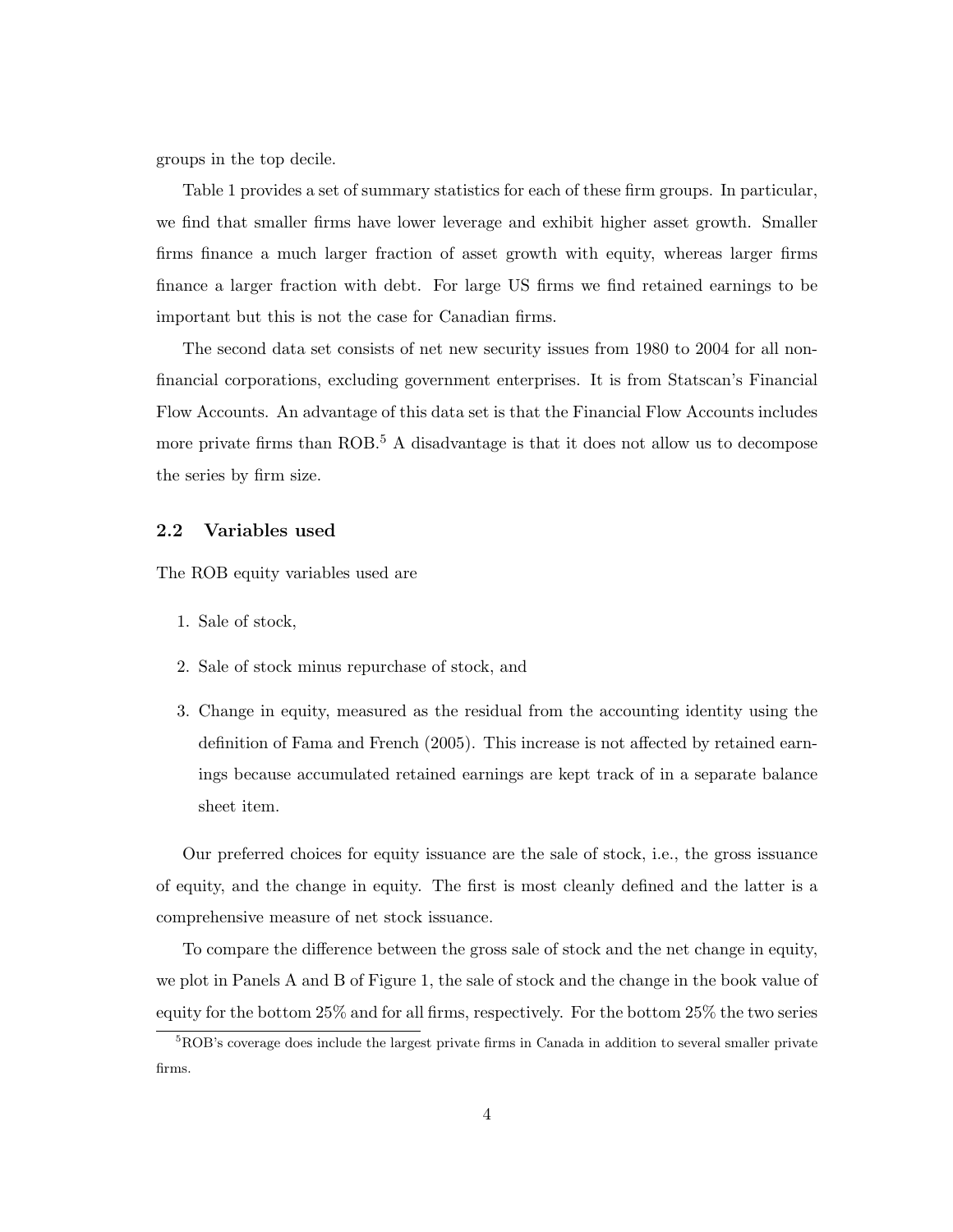are very close. This is not surprising because sale of stock is the main instrument through which small firms raise equity and they rarely repurchase stock. Panel B documents that the same is true when we use the aggregate series except for the period between 1987 and 1994 when the total change in equity is remarkably lower than the sale of stock series, indicating that repurchases were important for larger firms during this period. Panel C compares the difference between the net-sale-of-stock measure and the change in equity, again at the aggregate level. It also makes clear that the gap between gross sale of stock and the net change in equity between 1987 and 1994 is due to increased repurchases, since net sales and the net change in equity are very similar during this period. Interestingly, Panel C also shows that net sales and the net change are fairly similar up to 1994 but that in the last decade of the sample the change in equity is substantially above the net sale measure (and as documented in Panel B roughly equal to the gross sale measure). This means that during the last decade of the sample other forms of equity have been important and of roughly equal magnitude as repurchases.

The ROB debt variables used are

- 1. Bank debt,
- 2. Issuance of long-term debt minus reduction in long-term debt, and
- 3. Change in total liabilities.

The first debt measure is the "bank debt" measure from ROB, which in addition to bank debt also includes short-term notes and small loans. The last debt measure follows Fama and French (2005) in defining net debt issues as the change in total liabilities.

For ROB retained earnings we use the balance sheet item for retained earnings. Finally, for leverage we look at

- 1. Total liabilities over book value of assets,
- 2. Short-term plus long-term debt over book value of assets, and
- 3. Long-term debt over assets.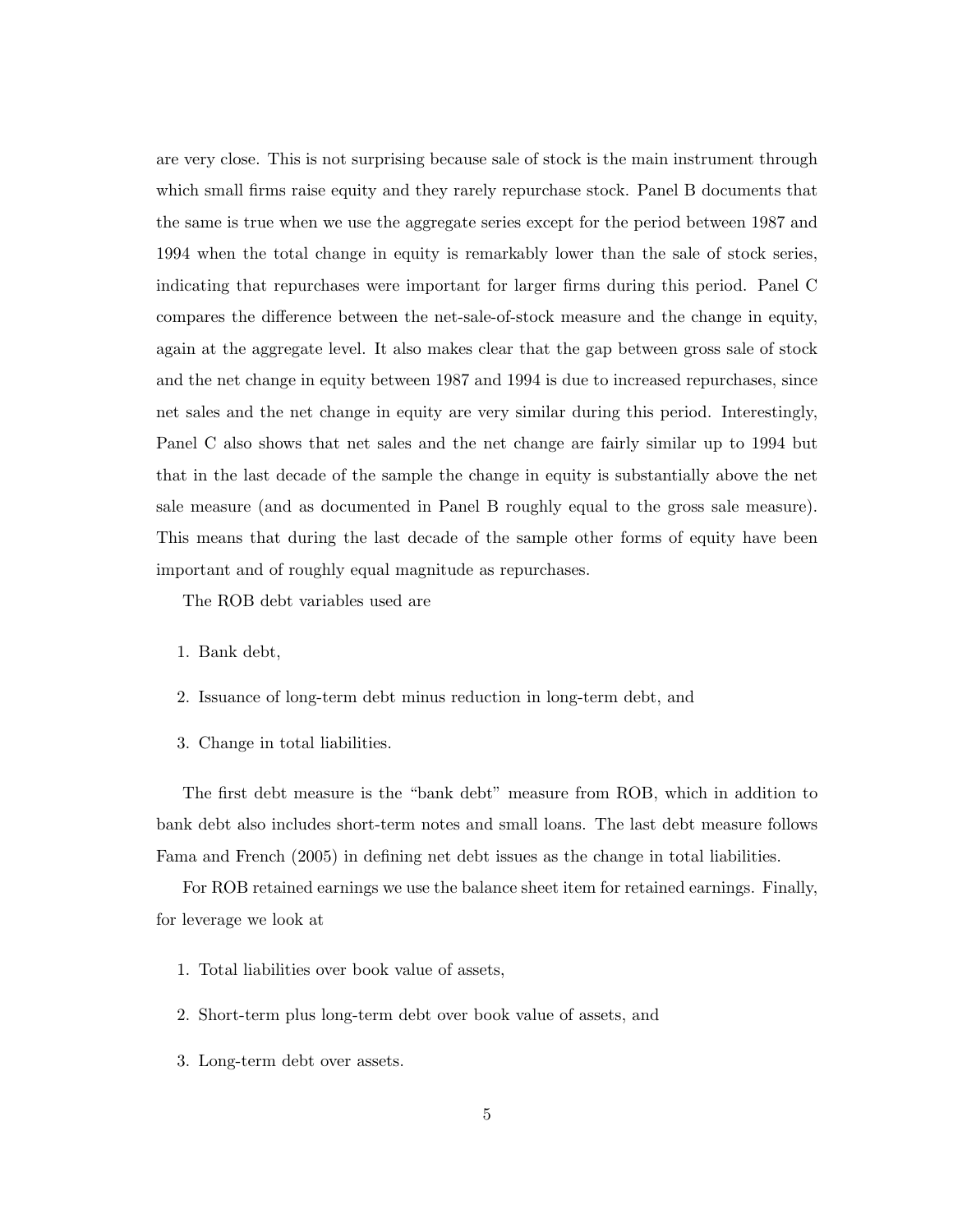For the Financial Flow Accounts data we focus on new equity issues (gross and net) and new bonds issues (gross and net).

#### 2.3 Flow and level approach

We rely on two different types of statistics. The first type of statistic measures the correlation between real GDP and financing flows, i.e., net or gross amounts of funds raised during a period. This is the "flow approach". The second type of statistics measures the correlation between real GDP and the level of accumulated funds raised. This is the "level approach".

#### 2.3.1 Flow approach

Fama and French (2005) scale flows, such as the sale of stock, by the book value of assets. Using the actual asset value is not appropriate if one wants to document the cyclical behavior of financing sources. For example, equity issuance scaled by assets can be countercyclical, even if equity issuance is procyclical as long as the increase in assets dominates. Therefore, we scale by a deterministic trend value of assets, that is obtained by regressing total assets in group  $j$  on a linear and quadratic time trend.

Let

$$
A_t(j) = \sum_{i \in j_{t-1}} A_{i,t}^{\$} / p_t.
$$
 (1)

Note that the firm groups in period  $t$  are constructed using the book values of assets observed at the end of period  $t - 1$ , i.e., using beginning-of-period t asset values.

The trend value of  $A_t(j)$  is denoted by  $A_t^T(j)$ . As an example of how variables are constructed in the flow approach consider the net change in equity.<sup>6</sup> It is defined as

<sup>&</sup>lt;sup>6</sup>Suppose that for a particular firm  $i^*$  there is no observation for equity in period t, for example, because the firm no longer exists. Then we set  $E_{i^*,t}^{\$} - E_{i^*,t-1}^{\$} = 0$  in the construction of  $F_t^E(j)$  in Equation (2). Note that this firm is still used to determine the ranking in period  $t$ . For example, suppose firm  $i^*$  is in the bottom 25% at the end of period  $t-1$  and is taken over by firm i' which is in the top 33%. Then the disappearance of firm i<sup>\*</sup> does not imply a reduction in equity for the bottom 25%. It would imply an increase for the top 33% unless it is financed by debt.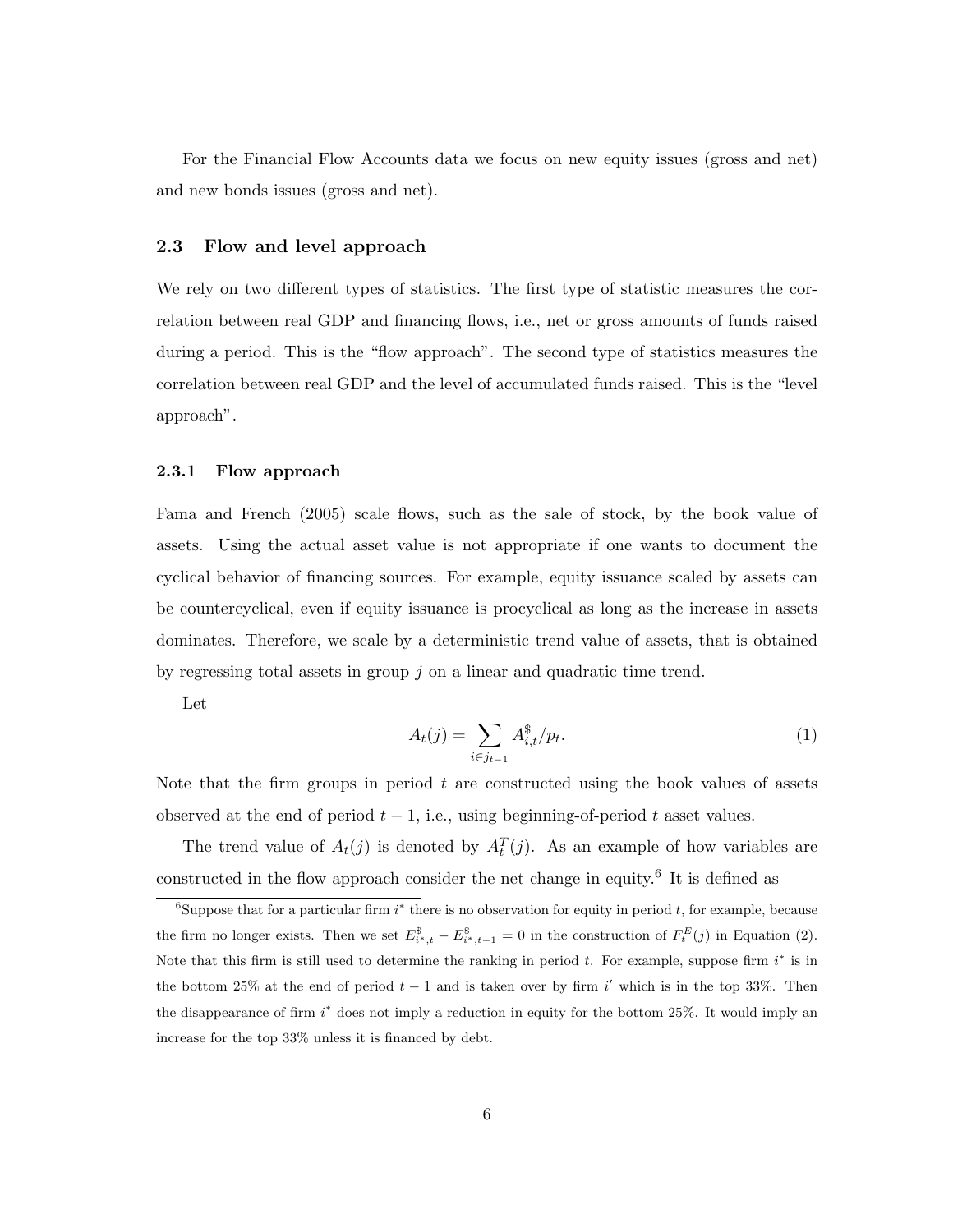$$
F_t^E(j) = \frac{\sum_{i \in j_{t-1}} (E_{i,t}^{\$} - E_{i,t-1}^{\$})/p_t}{A_t^T(j)}.
$$
\n(2)

Note that we loose one observation when calculating the change. For comparison, we calculate correlation coefficients for all measures over the same sample, which starts in 1980 and ends in 2004. For several variables,  $F_t^E(j)$  still has a trend. Therefore, we use the HP filter to detrend the series but similar results are obtained if we take out a linear trend. For annual data we set the smoothing parameter of the HP filter equal to 100.

#### 2.3.2 The level approach

The advantage of the flow approach is that it focuses on the amount of funds raised each period. The disadvantage of the series constructed this way is that they display at times some hectic swings. This is not surprising given that—by focusing on the change in firm financing variables—it emphasizes the higher frequency movements.

As an alternative, we use the level approach, with which we construct time series that represent the accumulated amount of funds raised by firms in a particular group. As an example, we show how to construct the series when equity issuance is defined as the change in the book value of equity.

We start by initializing the series using the aggregate equity in group  $i$ . Thus,

$$
L_1^E(j) = \sum_{i \in j_1} E_{i,1}^{\$} / p_1,\tag{3}
$$

where  $j_1$  is the set of firms in group  $j$  in period 1. In future periods, we have

$$
L_t^E(j) = L_{t-1}^E(j) + \sum_{i \in j_{t-1}} \left( E_{i,t}^{\$} - E_{i,t-1}^{\$} \right) / p_t.
$$
 (4)

The variable  $L_t^E(j)$  is logged and HP filtered.  $L_t^E(j)$  is equal to the accumulated real value of funds raised by firms in group j.

### 3 Empirical results using ROB

We start by discussing the results for the ROB data set because of its high quality and detail. In particular, we discuss the cyclical behavior of equity, liabilities, retained earnings,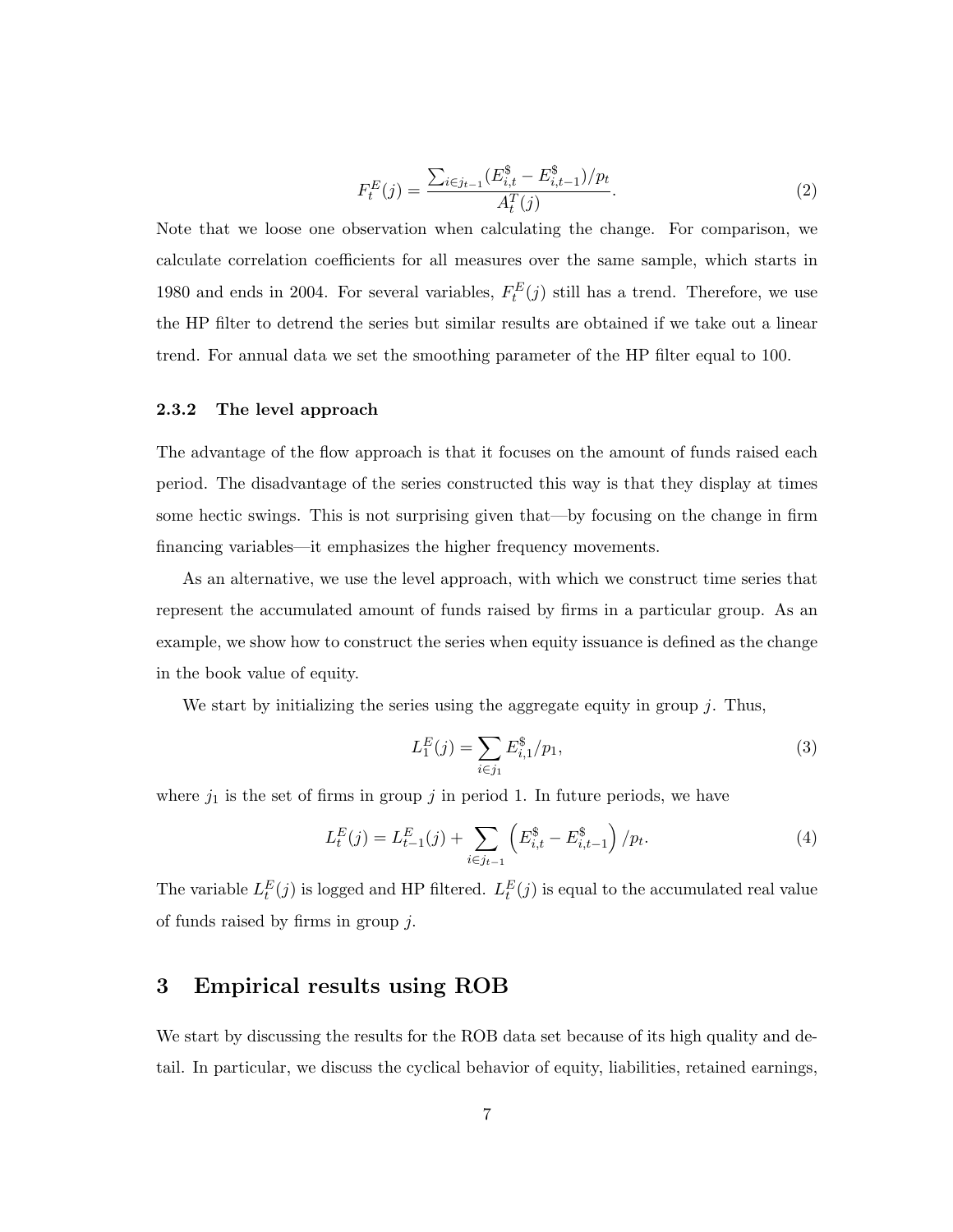and leverage.

#### 3.1 Cyclical behavior of equity

GDP as the real activity measure. Results for equity issuance are reported in Tables 2 and 3. Table 2 gives the results for the level approach and table 3 for the flow approach. Each table reports results for three definitions, namely the sale of stock, the sale of stock minus repurchases, and the change in equity.

Using the level approach we find a positive and significant correlation between the cyclical components of aggregate equity issuance and GDP for all three definitions. In particular, for the aggregate gross (net) sale of stock we find a correlation coefficient of 0.48 (0.40) and a t-statistic of 7.33 (3.91). When the change in equity is used we find a correlation coefficient of 0.40 and a t-statistic of 4.74.

Interestingly, for all firm categories we find a positive contemporaneous correlation. Using a one-sided test and a 5% significance level only four of the 24 coefficients are not significant. Using a two-sided test seven are not significant. Moreover, correlation is typically stronger and more significant when next period's GDP is used, which suggests that equity issuance leads the business cycle.

In Covas and den Haan (2006) we report that equity issuance in the US is also procyclical for most firm categories but that equity issuance is strongly countercyclical for the largest firms, in particular for the top 1%. Although firms in the top 1% are only a small fraction of the total number of firms, they are so large that their countercyclical behavior and the procyclical behavior of most of the other firms results in inconclusive results at the aggregate level. The distribution of firm sizes for Canadian firms is similarly skewed (if not more so), but the behavior of the largest Canadian firms is consistent with that of the other firms. In particular, we find positive and highly significant positive coefficients for the top 1%. The deviating behavior for the largest US firms can be due to idiosyncratic shocks (because there are only a few firms in the top  $1\%$ ) or can be due to largest firms behaving differently in a systematic way. That the Canadian top 1% behaves differently from the US top 1% suggests that the different behavior of the largest US firms is due to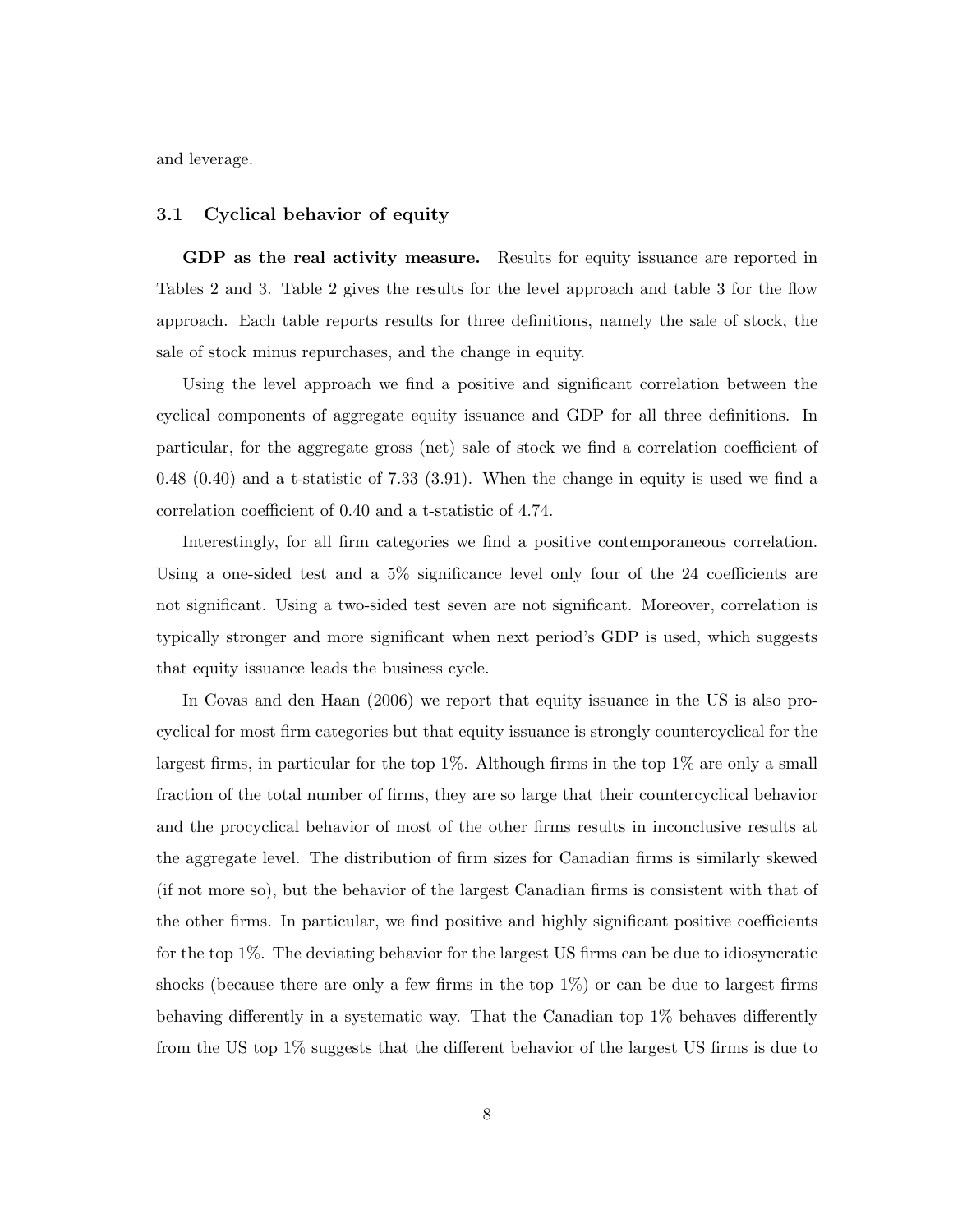idiosyncratic shocks.

Using the flow approach, we find most contemporaneous correlation coefficients to be insignificant and negative. Recall that the flow approach emphasizes higher frequencies so lower significance levels are to be expected. Using next period's GDP, we find all correlation coefficients to be positive and half are significant. The coefficients for the aggregate series are highly significant. Using last period's GDP, we find all correlation coefficients to be negative and again highly significant at the aggregate level. A possible interpretation is that firms expand in anticipation of an expansion and that they finance this at least partly with increased equity issuance. As the expansion really has taken off, firms reduce the equity position, for example, by repurchasing shares.

Cyclical magnitudes. Panels A, B, and C of Figure 2 plot the cyclical component of the sale of stock (level approach) and GDP for firms in the bottom 25%, the bottom 75%, and the bottom 95%, respectively. The following observations can be made. First, the positive comovement between equity issuance and real activity is clear although there are episodes when equity and GDP move in opposite directions. For example, following the recession in the early eighties equity issuance by firms in the bottom 25% and to some extent the bottom 75% continued to decline when GDP recovered. Equity issuance only started to increase just before GDP—after a minor relapse—started a sharp increase in the mid eighties. When we look at equity issuance of the bottom 95% then we do not see such a delay. Equity issuance by all three firm categories also seem to "ignore" the temporary growth slow down observed in the mid nineties. Figures 3 and 4 show that a very similar picture is obtained when using the net sale of stock and the change in equity definition.

Figure 5 plots the cyclical components of GDP and equity issuance for the top 1 per cent. These series display some hectic swings which isn't surprising given that on average only 14 firms are in this group. Interestingly, after the economic downturn of the early eighties equity issuance by the top 1 per cent does increase with GDP whereas, as discussed above, equity issuance by the other firm categories was still decreasing. Also equity issuance by the largest firms reaches a trough during or just before the growth slow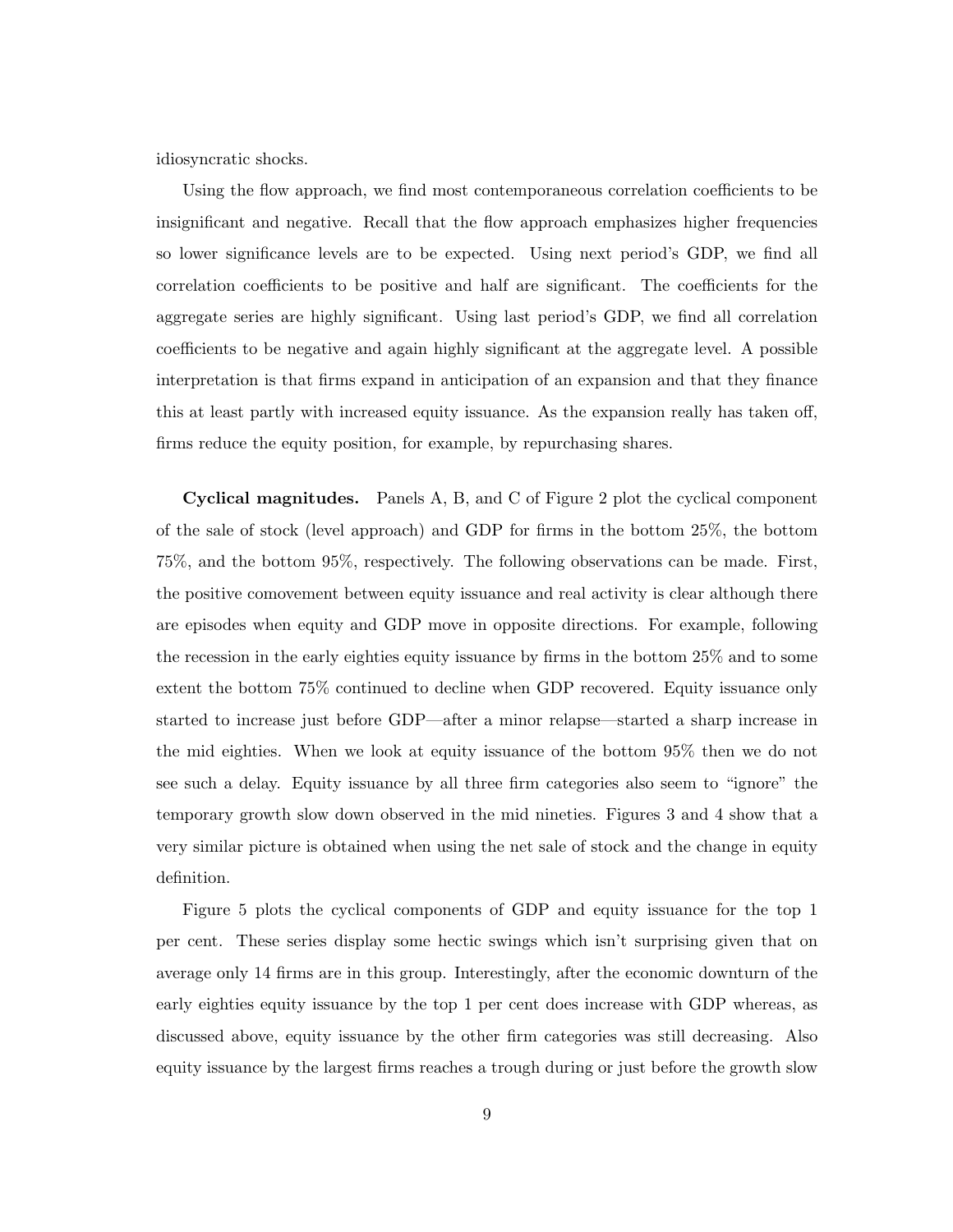down in the mid nineties whereas other firm categories did not.

Assets as the real activity measure. In the bottom panels of Tables  $2 \& 3$  we report the comovement of equity issuance and assets. Covas and den Haan (2006) find using US data that the procyclical properties of equity issuance are much stronger and more significant when firm assets are used as the real activity measure. It is clear that the same is true for Canadian firms when we consider the bottom 25%, the bottom 50%, and the bottom 75% independent of whether the flow or the level approach is used. Moreover, above we found for these three firm categories evidence of negative comovement when lagged GDP and the flow approach are used. Those results are clearly not there when assets are used instead of GDP. In particular, the correlation of all three equity measures with last year's, this year's, and next year's assets is strong, positive, and highly significant for the bottom 25%, bottom 50%, and the bottom 75%.

At the aggregate level we find a pattern that is very similar to that found using GDP as the real activity measure. That is, using next year's assets we find for all three equity measures and both the level and the flow approach highly significant positive comovement, whereas using last year's assets we find four significant negative coefficients but also two insignificant positive coefficients.

For the other firm categories the results either weaken or strengthen depending on the approach or measure of equity issuance considered. For example, when we consider the bottom 99% and the flow approach then the contemporaneous correlation coefficients obtained are now significantly positive. For the level approach and again the bottom 99% there is some weakening (t-statistic for net sale of stock drops to 1.62) and some strengthening (t-statistic for change in equity increases to 4.85).

#### 3.2 Cyclical behavior of debt

GDP as the real activity measure. In this section, we look at the correlation of GDP with several debt categories. In particular, we look at change in bank debt, net issuance of long-term debt, and change in total liabilities. We use again the level and the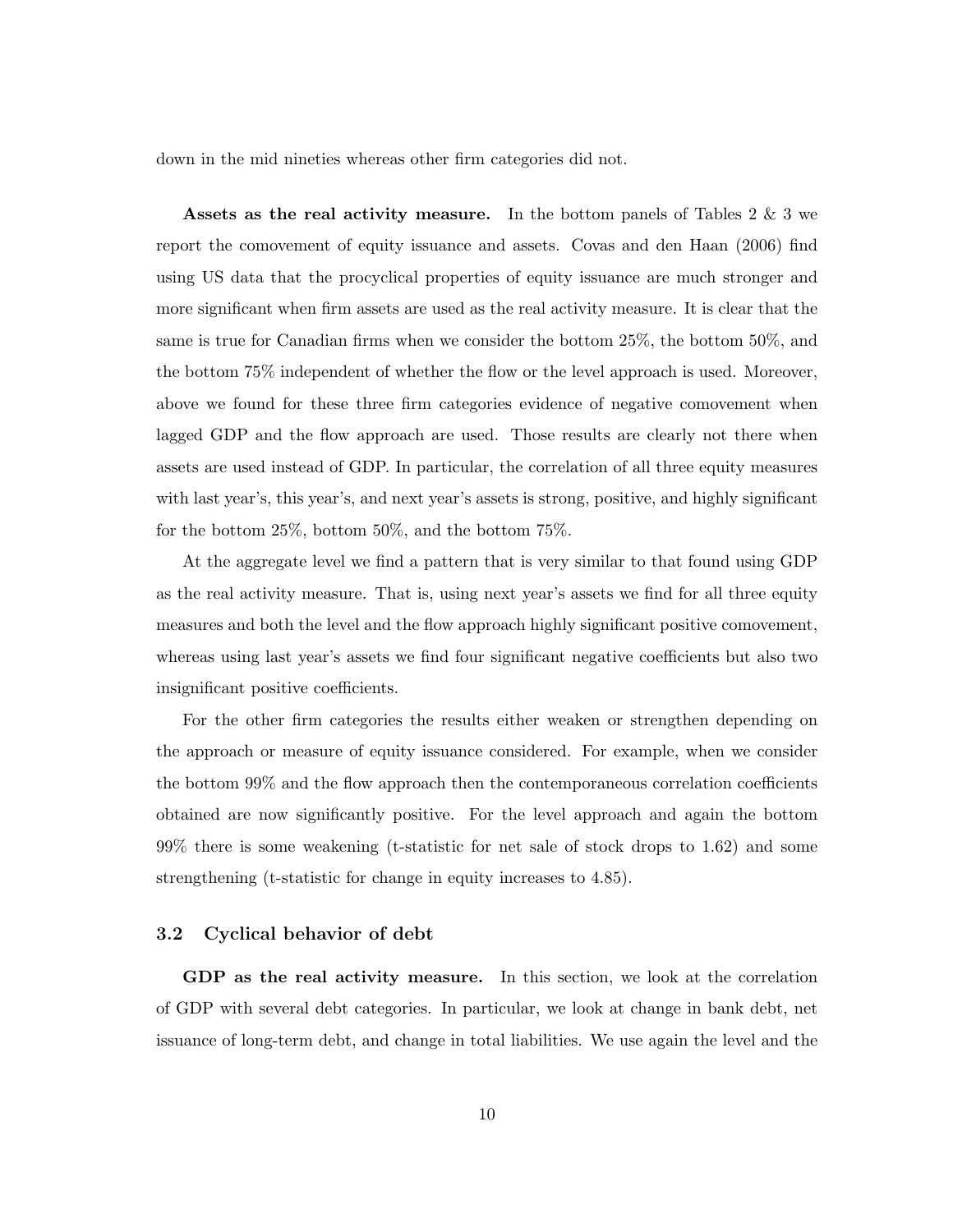flow approach and correlation coefficients are given in Tables 4 and 5, respectively.

Covas and den Haan (2006) find using US data strong evidence of procyclical debt issuance for different debt measures and for all firm categories except the top 1%. Moreover, cyclical patterns are stronger when lagged GDP is used, that is, debt issuance is lagging GDP. For the flow approach the results are similar to those found for the US. That is, we find positive correlation coefficients of which many are highly significant for all three debt measures and across all firm categories. As for US data, we find for large firms occasionally a negative coefficient when next year's GDP is used.

Using the level approach, we find again positive coefficients for all three measures and all firm categories when lagged GDP is used. Most are significant and several are highly significant. The results are mixed, however, when we consider the contemporaneous correlation. Using short-term debt, debt issuance is clearly positively correlated with current GDP, except for the bottom 25%. The results are inconclusive for the change in liabilities although the two negative coefficients found are small. For the net change in longterm debt there are several negative and significant coefficients for the contemporaneous correlation.

A possible interpretation is the following. The positive contemporaneous correlation coefficients found with the flow approach suggest that Canadian firms increase debt financing as the economy recovers. The positive contemporaneous correlation coefficients for short-term debt and total liabilities using the level approach suggest that this does lead to a sharp increase in the corresponding debt levels. The negative (positive) correlation between long-term debt levels and contemporaneous (lagged) GDP suggest that it takes Canadian firms longer than US firms to build up long-term debt levels.

Cyclical magnitudes. In Figures 7 through 9 we plot the cyclical components of debt issuance for different firm categories and different debt measures for the level approach. The figures highlight two differences with the results for US firms. The first is that although there is some evidence for procyclical debt issuance in Canada, the evidence is not as strong as it is for US firms. Second, whereas for the US we find a strong correlation of debt issuance across the different firm categories, this is less true for Canadian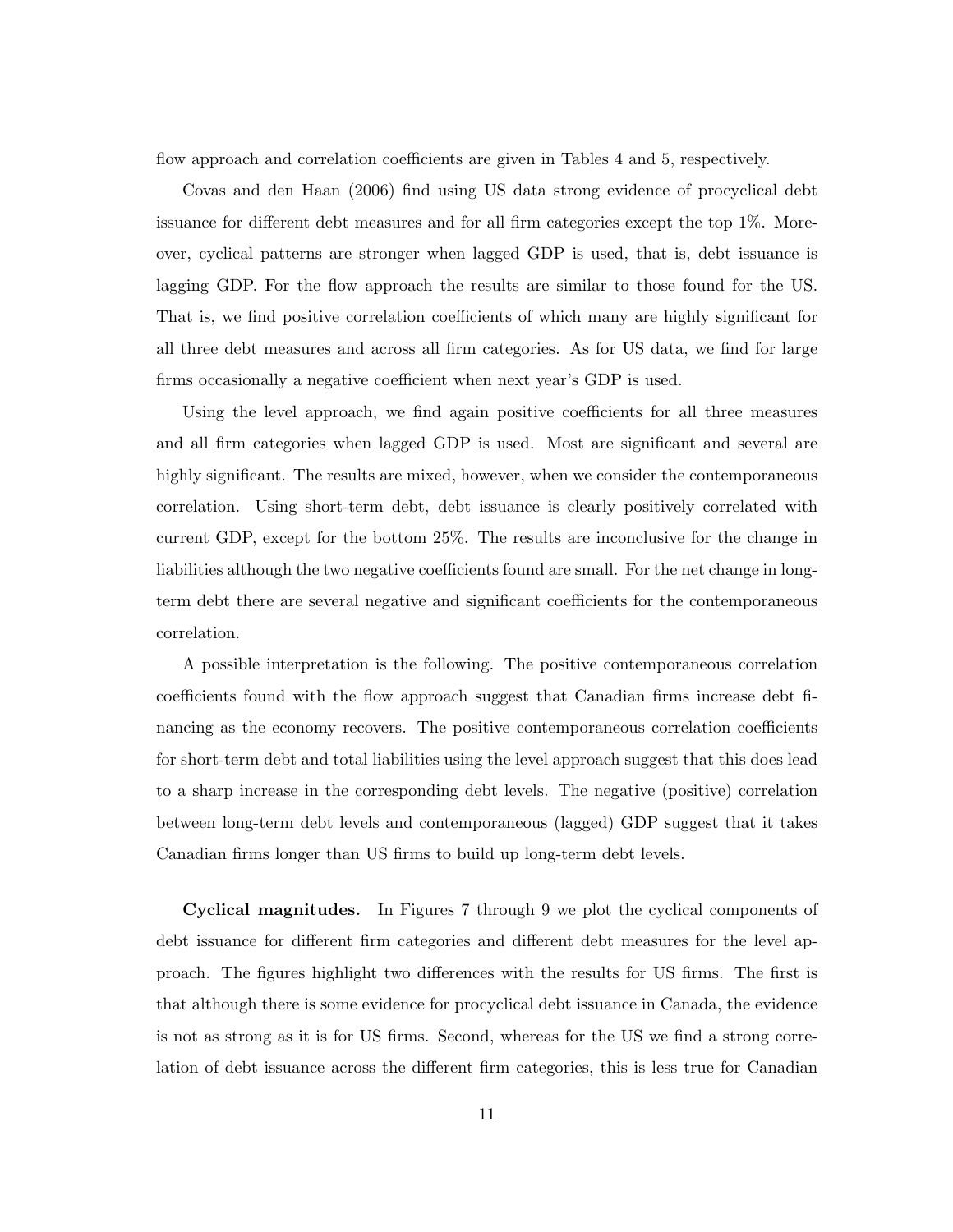firms.

Assets as the real activity measure. When we use assets as the real activity measure then the results are much more robust. That is, just like we find for US firms, debt issuance is strongly procyclical and highly significant across firm categories for both the level and the flow approach and for all three debt measures. These results also suggest that debt is lagging the cycle.

#### 3.3 Co-movement of equity and debt

In Table 6, we document the comovement between equity and debt issuance. For the bottom 25%, the bottom 50%, and the bottom 75% the results are similar to those we find using US data. That is, equity issuance and debt issuance are positively correlated. Most coefficients are highly significant for both the level and the flow approach. For larger firms the results are mixed. There are both positive as well as negative statistically significant correlations, depending on the particular measure used and the lead/lags considered. For example, using the most comprehensive measures, namely the change in equity and the change in total liabilities, we find using the level approach a significant positive correlation at the aggregate level. Using net equity and net long-term debt, however, we find a significant negative coefficient.

#### 3.4 Cyclical behavior of retained earnings, profits, and dividends

In Table 7, we report the cyclical behavior of retained earnings, profits, and dividends. We only report results for the flow approach. Retained earnings for the bottom 25% is on average negative, which is a problem for the level approach since it requires taking logs.

The results we find for Canadian firms very closely resemble those obtained with US data. First, as documented in Table 7, size is very important for understanding the cyclical behavior of profits and retained earnings. Whereas, profits and retained earnings are acyclical for small firms, they are procyclical for large firms. Profits and thus retained earnings are possibly depressed for small firms during economic expansions because small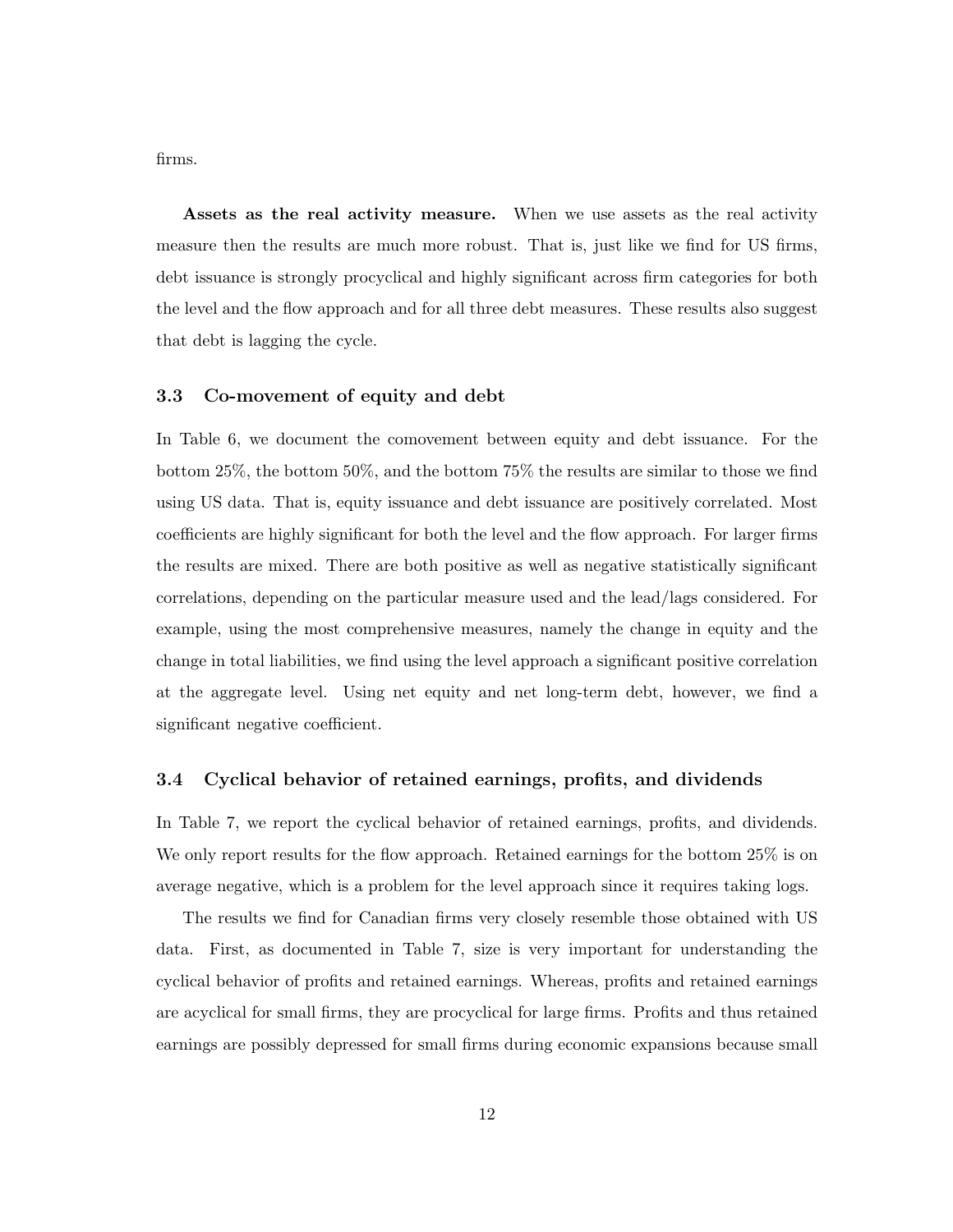firms accelerate their expansion during these periods. When assets are used as the real activity measure we find a similar pattern.

#### 3.5 Cyclical behavior of leverage

In the corporate finance literature, leverage plays a prominent role. For business cycle analysis this variable is less interesting because then the key question is whether firms' financing sources, debt, equity, and retained earnings increase with the cycle. Changes in leverage reveal only what happens with debt relative to equity.

For completeness, we also report results on the empirical behavior of leverage defined using the book value of equity. Table 8 reports using the level approach the cyclical behavior for the three measures we consider. Those are total liabilities to the book value of assets, short-term plus long-term debt to the book value of assets, and long-term debt to the book value of assets.

No clear picture about the cyclical behavior of leverage emerges. This isn't too surprising given that equity and debt both tend to be procyclical. Leverage is countercyclical and significant for all three definitions when aggregate variables are used and GDP is used as the cyclical indicator. This result is driven by large firms. When we consider the bottom 25%, 50%, and 75% then we do not find a single significant negative coefficient but we do find some positive significant coefficients. Also note that the leverage ratio between large and small firms is quite different. Table 1 shows that the leverage ratio for the bottom 25% is 0.35 while it is 0.74 for the top 1%. The lower the leverage ratio, the larger the difference between the amount of equity and debt raised has to be in order to generate a decrease in leverage.

The quite strong result at the aggregate level is not robust to using assets instead of GDP as the real activity measure. Now leverage is significantly *positive* for two of the three measures for leverage. Again large firms are important for this result. This suggests that large firms decrease their leverage when their own expansion coincides with an expansion of overall economic activity but that they increase leverage if their own expansion does not coincide with an economic boom.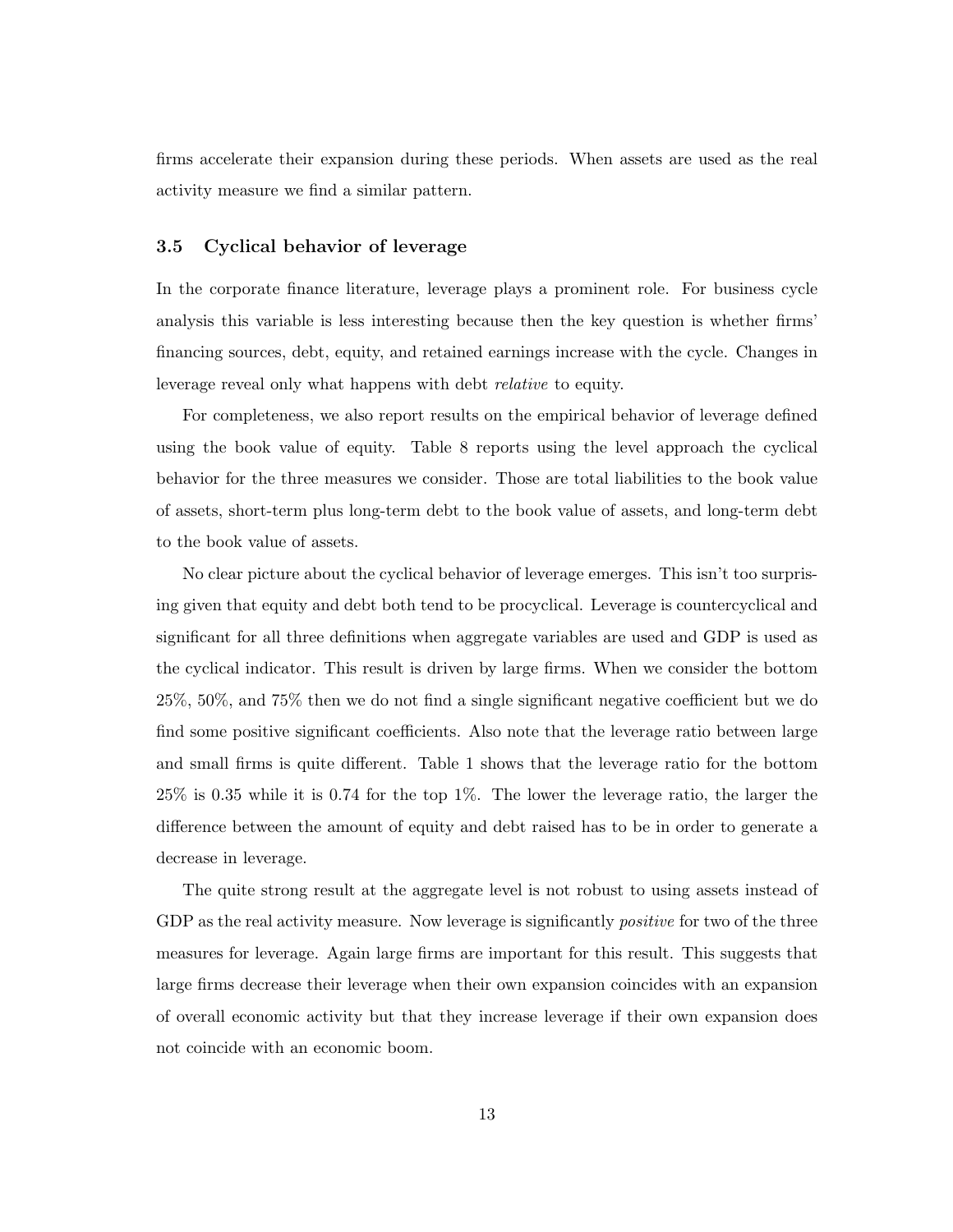#### 4 Results for the financial flow accounts

In this section, we compare some of our results with aggregate data on new issues of preferred and common stocks and corporate bonds compiled by the Bank of Canada and distributed by Statistics Canada. An advantage of this data set is that it is available at quarterly frequency. The sample period starts in 1980 and ends in 2004.

Figure 11 plots the cyclical components of GDP and the gross and net new equity issues constructed using the level approach.<sup>7</sup> The figure documents the procyclical behavior of equity issuance, especially for the gross measure. The contemporaneous correlation between gross (net) new equity issues and output is 0.44 (0.37) and the t-statistic is equal to 3.96  $(2.38)$ .<sup>8</sup> Similar to the ROB data, equity issuance doesn't follow the increase in the cyclical component of GDP after the recession in the early eighties until 1985 just GDP takes off after a temporary dip. The correlation for the gross issues over the period from 1989 and 2004 is indeed stronger and equal to 0.70 with a t-statistic equal to 7.38.

For the new issues of corporate bonds the results are similar to the ones obtained from the data set on firm level data using long-term debt. Recall that long-term debt was the debt measure for which results were not robust and switched sign depending on the method to construct the series. Here we find small and insignificant coefficients with both methods. Figure 12 plots the cyclical component of the gross and net debt series together with the cyclical GDP measure. No strong pattern of any kind seems to emerge. The contemporaneous correlation between gross (net) debt issues and HP filtered output is  $-0.01$  ( $-0.12$ ) and the t-statistics is equal to  $-0.072$  ( $-0.742$ ).

## 5 Concluding remarks

In this paper, we have used firm-level data to analyze the cyclical behavior of financing sources for Canadian firms. Our results are similar to the ones for US firms although there are some exceptions. We found equity issuance to be cyclical for all size classes, whereas

<sup>7</sup>Again we use the HP filter to construct cyclical components.

<sup>&</sup>lt;sup>8</sup>Results are insignificant when the flow approach is used. These data are quarterly and the graphs clearly show highly volatile short-term fluctuations in equity issuance.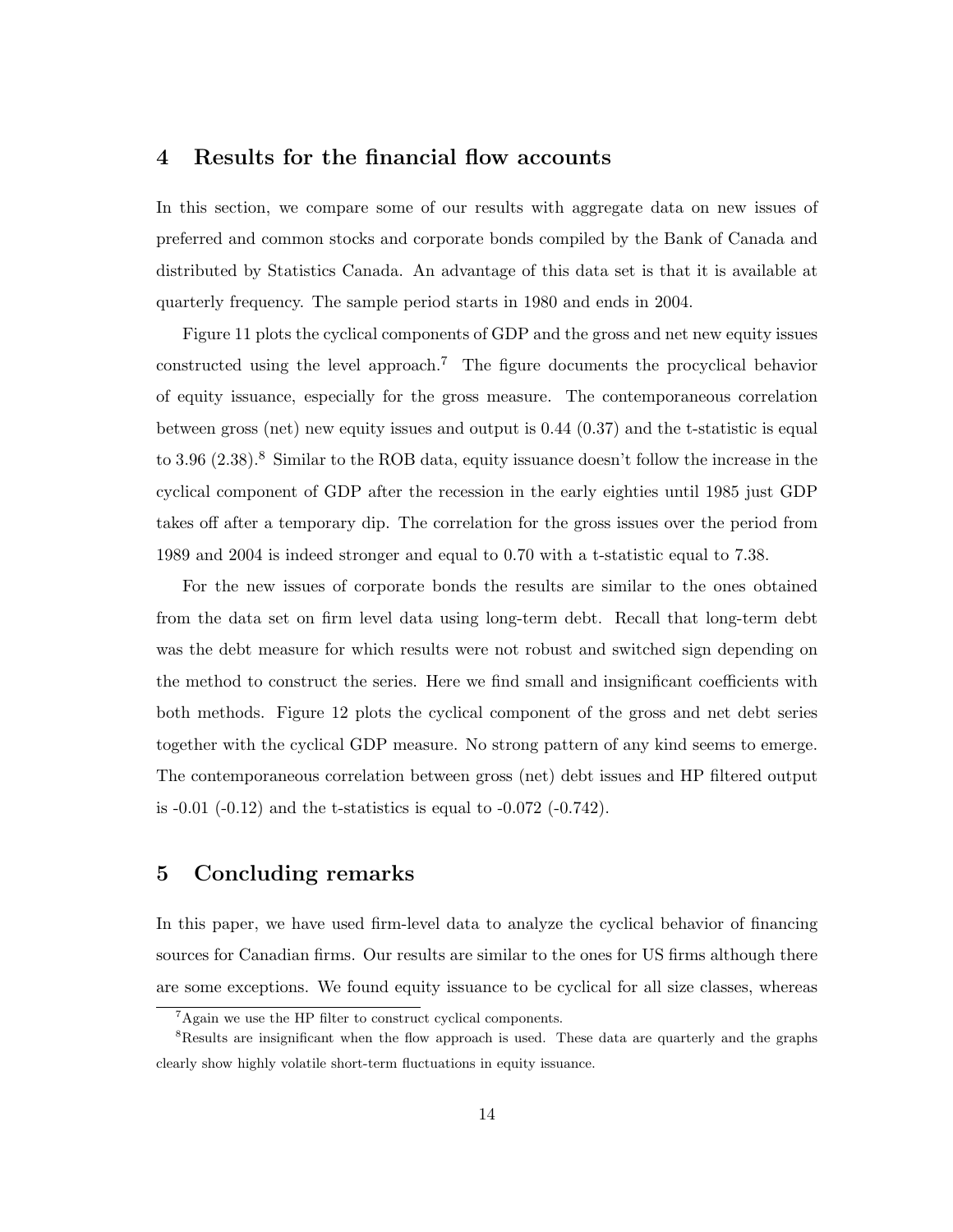for the US we found this not to be the case for the largest firms. The Canadian data has several large privately held firms, not just publicly traded firms. So we can generalize our earlier results to a universe of firms that is broader than the sample of publicly traded firms. Most results indicated that the contemporaneous correlation between debt issuance and the cycle is positive but the results are not as strong as that found for the US. When looking at leads and lags, however, a cyclical pattern emerges that was also found for the US but is much visibly stronger in Canadian data. That is, equity is leading the cycle and debt is lagging the cycle. Moreover, as equity increases in anticipation of the cycle debt may actually decrease and as debt increases when the cycle has reached its peak equity may actually decrease. In Covas and den Haan (2006) we develop a theory that can explain the broad procyclical pattern found for equity and debt issuance. The next challenge is to develop a theory that can also closely mimic the timing.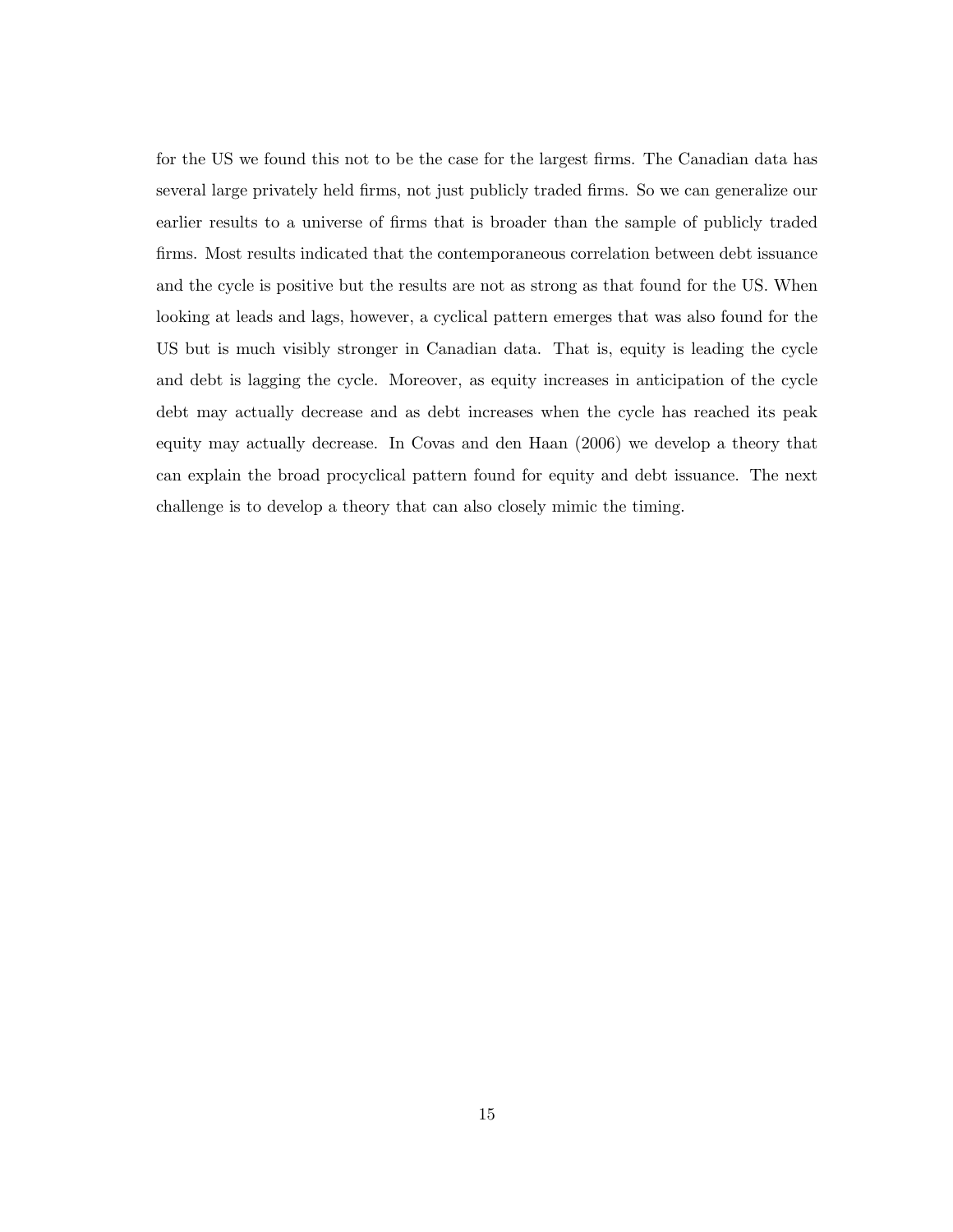#### A Data sources & exact definitions

Output and deflators. Real GDP is defined as the Gross domestic product expenditurebased, chained 1997 dollars, item v1992067. The PPI is the price index for industrial commodities, item v1574377.

Report on Business Database. Our sample starts in 1979, because before 1979 the coverage as well as the data availability are very incomplete in ROB. Book value of assets is total assets (ROB item totlas). Book value of liabilities is total liabilities (totlia). Sales is total sales (tsales). Bank debt is bank indebtness (bankin). Long-term debt due in one year is current portion of long-term debt (curltd). The remaining maturities of long-term debt are in debt and advances (dbtadv). Issuance of long-term debt is increase in debt/advances (incdbt). Retirement of long-term debt is reduction in long-term debt (reddbt). Gross equity issuance is sale of company stock (salstk). Repurchases of equity is purchase of company stock (repstk). Retained earnings includes appropriated and unappropriated retained earnings (retear). Profits is income before extraordinary items (incbei). Finally, dividends is total dividends (divtot).

To be included in our sample we require firms to have total assets for two adjacent fiscal years. We excluded firms with a foreign incorporation code (inccnty), as well as utilities (activityndx  $= 10$ ) and financial firms (13). We excluded private firms that report a book value of assets equal to zero. Some private firms only disclose some information to ROB, specially foreign-owned subsidiaries, which are no longer required to file financial statements in Canada. Firm-years displaying sales growth of more than 100% are excluded. This is important to eliminate coding errors and firms involved in a major merger or subject to accounting problems and/or irregularities. Finally, we restrict the sample to firms with a reporting period of 12 months.

Net new security issues. Gross bond issues is gross new issues of corporate bonds (v122271). Net bond issues is gross new issues of corporate bonds net of retirements (v122315). Gross equity issues is gross new issues of preferred plus common stock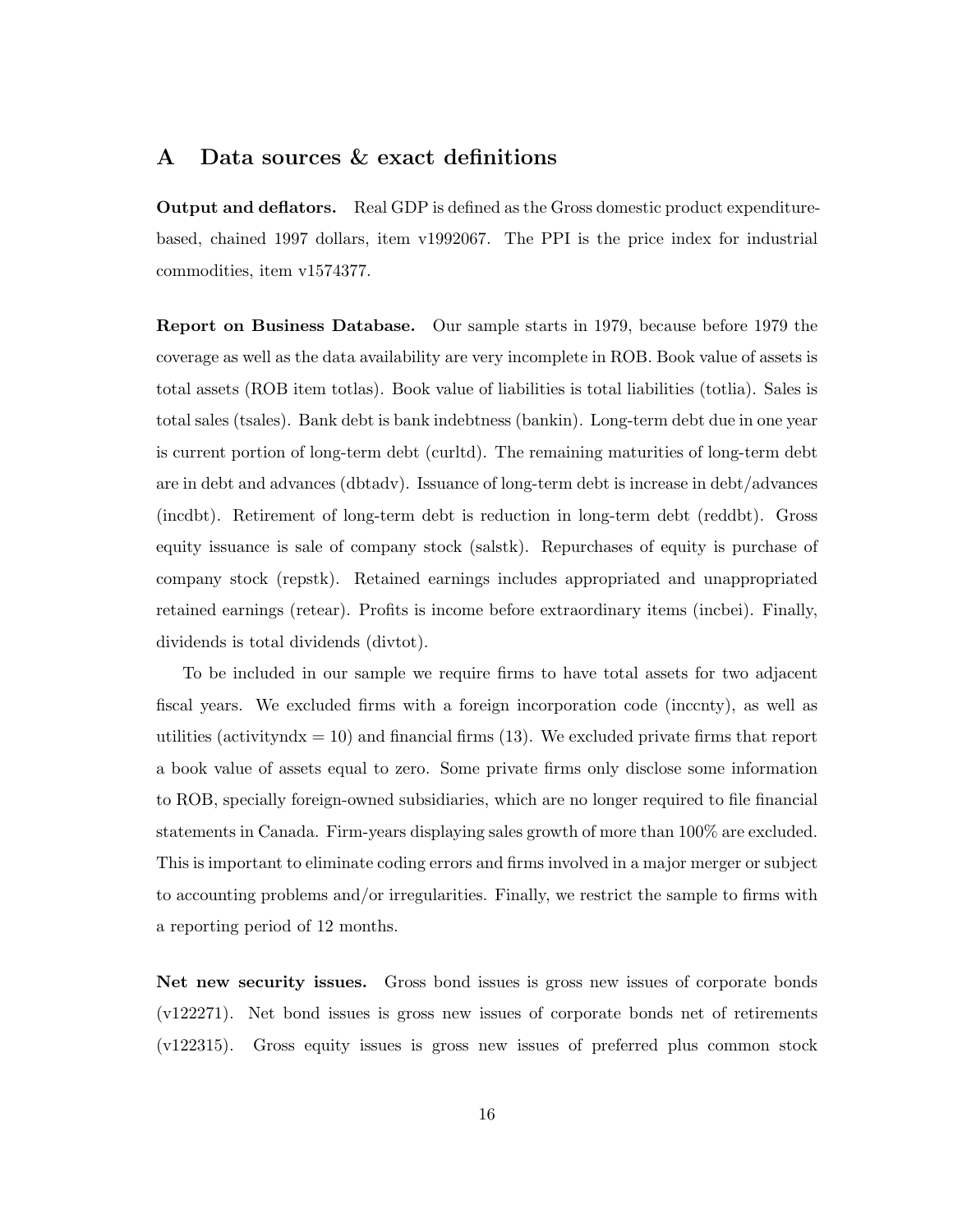(v122274+v122277). Net equity issues is gross new issues of preferred plus common stocks net of repurchases (v122318+v122321).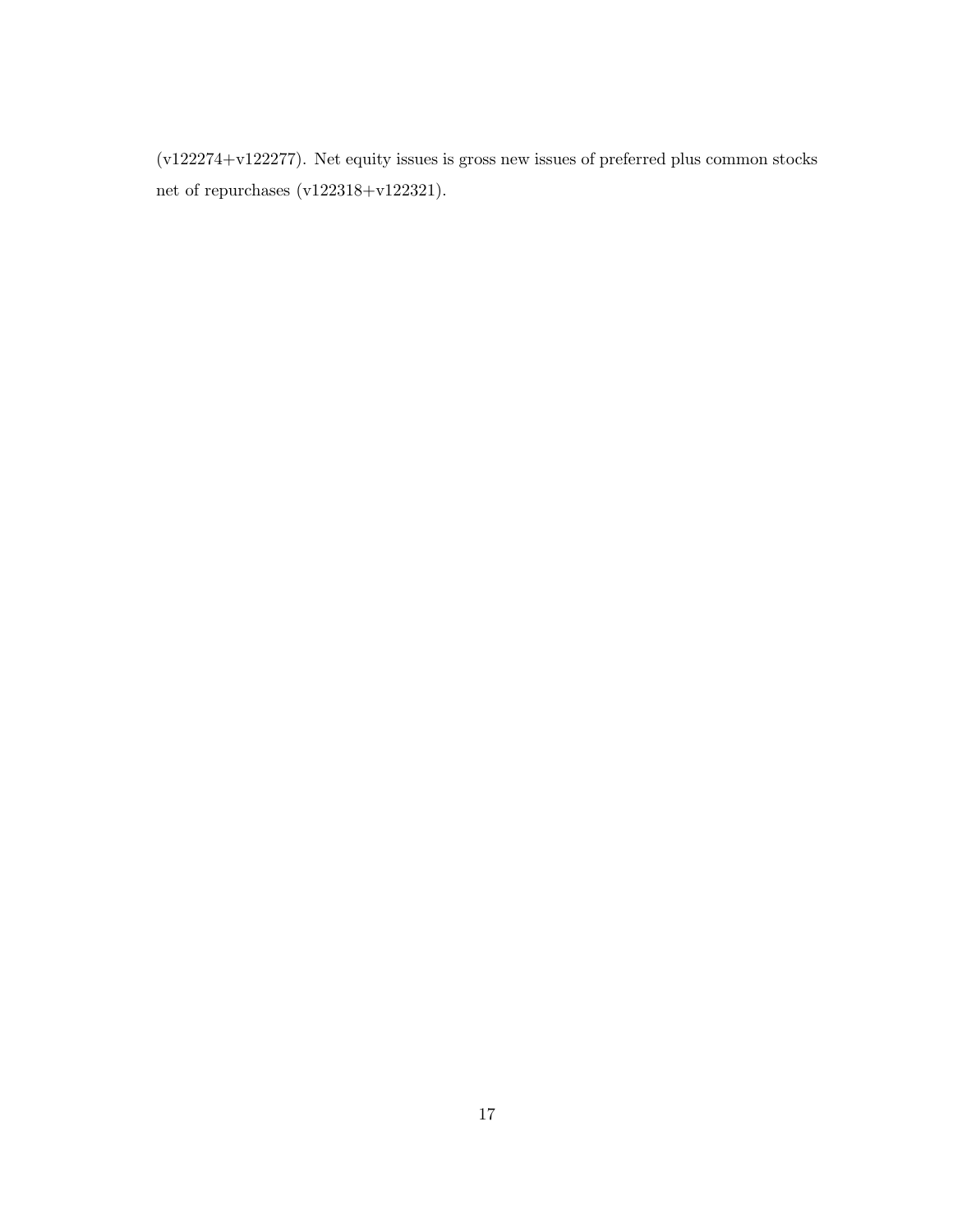## References

- Bernanke, B., and M. Gertler (1989): "Agency Costs, Net Worth, and Business Fluctuations," American Economic Review, 79, 14–31.
- Bernanke, B., M. Gertler, and S. Gilchrist (1999): "The Financial Accelerator in a Quantitative Business Cycle Framework," in Handbook of Macroeconomics, ed. by J. Taylor, and M. Woodford, pp. 1341–93. Elsevier Science B.V.
- Carlstrom, C. T., and T. S. Fuerst (1997): "Agency Costs, Net Worth, and Business Fluctuations: A Computable General Equilibrium Analysis," American Economic Review, 87, 893–910.
- Choe, H., R. W. Masulis, and V. Nanda (1993): "Common Stock Offerings Across the Business Cycle," Journal of Empirical Finance, 1, 3–31.
- Covas, F., and W. J. den Haan (2006): "The Role of Debt and Equity Finance over the Business Cycle," Bank of Canada WP 2006-46.
- den Haan, W. J., and A. Levin (1997): "A Practioner's Guide to Robust Covariance Matrix Estimation," in *Handbook of Statistics 15*, pp. 291–341. Elsevier, Holland.
- Fama, E. F., and K. R. French (2005): "Financing Decisions: Who Issues Stock?," Journal of Financial Economics, 76, 549–82.
- JERMANN, U., AND V. QUADRINI (2006): "Financial Innovations and Macroeconomic Volatility," NBER Working Paper No. 12308.
- Korajczyk, R. A., and A. Levy (2003): "Capital Structure Choice: Macro Economic Conditions and Financial Constraints," Journal of Financial Economics, 68, 75–109.
- Levy, A., and C. Hennessy (2006): "Why Does Capital Structure Choice Vary with Macroeconomic Conditions?," Journal of Monetary Economics., Forthcoming.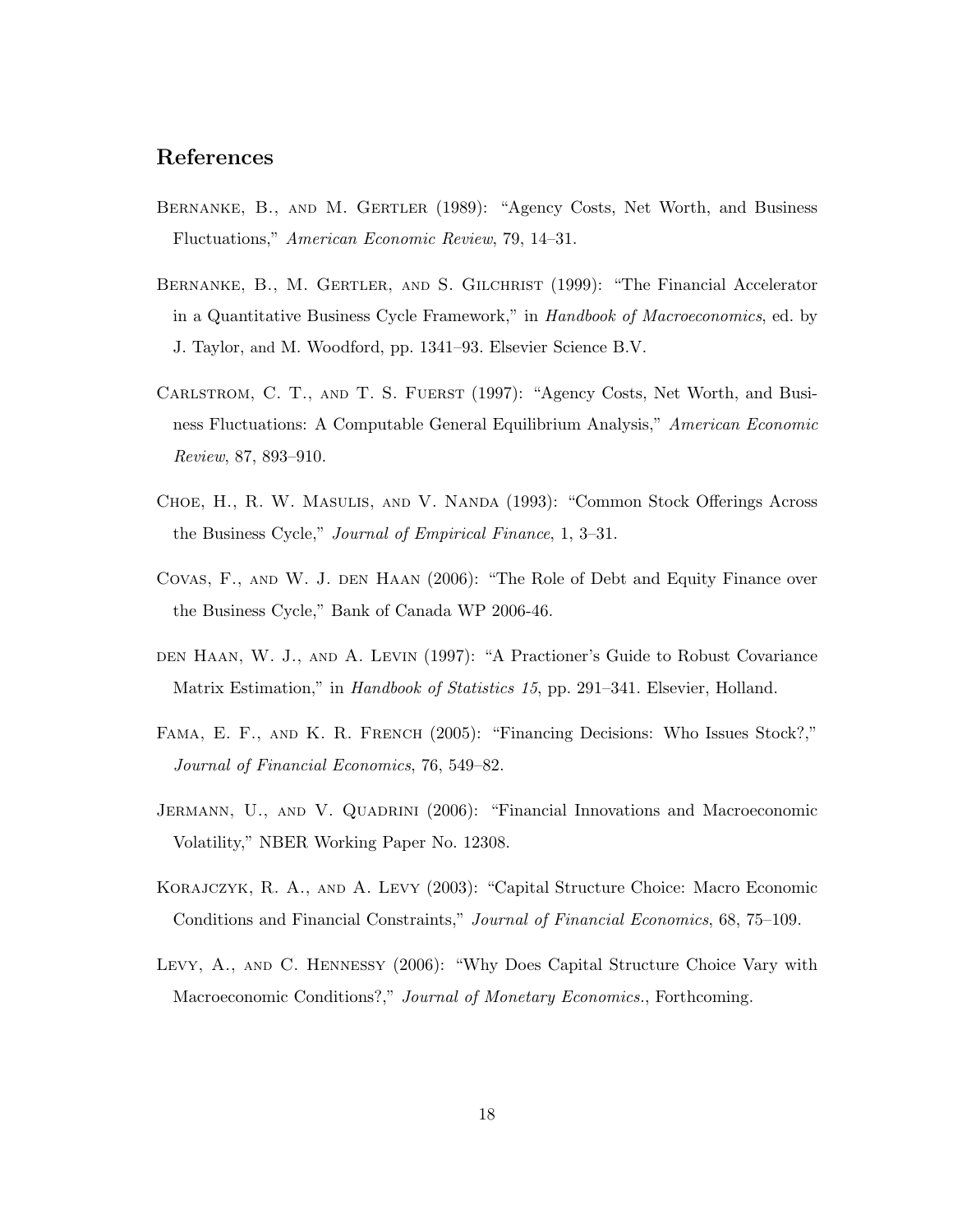| Size classes    | $\boldsymbol{n}$ | <b>Size</b>        |       | $L \over A$ $\overline{S}$ $\overline{L}$ $\overline{L}$ $\overline{L}$ |                             |      | $\frac{\Delta A}{A}$ $\frac{\Delta L}{\Delta A}$ $\frac{\Delta E}{\Delta A}$ | $\frac{\Delta \text{RE}}{\Delta \text{A}}$ $\frac{\Delta \text{S}}{\Delta \text{A}}$ |                   | $\frac{\Delta D}{\Delta A}$ |
|-----------------|------------------|--------------------|-------|-------------------------------------------------------------------------|-----------------------------|------|------------------------------------------------------------------------------|--------------------------------------------------------------------------------------|-------------------|-----------------------------|
| $[0, 25\%]$     | 323              | 0.001              | 0.35  | 0.11                                                                    |                             |      |                                                                              | $0.33$ $0.68$ $0.27$ $0.88$ $-0.15$ $0.94$ $0.11$                                    |                   |                             |
| $[0, 50\%]$     | 646              | $0.008$ $0.40$     |       | 0.14                                                                    |                             |      |                                                                              | $0.34$ $0.25$ $0.34$ $0.94$ $-0.28$ $1.02$ $0.14$                                    |                   |                             |
| $[0, 75\%]$     | 970              | 0.039              | 0.49  | 0.16                                                                    | 0.33                        |      |                                                                              | $0.11$ $0.45$ $0.77$ $-0.22$ $0.88$ $0.22$                                           |                   |                             |
| $[0, 99\%]$     | 1291             | 0.623 0.61         |       | 0.06                                                                    |                             |      |                                                                              | $0.43$ $0.07$ $0.68$ $0.34$ $-0.02$ $0.37$ $0.34$                                    |                   |                             |
| $[90\%, 95\%]$  | 67               | 0.128 0.59         |       | 0.06                                                                    | $0.44$ $0.08$ $0.70$ $0.29$ |      |                                                                              | 0.02                                                                                 | 0.34 0.34         |                             |
| $[95\%, 99\%]$  | 57               | $0.360 \quad 0.64$ |       | 0.04                                                                    |                             |      |                                                                              | $0.45$ $0.06$ $0.77$ $0.24$ $-0.01$ $0.24$ $0.35$                                    |                   |                             |
| $[95\%, 100\%]$ | 71               | 0.736              | -0.69 | 0.03                                                                    | 0.38                        |      |                                                                              | $0.04$ $0.77$ $0.24$ $-0.01$                                                         | 0.20 0.37         |                             |
| $[99\%, 100\%]$ | 14               | 0.377              | 0.74  | 0.03                                                                    | 0.32                        | 0.03 |                                                                              | $0.78$ $0.23$ $-0.01$                                                                | $0.13 \quad 0.40$ |                             |
| All firms       | 1305             |                    | 0.66  | 0.05                                                                    | 0.39                        | 0.05 | 0.70                                                                         | $0.32 -0.02$ $0.32$ $0.35$                                                           |                   |                             |

Table 1: Summary statistics for different size classes

Notes: The data set consists of annual ROB data from 1979 to 2004. The first column gives the average number of observations. The column size states the fraction of the total book value of assets that belongs to that particular size class. Leverage,  $\frac{L}{A}$ , equals liabilities divided by assets. Short-term debt,  $\frac{STD}{L}$ , equals bank indebtedness divided by total liabilities. Long-term debt,  $\frac{LTD}{L}$ , equals current portion of long-term debt plus debt and advances divided by total liabilities. Asset growth,  $\frac{\Delta A}{A}$ , equals the change in the book value of assets from period  $t-1$  to t divided by the current value of assets. Change in liabilities,  $\Delta L$  equals the change in the book value of total liabilities. Change in equity,  $\Delta E$ , equals the change in stockholders' equity minus retained earnings. Retained earnings,  $\Delta RE$ , is the change in the balance sheet item for retained earnings. Net sale of stock,  $\Delta S$ , equals sale of common and preferred stock minus repurchases and,  $\Delta D$ , is net issuance of long-term debt. For further details on the data series used, see the data appendix.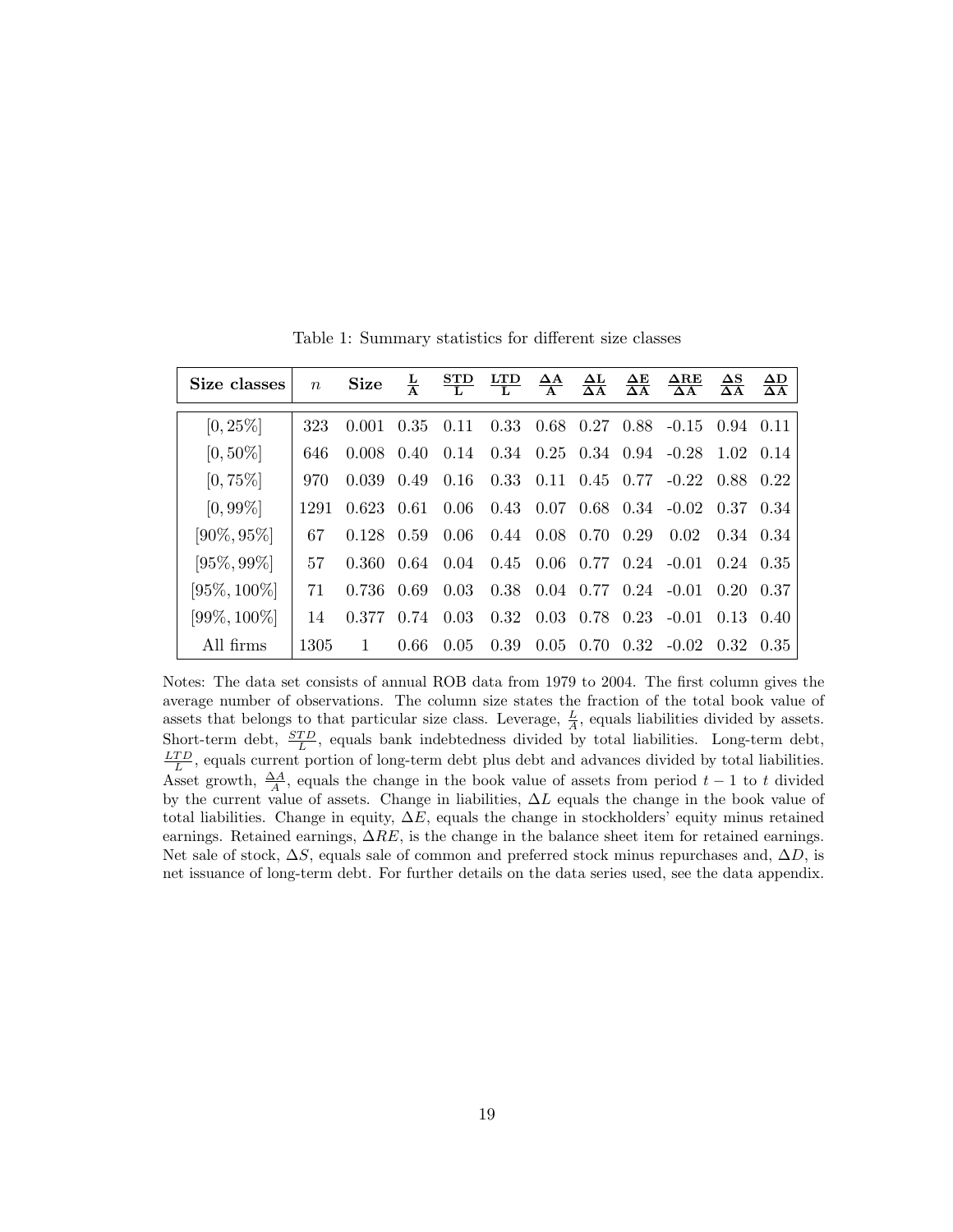| Size classes  |                  | Sale of stock and |                                 |                  | Net sale of stock and |                       |                  | $\Delta$ in equity and |                                 |  |
|---------------|------------------|-------------------|---------------------------------|------------------|-----------------------|-----------------------|------------------|------------------------|---------------------------------|--|
|               |                  |                   | $GDP_{t-1}$ $GDP_t$ $GDP_{t+1}$ | $GDP_{t-1}$      | $GDP_t$               | $GDP_{t+1}$           |                  |                        | $GDP_{t-1}$ $GDP_t$ $GDP_{t+1}$ |  |
| $[0, 25\%]$   | 0.08             | 0.39              | 0.32                            | $0.13\,$         | 0.41                  | 0.31                  | 0.18             | 0.41                   | 0.29                            |  |
|               | (0.88)           | (1.80)            | (1.65)                          | (1.29)           | (2.08)                | (1.87)                | (1.85)           | (1.90)                 | (1.64)                          |  |
| $[0, 50\%]$   | 0.22             | 0.27              | 0.40                            | 0.24             | $0.27\,$              | 0.39                  | 0.17             | 0.23                   | 0.40                            |  |
|               | (1.97)           | (1.43)            | (3.75)                          | (2.13)           | (1.51)                | (3.62)                | (1.15)           | (0.91)                 | (2.90)                          |  |
| $[0, 75\%]$   | 0.22             | 0.48              | 0.54                            | 0.22             | 0.47                  | 0.53                  | 0.18             | 0.39                   | 0.45                            |  |
|               | (2.28)           | (2.80)            | (4.34)                          | (2.16)           | (2.55)                | (3.92)                | (1.67)           | (1.49)                 | (2.39)                          |  |
| $[0, 99\%]$   | $-0.13$          | 0.40              | 0.64                            | $-0.26$          | $\bf 0.35$            | 0.69                  | $-0.16$          | $\bf 0.35$             | 0.67                            |  |
|               | $(-1.38)$        | (4.51)            | (12.73)                         | $(-4.48)$        | (2.83)                | (7.96)                | $(-1.65)$        | (3.14)                 | (10.30)                         |  |
| $[90, 95\%]$  | $0.05\,$         | 0.37              | 0.45                            | $-0.10$          | 0.36                  | 0.60                  | $-0.14$          | 0.36                   | 0.59                            |  |
|               | (0.22)           | (2.45)            | (8.00)                          | $(-0.51)$        | (2.29)                | (6.14)                | $(-0.62)$        | (3.07)                 | (7.26)                          |  |
| $[95, 99\%]$  | $-0.33$          | 0.27              | 0.56                            | $-0.43$          | 0.19                  | 0.59                  | $-0.14$          | 0.29                   | 0.61                            |  |
|               | $(-2.33)$        | (2.27)            | (8.60)                          | $(-4.69)$        | (1.78)                | (7.75)                | $(-0.93)$        | (4.33)                 | (6.79)                          |  |
| $[99, 100\%]$ | 0.33             | 0.49              | 0.49                            | 0.20             | 0.30                  | 0.26                  | 0.25             | $\bf 0.35$             | 0.30                            |  |
|               | (4.75)           | (6.71)            | (4.95)                          | (2.96)           | (3.46)                | (1.88)                | (1.83)           | (3.34)                 | (2.89)                          |  |
| All firms     | 0.02             | 0.48              | 0.65                            | $-0.16$          | 0.40                  | 0.67                  | 0.01             | 0.40                   | 0.59                            |  |
|               | (0.23)           | (7.33)            | (25.91)                         | $(-2.38)$        | (3.91)                | (10.68)               | (0.08)           | (4.74)                 | (8.67)                          |  |
| Size classes  |                  | Sale of stock and |                                 |                  |                       | Net sale of stock and |                  | $\Delta$ in equity and |                                 |  |
|               | $\Delta A_{t-1}$ | $\Delta A_t$      | $\Delta A_{t+1}$                | $\Delta A_{t-1}$ | $\Delta A_t$          | $\Delta A_{t+1}$      | $\Delta A_{t-1}$ | $\Delta A_t$           | $\Delta A_{t+1}$                |  |
| $[0, 25\%]$   | $\bf 0.45$       | 0.93              | 0.60                            | 0.49             | 0.94                  | 0.59                  | 0.48             | 0.93                   | 0.54                            |  |
|               | (5.09)           | (60.30)           | (15.17)                         | (6.87)           | (105.19)              | (16.64)               | (7.39)           | (97.47)                | (10.62)                         |  |
| $[0, 50\%]$   | 0.63             | 0.93              | 0.54                            | $\bf 0.65$       | 0.94                  | 0.53                  | 0.63             | 0.93                   | 0.53                            |  |
|               | (10.19)          | (45.85)           | (8.45)                          | (9.65)           | (43.65)               | (8.48)                | (8.52)           | (33.93)                | (5.46)                          |  |
| $[0, 75\%]$   | 0.44             | 0.84              | 0.77                            | 0.46             | 0.86                  | 0.76                  | 0.42             | 0.87                   | 0.68                            |  |
|               | (5.39)           | (15.12)           | (24.60)                         | (5.56)           | (18.46)               | (23.01)               | (4.46)           | (20.41)                | (8.18)                          |  |
| $[0, 99\%]$   | $-0.12$          | 0.31              | 0.56                            | $-0.33$          | 0.17                  | 0.51                  | $-0.06$          | 0.40                   | 0.57                            |  |
|               | $(-1.53)$        | (2.61)            | (2.67)                          | $(-3.79)$        | (1.62)                | (3.08)                | $(-0.50)$        | (4.85)                 | (4.12)                          |  |
| $[90, 95\%]$  | $-0.06$          | 0.31              | 0.34                            | $-0.15$          | $\bf 0.25$            | 0.39                  | $-0.04$          | 0.28                   | 0.22                            |  |
|               | $(-0.51)$        | (2.67)            | (2.27)                          | $(-1.85)$        | (2.39)                | (2.35)                | $(-0.69)$        | (2.94)                 | (0.93)                          |  |
| $[95, 99\%]$  | $-0.19$          | 0.03              | 0.13                            | $-0.51$          | $-0.18$               | $-0.01$               | $-0.10$          | 0.31                   | 0.47                            |  |
|               | $(-3.61)$        | (0.14)            | (0.68)                          | $(-8.44)$        | $(-0.79)$             | $(-0.02)$             | $(-0.52)$        | (2.92)                 | (4.68)                          |  |
| $[99, 100\%]$ | 0.44             | 0.48              | 0.48                            | 0.34             | 0.31                  | 0.20                  | 0.73             | 0.78                   | 0.53                            |  |
|               | (4.40)           | (6.58)            | (4.14)                          | (3.26)           | (5.13)                | (3.88)                | (6.71)           | (16.39)                | (11.97)                         |  |
| All firms     | 0.05             | 0.30              | 0.53                            | $-0.21$          | 0.11                  | 0.43                  | 0.29             | 0.55                   | 0.61                            |  |
|               | (0.81)           | (2.98)            | (3.42)                          | $(-2.17)$        | (1.19)                | (4.55)                | (1.55)           | (5.05)                 | (8.09)                          |  |

Table 2: Cyclical behavior of equity issuance: level approach

Notes: All series are logged and HP filtered. Sale of stock is sale of company stock (salstk). Net sale of stock is sale of company stock minus repurchase of company stock (repstk). Change in equity is the change in book value of equity (see text for definition). The standard errors are computed using the VARHAC procedure in den Haan and Levin (1997) and t-statistics are in parenthesis. The correlation coefficients statistically different from zero at the 5 per cent significance level are highlighted in bold.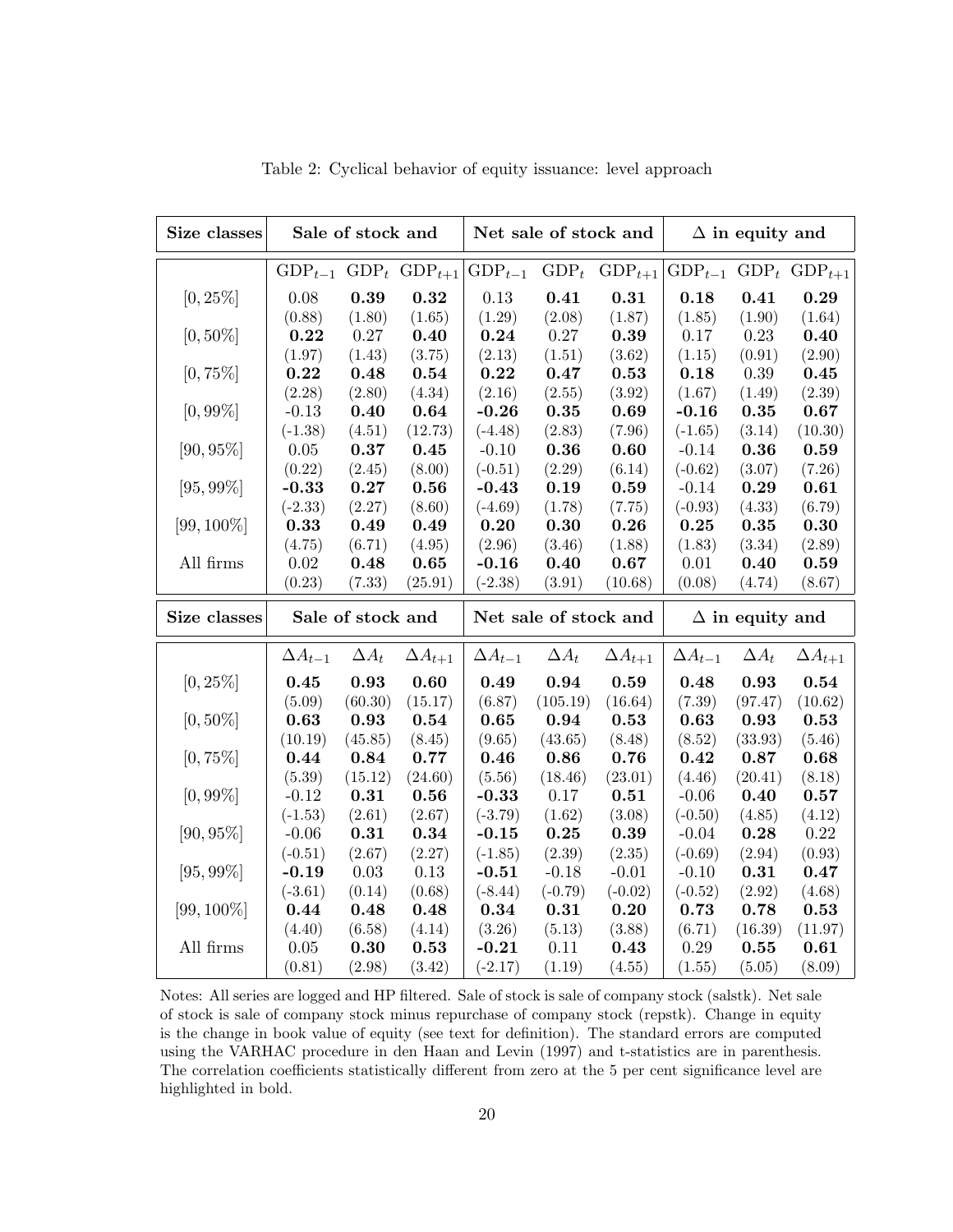| Size classes  |                  | Sale of stock and |                                 |                  | Net sale of stock and |                                 |                  | $\Delta$ in equity and |                  |  |
|---------------|------------------|-------------------|---------------------------------|------------------|-----------------------|---------------------------------|------------------|------------------------|------------------|--|
|               |                  |                   | $GDP_{t-1}$ $GDP_t$ $GDP_{t+1}$ |                  |                       | $GDP_{t-1}$ $GDP_t$ $GDP_{t+1}$ | $GDP_{t-1}$      | $GDP_t$                | $GDP_{t+1}$      |  |
| $[0, 25\%]$   | $-0.34$          | $0.06\,$          | 0.34                            | $-0.31$          | 0.09                  | 0.33                            | $-0.23$          | 0.12                   | 0.32             |  |
|               | $(-2.35)$        | (0.43)            | (1.46)                          | $(-2.33)$        | (0.67)                | (1.25)                          | $(-1.68)$        | (0.84)                 | (1.34)           |  |
| $[0, 50\%]$   | $-0.22$          | $-0.08$           | 0.23                            | $-0.21$          | $-0.07$               | 0.23                            | $-0.22$          | $-0.10$                | 0.19             |  |
|               | $(-1.22)$        | $(-0.61)$         | (0.59)                          | $(-1.10)$        | $(-0.50)$             | (0.57)                          | $(-1.21)$        | $(-0.77)$              | (0.49)           |  |
| $[0, 75\%]$   | $-0.29$          | $-0.06$           | 0.23                            | $-0.29$          | $-0.07$               | 0.21                            | $-0.26$          | $-0.07$                | 0.15             |  |
|               | $(-2.42)$        | $(-0.46)$         | (0.78)                          | $(-2.41)$        | $(-0.50)$             | (0.67)                          | $(-2.31)$        | $(-0.49)$              | (0.54)           |  |
| $[0, 99\%]$   | $-0.58$          | $-0.19$           | 0.35                            | $-0.70$          | $-0.32$               | 0.33                            | $-0.52$          | $-0.20$                | 0.35             |  |
|               | $(-4.99)$        | $(-2.13)$         | (9.23)                          | $(-8.54)$        | $(-3.46)$             | (5.31)                          | $(-10.17)$       | $(-2.42)$              | (5.34)           |  |
| $[90, 95\%]$  | $-0.28$          | 0.00              | $0.30\,$                        | $-0.41$          | $-0.13$               | 0.25                            | $-0.37$          | $-0.05$                | 0.38             |  |
|               | $(-1.32)$        | (0.00)            | (1.50)                          | $(-2.48)$        | $(-1.17)$             | (1.36)                          | $(-4.19)$        | $(-0.46)$              | (5.39)           |  |
| $[95, 99\%]$  | $-0.48$          | $-0.18$           | 0.22                            | $-0.60$          | $-0.31$               | 0.26                            | $-0.37$          | $-0.17$                | 0.31             |  |
|               | $(-4.21)$        | $(-1.01)$         | (2.14)                          | $(-6.42)$        | $(-1.74)$             | (2.25)                          | $(-4.00)$        | $(-1.46)$              | (2.68)           |  |
| $[99, 100\%]$ | $-0.09$          | 0.15              | 0.55                            | $-0.08$          | 0.12                  | $0.35\,$                        | $-0.20$          | 0.12                   | 0.36             |  |
|               | $(-1.29)$        | (3.49)            | (2.96)                          | $(-0.81)$        | (2.66)                | (1.56)                          | $(-1.26)$        | (1.46)                 | (2.44)           |  |
| All firms     | $-0.52$          | $-0.09$           | 0.50                            | $-0.63$          | $-0.21$               | 0.41                            | $-0.54$          | $-0.15$                | 0.38             |  |
|               | $(-5.41)$        | $(-0.92)$         | (7.49)                          | $(-7.52)$        | $(-1.93)$             | (4.44)                          | $(-8.61)$        | $(-2.17)$              | (6.28)           |  |
|               | $\Delta A_{t-1}$ | $\Delta A_t$      | $\Delta A_{t+1}$                | $\Delta A_{t-1}$ | $\Delta A_t$          | $\Delta A_{t+1}$                | $\Delta A_{t-1}$ | $\Delta A_t$           | $\Delta A_{t+1}$ |  |
| $[0, 25\%]$   | 0.25             | 0.92              | 0.21                            | 0.29             | 0.94                  | 0.20                            | 0.25             | 0.93                   | 0.18             |  |
|               | (4.54)           | (46.90)           | (2.18)                          | (6.65)           | (55.16)               | (2.12)                          | (4.32)           | (109.92)               | (1.75)           |  |
| $[0, 50\%]$   | 0.43             | 0.94              | 0.22                            | 0.45             | 0.94                  | 0.21                            | 0.39             | 0.92                   | 0.25             |  |
|               | (6.93)           | (42.53)           | (1.87)                          | (7.87)           | (43.17)               | (1.83)                          | (5.74)           | (16.70)                | (1.59)           |  |
| $[0, 75\%]$   | 0.29             | 0.86              | 0.34                            | 0.31             | 0.86                  | 0.33                            | 0.27             | 0.82                   | 0.27             |  |
|               | (3.19)           | (10.75)           | (3.13)                          | (3.37)           | (9.90)                | (3.06)                          | (2.85)           | (3.71)                 | (2.72)           |  |
| $[0, 99\%]$   | $-0.41$          | 0.24              | 0.51                            | $-0.55$          | 0.21                  | 0.47                            | $-0.43$          | 0.31                   | 0.42             |  |
|               | $(-5.54)$        | (2.55)            | (5.95)                          | $(-7.85)$        | (2.42)                | (6.54)                          | $(-2.27)$        | (1.99)                 | (7.26)           |  |
| $[90, 95\%]$  | $-0.06$          | 0.21              | 0.09                            | $-0.21$          | 0.16                  | 0.10                            | $-0.12$          | 0.16                   | 0.11             |  |
|               | $(-0.31)$        | (2.04)            | (0.89)                          | $(-1.61)$        | (1.09)                | (0.79)                          | $(-0.67)$        | (1.47)                 | (0.93)           |  |
| $[95, 99\%]$  | $-0.12$          | $-0.03$           | 0.29                            | $-0.41$          | 0.03                  | 0.23                            | $-0.32$          | 0.19                   | 0.44             |  |
|               | $(-0.78)$        | $(-0.15)$         | (2.24)                          | $(-3.35)$        | (0.28)                | (1.00)                          | $(-1.73)$        | (2.06)                 | (4.67)           |  |
| $[99, 100\%]$ | $-0.12$          | 0.26              | 0.21                            | $-0.17$          | 0.27                  | 0.03                            | $-0.13$          | 0.49                   | 0.04             |  |
|               | $(-1.30)$        | (1.94)            | (0.71)                          | $(-2.35)$        | (1.57)                | (0.10)                          | $(-0.62)$        | (3.50)                 | (0.17)           |  |
| All firms     | $-0.43$          | 0.16              | 0.39                            | $-0.60$          | 0.06                  | 0.31                            | $-0.42$          | 0.29                   | 0.27             |  |
|               | $(-4.96)$        | (1.73)            | (3.94)                          | $(-6.19)$        | (0.77)                | (2.22)                          | $(-2.86)$        | (1.65)                 | (3.05)           |  |

Table 3: Cyclical behavior of equity issuance: flow approach

Notes: Real GDP is logged and HP filtered. All other series are HP filtered only. Sale of stock is sale of company stock (salstk). Net sale of stock is sale of company stock minus repurchase of company stock (repstk). Change in equity is the change in book value of equity (see text for definition). The standard errors are computed using the VARHAC procedure in den Haan and Levin (1997) and t-statistics are in parenthesis. The correlation coefficients statistically different from zero at the 5 per cent significance level are highlighted in bold.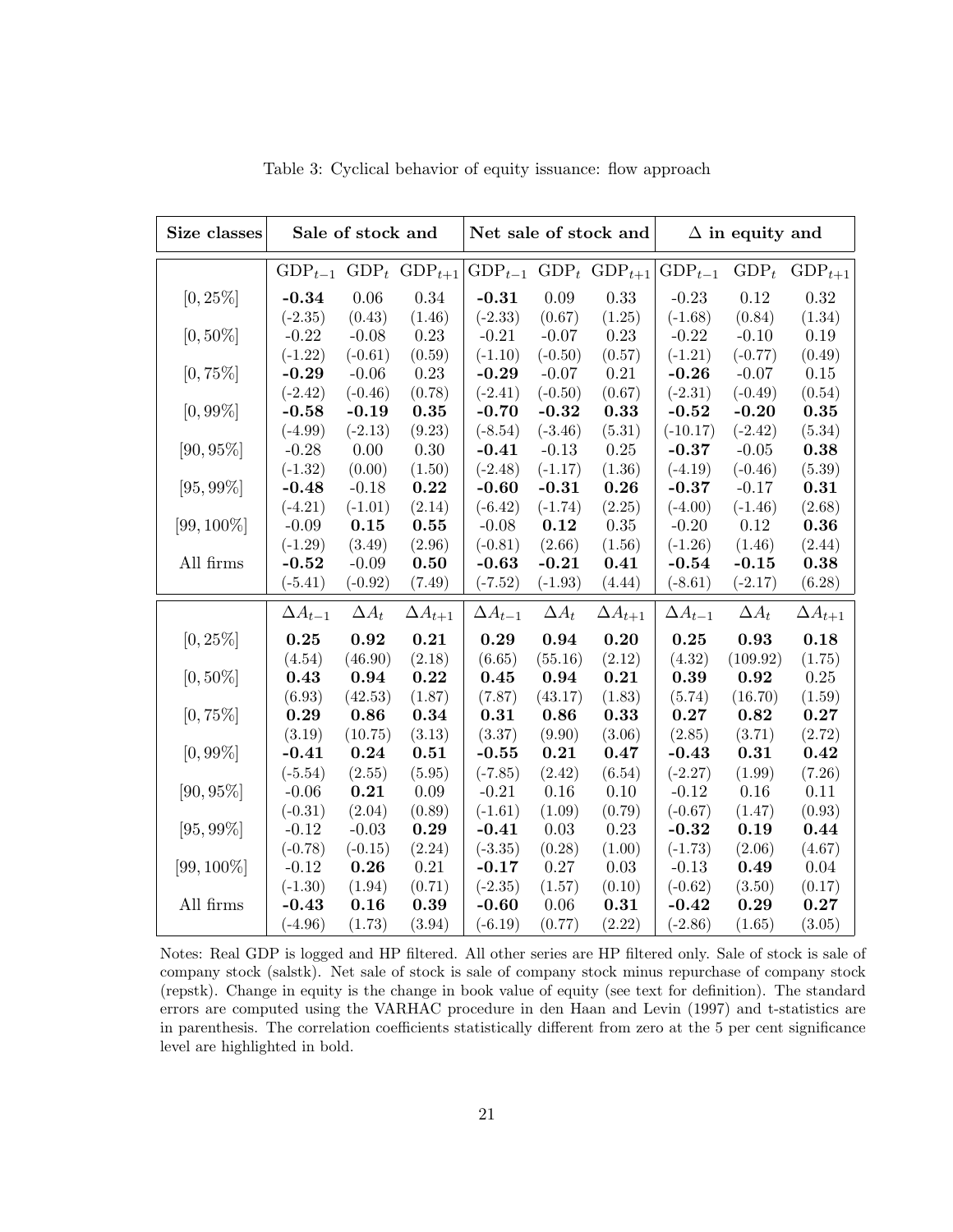| Size classes  |                           | $\Delta$ bank debt and |                                 |                  | Net LT debt and |                                 |                  | $\Delta$ in liabilities and |                  |  |
|---------------|---------------------------|------------------------|---------------------------------|------------------|-----------------|---------------------------------|------------------|-----------------------------|------------------|--|
|               |                           |                        | $GDP_{t-1}$ $GDP_t$ $GDP_{t+1}$ |                  |                 | $GDP_{t-1}$ $GDP_t$ $GDP_{t+1}$ | $GDP_{t-1}$      | $GDP_t$                     | $GDP_{t+1}$      |  |
| $[0, 25\%]$   | 0.00                      | $-0.28$                | $-0.54$                         | 0.31             | 0.04            | $-0.12$                         | 0.36             | $-0.03$                     | $-0.47$          |  |
|               | (0.03)                    | $(-4.14)$              | $(-7.43)$                       | (3.02)           | (0.28)          | $(-1.12)$                       | (3.06)           | $(-0.25)$                   | $(-3.41)$        |  |
| $[0, 50\%]$   | 0.62                      | 0.18                   | $-0.29$                         | 0.35             | 0.01            | $-0.37$                         | 0.38             | $-0.01$                     | $-0.28$          |  |
|               | (4.36)                    | (0.78)                 | $(-1.60)$                       | (2.40)           | (0.07)          | $(-2.43)$                       | (2.01)           | $(-0.04)$                   | $(-1.80)$        |  |
| $[0, 75\%]$   | 0.56                      | $\bf 0.46$             | $-0.03$                         | 0.36             | 0.07            | $-0.36$                         | $\bf 0.46$       | $\boldsymbol{0.30}$         | $-0.17$          |  |
|               | (6.86)                    | (5.26)                 | $(-0.15)$                       | (1.80)           | (0.52)          | $(-2.56)$                       | (3.56)           | (2.37)                      | $(-0.87)$        |  |
| $[0, 99\%]$   | 0.64                      | 0.39                   | $-0.13$                         | $0.15\,$         | $-0.34$         | $-0.66$                         | 0.40             | 0.13                        | $-0.36$          |  |
|               | (9.63)                    | (4.54)                 | $(-0.89)$                       | (1.38)           | $(-4.51)$       | $(-6.56)$                       | (6.26)           | (1.07)                      | $(-2.14)$        |  |
| $[90, 95\%]$  | 0.47                      | 0.14                   | $-0.60$                         | $0.05\,$         | $-0.25$         | $-0.50$                         | 0.32             | 0.09                        | $-0.42$          |  |
|               | (9.68)                    | (1.44)                 | $(-6.94)$                       | (0.34)           | $(-2.85)$       | $(-5.10)$                       | (1.69)           | (0.57)                      | $(-2.73)$        |  |
| $[95, 99\%]$  | 0.47                      | 0.40                   | 0.31                            | 0.11             | $-0.45$         | $-0.71$                         | 0.28             | 0.04                        | $-0.36$          |  |
|               | (4.49)                    | (2.59)                 | (1.78)                          | (1.18)           | $(-5.76)$       | $(-6.74)$                       | (4.36)           | (0.19)                      | $(-2.73)$        |  |
| $[99, 100\%]$ | 0.43                      | 0.11                   | $-0.30$                         | 0.12             | $-0.26$         | $-0.70$                         | 0.51             | 0.22                        | $-0.14$          |  |
|               | (1.78)                    | (1.36)                 | $(-1.54)$                       | (1.34)           | $(-3.00)$       | $(-5.17)$                       | (2.27)           | (1.88)                      | $(-1.08)$        |  |
| All firms     | 0.73                      | 0.34                   | $-0.29$                         | 0.15             | $-0.31$         | $-0.69$                         | 0.53             | 0.21                        | $-0.29$          |  |
|               | (7.90)                    | (2.72)                 | $(-1.74)$                       | (1.55)           | $(-5.02)$       | $(-6.37)$                       | (2.97)           | (1.60)                      | $(-1.64)$        |  |
| Size classes  | $\Delta$ in bank debt and |                        |                                 |                  | Net LT debt and |                                 |                  | $\Delta$ in liabilities and |                  |  |
|               | $\Delta A_{t-1}$          | $\Delta A_t$           | $\Delta A_{t+1}$                | $\Delta A_{t-1}$ | $\Delta A_t$    | $\Delta A_{t+1}$                | $\Delta A_{t-1}$ | $\Delta A_t$                | $\Delta A_{t+1}$ |  |
| $[0, 25\%]$   | 0.42                      | 0.30                   | $-0.21$                         | 0.49             | 0.72            | 0.25                            | 0.54             | 0.68                        | 0.16             |  |
|               | (4.02)                    | (1.58)                 | $(-1.16)$                       | (8.18)           | (3.06)          | (1.29)                          | (5.74)           | (3.10)                      | (0.72)           |  |
| $[0, 50\%]$   | 0.56                      | 0.73                   | 0.21                            | 0.45             | 0.69            | 0.13                            | 0.49             | 0.77                        | 0.20             |  |
|               | (2.93)                    | (19.84)                | (2.14)                          | (3.50)           | (9.54)          | (1.78)                          | (3.54)           | (20.05)                     | (5.17)           |  |
| $[0, 75\%]$   | 0.45                      | 0.77                   | 0.32                            | 0.61             | 0.67            | $-0.13$                         | 0.59             | 0.86                        | 0.16             |  |
|               | (2.22)                    | (8.24)                 | (1.79)                          | (5.02)           | (27.41)         | $(-1.48)$                       | (3.93)           | (29.70)                     | (0.89)           |  |
| $[0, 99\%]$   |                           |                        |                                 |                  |                 |                                 |                  |                             |                  |  |
|               | 0.29                      | 0.76                   | 0.34                            | 0.37             | 0.53            | $-0.36$                         | 0.37             | 0.89                        | 0.01             |  |
|               | (3.07)                    | (9.05)                 | (2.62)                          | (3.49)           | (4.75)          | $(-4.26)$                       | (1.76)           | (20.88)                     | (0.07)           |  |
| $[90, 95\%]$  | $-0.06$                   | 0.65                   | $-0.10$                         | 0.23             | 0.68            | $-0.29$                         | 0.21             | 0.93                        | $-0.00$          |  |
|               | $(-0.35)$                 | (7.97)                 | $(-1.21)$                       | (2.38)           | (9.77)          | $(-2.43)$                       | (1.12)           | (58.30)                     | $(-0.01)$        |  |
| $[95, 99\%]$  | 0.10                      | 0.49                   | 0.30                            | 0.42             | 0.43            | $-0.24$                         | 0.34             | 0.89                        | $-0.06$          |  |
|               | (0.97)                    | (3.25)                 | (3.58)                          | (4.15)           | (5.78)          | $(-2.57)$                       | (1.95)           | (54.64)                     | $(-0.49)$        |  |
| $[99, 100\%]$ | 0.51                      | 0.74                   | 0.44                            | 0.26             | 0.24            | $-0.21$                         | 0.71             | 0.99                        | 0.66             |  |
|               | (7.19)                    | (10.12)                | (2.46)                          | (1.57)           | (3.77)          | $(-2.93)$                       | (18.51)          | (103.94)                    | (12.49)          |  |
| All firms     | $\bf 0.51$<br>(2.96)      | 0.84<br>(14.41)        | 0.43<br>(2.65)                  | 0.37<br>(2.70)   | 0.46<br>(6.68)  | $-0.24$<br>$(-2.30)$            | 0.63<br>(5.52)   | 0.96<br>(118.23)            | 0.40<br>(4.36)   |  |

Table 4: Cyclical behavior of debt issuance: level approach

Notes: All series are logged and HP filtered. Change in bank debt is the change in bank indebtness (bankin) between year t and  $t - 1$ . Net long-term debt is increase in debt/advances (incdbt) minus reduction in debt/advances (reddbt). Change in liabilities is the change in total liabilities (totlia) between year t and t−1. The standard errors are computed using the VARHAC procedure in den Haan and Levin (1997) and t-statistics are in parenthesis. The correlation coefficients statistically different from zero at the 5 per cent significance level are highlighted in bold.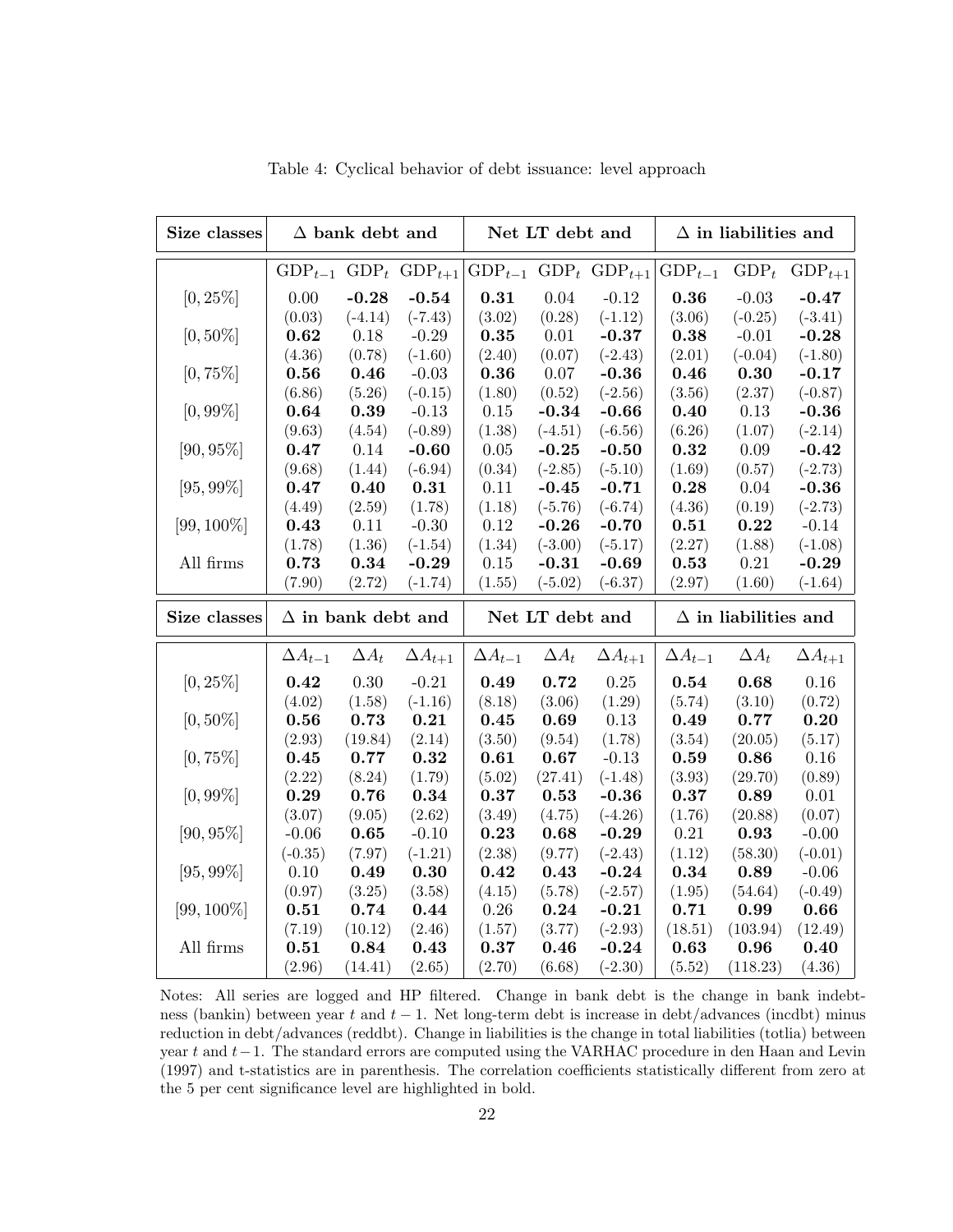| Size classes  |                           | $\Delta$ bank debt and |                     |                  | Net LT debt and |                                 |                  | $\Delta$ in liabilities and |                  |  |
|---------------|---------------------------|------------------------|---------------------|------------------|-----------------|---------------------------------|------------------|-----------------------------|------------------|--|
|               | $GDP_{t-1}$               |                        | $GDP_t$ $GDP_{t+1}$ |                  |                 | $GDP_{t-1}$ $GDP_t$ $GDP_{t+1}$ | $GDP_{t-1}$      | $GDP_t$                     | $GDP_{t+1}$      |  |
| $[0, 25\%]$   | 0.27                      | $\bf 0.35$             | 0.06                | 0.33             | 0.16            | 0.11                            | 0.38             | 0.51                        | 0.22             |  |
|               | (3.34)                    | (2.45)                 | (1.15)              | (2.71)           | (1.06)          | (0.94)                          | (4.44)           | (3.59)                      | (3.35)           |  |
| $[0, 50\%]$   | 0.47                      | 0.53                   | $-0.03$             | 0.37             | 0.46            | 0.01                            | 0.42             | 0.39                        | 0.09             |  |
|               | (2.39)                    | (3.58)                 | $(-0.11)$           | (2.91)           | (3.73)          | (0.05)                          | (1.11)           | (2.25)                      | (0.38)           |  |
| $[0, 75\%]$   | 0.10                      | 0.59                   | $\bf 0.36$          | 0.29             | 0.54            | $0.08\,$                        | 0.11             | 0.57                        | $0.27\,$         |  |
|               | (0.75)                    | (4.67)                 | (2.48)              | (1.28)           | (5.02)          | (0.38)                          | (0.40)           | (3.44)                      | (1.32)           |  |
| $[0, 99\%]$   | 0.23                      | $\bf 0.59$             | 0.35                | 0.61             | 0.45            | $-0.36$                         | 0.26             | $\bf 0.57$                  | 0.16             |  |
|               | (1.48)                    | (3.37)                 | (2.46)              | (8.00)           | (5.22)          | $(-3.01)$                       | (1.81)           | (2.99)                      | (1.43)           |  |
| $[90, 95\%]$  | 0.25                      | $\bf 0.65$             | $-0.06$             | 0.35             | 0.40            | $-0.30$                         | 0.16             | 0.59                        | 0.24             |  |
|               | (3.40)                    | (4.53)                 | $(-0.93)$           | (2.34)           | (5.14)          | $(-2.10)$                       | (1.00)           | (6.47)                      | (1.18)           |  |
| $[95, 99\%]$  | 0.14                      | 0.20                   | 0.44                | 0.67             | 0.37            | $-0.45$                         | 0.23             | 0.38                        | 0.02             |  |
|               | (0.80)                    | (1.85)                 | (2.97)              | (16.05)          | (4.24)          | $(-4.66)$                       | (2.14)           | (1.71)                      | (0.14)           |  |
| $[99, 100\%]$ | 0.33                      | 0.53                   | $-0.24$             | 0.34             | 0.47            | $-0.33$                         | 0.38             | 0.60                        | $-0.04$          |  |
|               | (2.56)                    | (3.20)                 | $(-1.59)$           | (8.59)           | (7.95)          | $(-2.35)$                       | (3.65)           | (6.40)                      | $(-0.34)$        |  |
| All firms     | 0.35                      | 0.74                   | 0.19                | 0.56             | 0.48            | $-0.35$                         | 0.39             | 0.67                        | 0.08             |  |
|               | (4.54)                    | (6.65)                 | (1.12)              | (12.53)          | (7.25)          | $(-2.51)$                       | (3.53)           | (6.30)                      | (0.67)           |  |
| Size classes  | $\Delta$ in bank debt and |                        |                     |                  | Net LT debt and |                                 |                  | $\Delta$ in liabilities and |                  |  |
|               | $\Delta A_{t-1}$          | $\Delta A_t$           | $\Delta A_{t+1}$    | $\Delta A_{t-1}$ | $\Delta A_t$    | $\Delta A_{t+1}$                | $\Delta A_{t-1}$ | $\Delta A_t$                | $\Delta A_{t+1}$ |  |
| $[0, 25\%]$   | $0.26\,$                  | 0.58                   | 0.14                | 0.19             | 0.59            | 0.05                            | 0.23             | 0.70                        | 0.05             |  |
|               | (1.53)                    | (2.97)                 | (1.17)              | (1.36)           | (4.50)          | (0.56)                          | (0.96)           | (5.28)                      | (0.49)           |  |
| $[0, 50\%]$   | 0.49                      | 0.50                   | 0.21                | $\bf 0.45$       | 0.53            | 0.23                            | 0.47             | 0.68                        | 0.24             |  |
|               | (5.50)                    | (8.05)                 | (2.52)              | (8.97)           | (5.40)          | (2.90)                          | (5.27)           | (6.91)                      | (6.76)           |  |
| $[0, 75\%]$   | 0.30                      | 0.62                   | 0.29                | 0.69             | 0.63            | $-0.06$                         | $\bf 0.55$       | 0.83                        | 0.16             |  |
|               | (3.58)                    | (4.72)                 | (4.37)              | (12.91)          | (10.06)         | $(-1.40)$                       | (13.77)          | (16.34)                     | (3.42)           |  |
| $[0, 99\%]$   | 0.28                      | 0.79                   | 0.18                | 0.68             | 0.46            | $-0.38$                         | 0.32             | 0.93                        | $-0.12$          |  |
|               | (3.93)                    | (8.61)                 | (2.88)              | (14.08)          | (5.50)          | $(-6.13)$                       | (4.15)           | (37.93)                     | $(-1.20)$        |  |
| $[90, 95\%]$  | $0.08\,$                  | 0.63                   | 0.03                | 0.32             | 0.68            | $-0.28$                         | 0.21             | 0.95                        | 0.09             |  |
|               | (1.16)                    | (4.77)                 | (0.30)              | (2.90)           | (16.06)         | $(-6.87)$                       | (2.75)           | (83.28)                     | (1.85)           |  |
| $[95, 99\%]$  | 0.09                      | 0.37                   | $-0.09$             | 0.52             | 0.33            | $-0.39$                         | $-0.05$          | 0.95                        | $-0.41$          |  |
|               | (0.45)                    | (3.31)                 | $(-0.39)$           | (5.78)           | (4.07)          | $(-2.34)$                       | $(-0.34)$        | (46.13)                     | $(-5.68)$        |  |
| $[99, 100\%]$ | $0.12\,$                  | 0.70                   | $-0.13$             | 0.12             | $0.50\,$        | $-0.29$                         | $-0.00$          | 0.98                        | $-0.19$          |  |
|               | (0.69)                    | (9.16)                 | $(-0.61)$           | (2.05)           | (7.96)          | $(-5.63)$                       | $(-0.02)$        | (222.21)                    | $(-0.77)$        |  |
| All firms     | 0.28                      | 0.79                   | 0.11                | 0.56             | 0.51            | $-0.40$                         | 0.25             | 0.96                        | $-0.12$          |  |
|               | (5.50)                    | (12.54)                | (0.86)              | (28.50)          | (7.38)          | $(-7.40)$                       | (3.72)           | (193.91)                    | $(-1.79)$        |  |

Table 5: Cyclical behavior of debt issuance: flow approach

Notes: Real GDP is logged and HP filtered. All other series are HP filtered only. Change in bank debt is the change in bank indebtness (bankin) between year t and  $t - 1$ . Net long-term debt is increase in debt/advances (incdbt) minus reduction in debt/advances (reddbt). Change in liabilities is the change in total liabilities (totlia) between year t and  $t - 1$ . The standard errors are computed using the VARHAC procedure in den Haan and Levin (1997) and t-statistics are in parenthesis. The correlation coefficients statistically different from zero at the 5 per cent significance level are highlighted in bold.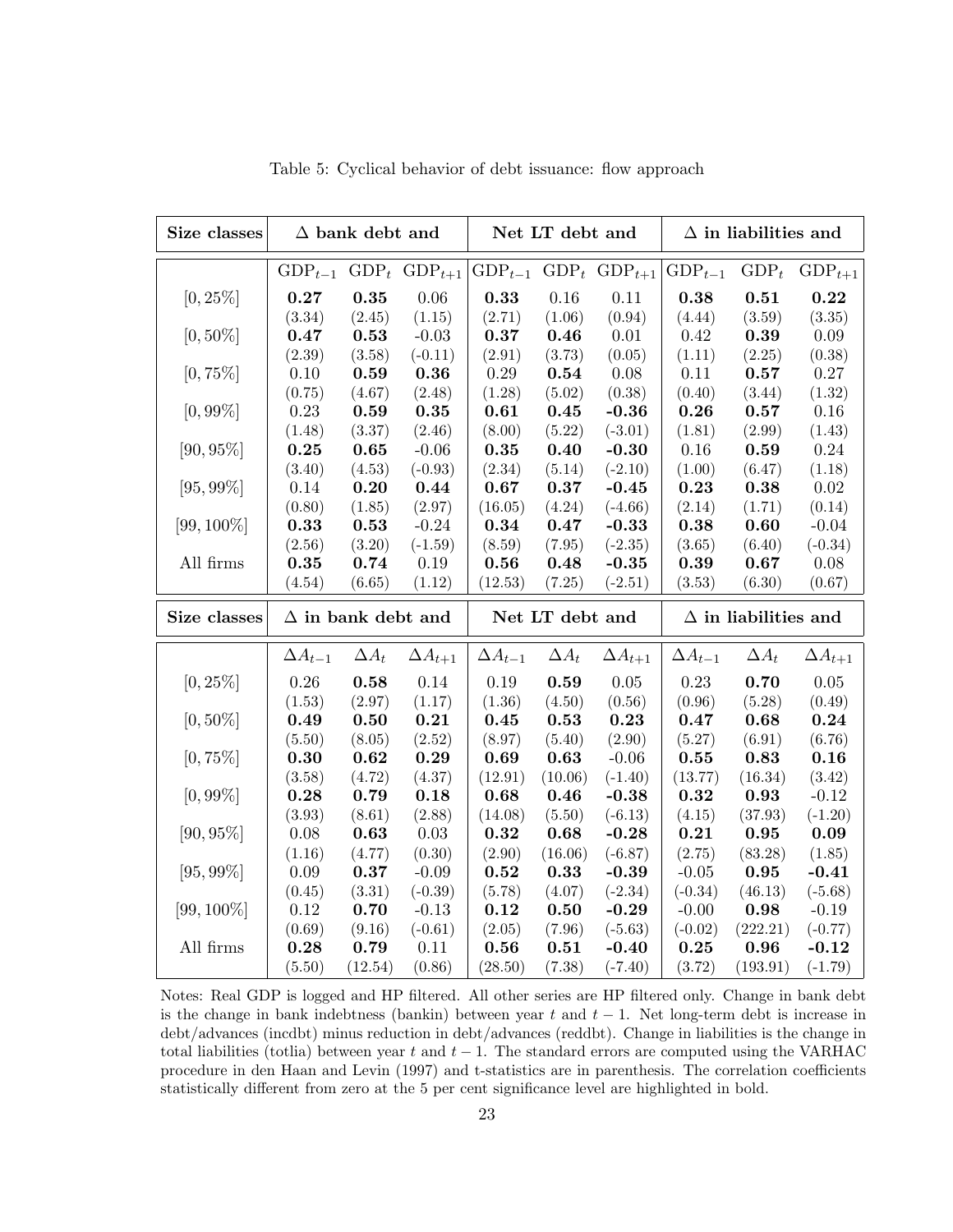|               |                      |                       |                  | Level Approach       |                      |                      |                         |                        |                   |
|---------------|----------------------|-----------------------|------------------|----------------------|----------------------|----------------------|-------------------------|------------------------|-------------------|
| Size classes  |                      | Sale of stock and     |                  |                      | Net sale of stock    |                      |                         | $\Delta$ in Equity and |                   |
|               |                      | $\Delta$ in bank debt |                  |                      | and Net LT debt      |                      | $\Delta$ in Liabilities |                        |                   |
|               | $\Delta B_{t-1}$     | $\Delta B_t$          | $\Delta B_{t+1}$ | $\Delta D_{t-1}$     | $\Delta D_t$         | $\Delta D_{t+1}$     | $\Delta L_{t-1}$        | $\Delta L_t$           | $\Delta L_{t+1}$  |
| $[0, 25\%]$   | $-0.22$              | 0.10                  | 0.32             | 0.15                 | 0.58                 | 0.45                 | $-0.05$                 | 0.43                   | 0.41              |
|               | $(-0.82)$            | (0.48)                | (2.96)           | (0.66)               | (2.52)               | (6.55)               | $(-0.19)$               | (1.80)                 | (2.85)            |
| $[0, 50\%]$   | 0.33                 | 0.60                  | 0.58             | 0.28                 | 0.59                 | 0.52                 | 0.36                    | 0.68                   | 0.49              |
|               | (6.23)               | (12.67)               | (2.68)           | (5.59)               | (7.42)               | (4.05)               | (7.34)                  | (20.88)                | (1.60)            |
| $[0, 75\%]$   | 0.18                 | 0.60                  | 0.75             | $-0.20$              | 0.30                 | 0.67                 | 0.05                    | 0.62                   | 0.70              |
|               | (2.20)               | (3.44)                | (5.20)<br>0.47   | $(-5.05)$<br>$-0.34$ | (4.13)<br>$-0.37$    | (8.44)               | (0.62)                  | (11.56)                | (6.75)<br>0.22    |
| $[0, 99\%]$   | $-0.34$              | 0.03<br>(0.15)        |                  |                      |                      | $-0.44$              | $-0.31$                 | 0.04                   |                   |
| $[90, 95\%]$  | $(-3.39)$<br>$-0.14$ | $-0.06$               | (1.43)<br>0.18   | $(-2.63)$<br>0.00    | $(-2.01)$<br>0.01    | $(-3.50)$<br>$-0.31$ | $(-2.26)$<br>$-0.01$    | (0.39)<br>0.10         | (1.17)<br>$-0.04$ |
|               | $(-2.63)$            | $(-1.04)$             | (0.82)           | (0.02)               | (0.10)               | $(-5.50)$            | $(-0.11)$               | (1.66)                 | $(-0.21)$         |
| $[95, 99\%]$  | $-0.17$              | 0.03                  | 0.50             | $-0.29$              | $-0.53$              | $-0.74$              | $-0.32$                 | $-0.02$                | 0.22              |
|               | $(-1.10)$            | (0.14)                | (2.85)           | $(-5.91)$            | $(-4.75)$            | $(-11.04)$           | $(-1.85)$               | $(-0.23)$              | (1.55)            |
| $[99, 100\%]$ | 0.35                 | 0.20                  | 0.17             | 0.05                 | $-0.06$              | $-0.34$              | 0.70                    | 0.77                   | 0.57              |
|               | (3.58)               | (1.72)                | (0.76)           | (0.60)               | $(-0.48)$            | $(-1.48)$            | (6.43)                  | (13.46)                | (15.30)           |
| All firms     | $-0.24$              | 0.05                  | 0.48             | $-0.33$              | $-0.44$              | $-0.55$              | 0.14                    | 0.39                   | 0.53              |
|               | $(-3.27)$            | (0.82)                | (5.07)           | $(-3.66)$            | $(-3.31)$            | $(-3.75)$            | (0.75)                  | (2.68)                 | (4.77)            |
|               |                      |                       |                  | Flow Approach        |                      |                      |                         |                        |                   |
| Size classes  |                      | Sale of stock and     |                  |                      | Net sale of stock    |                      | $\Delta$ in Equity and  |                        |                   |
|               |                      | $\Delta$ in bank debt |                  |                      | and Net LT debt      |                      | $\Delta$ in Liabilities |                        |                   |
|               | $\Delta B_{t-1}$     | $\Delta B_t$          | $\Delta B_{t+1}$ | $\Delta D_{t-1}$     | $\Delta D_t$         | $\Delta D_{t+1}$     | $\Delta L_{t-1}$        | $\Delta\mathrm{L}_t$   | $\Delta L_{t+1}$  |
| $[0, 25\%]$   | 0.13                 | 0.36                  | 0.21             | 0.15                 | 0.48                 | 0.09                 | 0.02                    | 0.51                   | 0.16              |
|               | (0.92)               | (2.16)                | (2.18)           | (1.51)               | (2.67)               | (1.10)               | (0.24)                  | (4.59)                 | (1.30)            |
| $[0, 50\%]$   | 0.24                 | 0.31                  | 0.28             | 0.26                 | 0.36                 | 0.23                 | 0.24                    | 0.42                   | 0.21              |
|               | (3.14)               | (4.77)                | (1.45)           | (3.37)               | (3.03)               | (3.57)               | (1.54)                  | (2.72)                 | (1.00)            |
| $[0, 75\%]$   | 0.10                 | $\bf 0.25$            | 0.29             | $-0.11$              | 0.29                 | 0.42                 | 0.01                    | 0.45                   | 0.36              |
|               | (2.40)               | (1.73)                | (0.49)           | $(-3.25)$            | (4.42)               | (2.75)               | (0.17)                  | (4.05)                 | (2.68)            |
| $[0, 99\%]$   | $-0.09$              | $-0.06$               | 0.52             | $-0.44$              | $-0.33$              | 0.01                 | $-0.46$                 | 0.06                   | 0.39              |
|               | $(-0.88)$            | $(-0.60)$             | (4.26)           | $(-5.12)$            | $(-1.41)$            | (0.12)               | $(-3.57)$               | (0.39)                 | (8.90)            |
| $[90, 95\%]$  | $-0.12$              | $-0.13$               | 0.07             | $-0.13$              | 0.01                 | $-0.26$              | 0.02                    | $-0.03$                | 0.07              |
|               | $(-1.16)$            | $(-2.84)$             | (0.73)           | $(-1.91)$            | (0.30)               | $(-2.74)$            | (0.11)                  | $(-0.39)$              | (0.55)            |
| $[95, 99\%]$  | 0.11                 | $-0.15$               | 0.30             | $-0.34$              | $-0.37$              | $-0.01$              | $-0.30$                 | $-0.02$                | 0.43              |
|               | (0.40)               | $(-0.94)$             | (3.01)           | $(-3.42)$            | $(-2.11)$            | $(-0.04)$            | $(-1.73)$               | $(-0.48)$              | (4.63)            |
| $[99, 100\%]$ | 0.13                 | $-0.19$               | 0.19             | $-0.11$              | $-0.20$              | 0.23                 | $-0.13$                 | 0.41                   | 0.07              |
|               | (2.03)               | $(-1.21)$             | (0.67)           | $(-1.93)$            | $(-1.03)$            | (1.05)               | $(-0.57)$               | (2.26)                 | (0.36)            |
| All firms     | $-0.26$<br>$(-2.87)$ | $-0.11$<br>$(-2.48)$  | 0.53<br>(10.44)  | $-0.47$<br>$(-5.49)$ | $-0.40$<br>$(-3.61)$ | $-0.04$<br>$(-0.39)$ | $-0.44$<br>$(-3.39)$    | 0.12<br>(0.64)         | 0.25<br>(2.72)    |

Table 6: Co-movement of equity and debt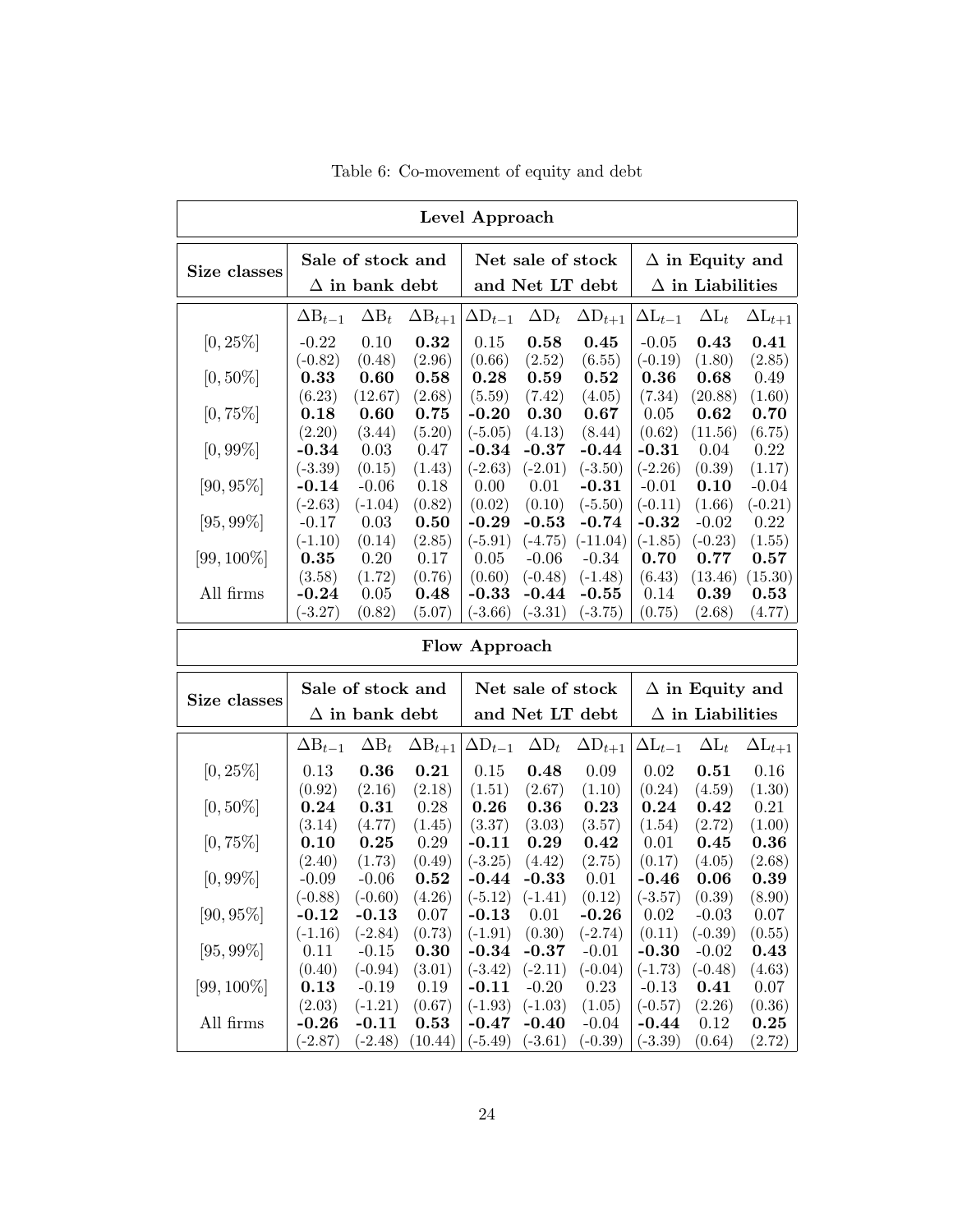| Size classes  | Retained earnings and |                 |                           |                           | Profits and     |                                 | Dividends and               |                |                                 |
|---------------|-----------------------|-----------------|---------------------------|---------------------------|-----------------|---------------------------------|-----------------------------|----------------|---------------------------------|
|               | $GDP_{t-1}$           |                 | $GDP_t$ $GDP_{t+1}$       |                           |                 | $GDP_{t-1}$ $GDP_t$ $GDP_{t+1}$ |                             |                | $GDP_{t-1}$ $GDP_t$ $GDP_{t+1}$ |
| $[0, 25\%]$   | $-0.12$               | 0.09            | 0.02                      | $-0.05$                   | $-0.01$         | 0.13                            | 0.27                        | 0.42           | 0.25                            |
|               | $(-1.71)$             | (0.72)          | (0.11)                    | $(-0.53)$                 | $(-0.07)$       | (0.87)                          | (2.81)                      | (13.37)        | (2.33)                          |
| $[0, 50\%]$   | $-0.13$               | 0.37            | 0.34                      | $-0.16$                   | 0.25            | 0.27                            | 0.23                        | 0.29           | $0.02\,$                        |
|               | $(-0.84)$             | (1.83)          | (2.48)                    | $(-0.94)$                 | (1.75)          | (1.76)                          | (3.82)                      | (1.26)         | (0.11)                          |
| $[0, 75\%]$   | $-0.23$               | 0.25            | 0.34                      | $-0.28$                   | $0.20\,$        | $0.27\,$                        | $-0.11$                     | 0.24           | 0.32                            |
|               | $(-1.03)$             | (1.72)          | (1.38)                    | $(-1.22)$                 | (1.14)          | (1.50)                          | $(-2.03)$                   | (1.31)         | (1.67)                          |
| $[0, 99\%]$   | $-0.23$               | 0.56            | 0.67                      | $-0.07$                   | 0.71            | 0.71                            | 0.22                        | 0.51           | 0.41                            |
|               | $(-2.57)$             | (6.87)          | (5.12)                    | $(-0.95)$                 | (8.39)          | (6.00)                          | (5.36)                      | (3.08)         | (3.90)                          |
| $[90, 95\%]$  | $-0.09$               | 0.67            | 0.58                      | 0.04                      | 0.75            | 0.60                            | 0.37                        | 0.58           | 0.29                            |
|               | $(-1.29)$             | (9.83)          | (8.24)                    | (0.58)                    | (3.67)          | (8.27)                          | (5.42)                      | (4.58)         | (1.53)                          |
| $[95, 99\%]$  | $-0.08$               | 0.59            | 0.55                      | $-0.03$                   | 0.67            | 0.71                            | 0.19                        | 0.42           | 0.36                            |
|               | $(-0.59)$             | (6.24)          | (4.58)                    | $(-0.19)$                 | (8.41)          | (5.12)                          | (3.99)                      | (2.28)         | (3.25)                          |
| $[99, 100\%]$ | 0.02                  | 0.61            | 0.52                      | $-0.00$                   | 0.61            | 0.52                            | 0.16                        | 0.21           | 0.33                            |
|               | (0.33)                | (3.78)          | (4.55)                    | $(-0.02)$                 | (3.58)          | (4.97)                          | (1.75)                      | (1.60)         | (1.90)                          |
| All firms     | $-0.16$               | 0.60            | 0.64                      | $-0.06$                   | 0.68            | 0.66                            | 0.23                        | 0.52           | 0.43                            |
|               | $(-1.89)$             | (4.90)          | (4.21)                    | $(-0.80)$                 | (5.85)          | (5.17)                          | (4.83)                      | (3.06)         | (3.79)                          |
|               |                       |                 |                           |                           |                 |                                 |                             |                |                                 |
| Size classes  | Retained earnings and |                 |                           |                           | Profits and     |                                 |                             | Dividends and  |                                 |
|               | $\Delta A_{t-1}$      | $\Delta A_t$    | $\Delta$ A <sub>t+1</sub> | $\Delta$ A <sub>t-1</sub> | $\Delta A_t$    | $\Delta$ A <sub>t+1</sub>       | $\Delta$ $\mathbf{A}_{t-1}$ | $\Delta A_t$   | $\Delta$ A <sub>t+1</sub>       |
|               | $-0.11$               | 0.30            | 0.31                      | $-0.18$                   | $\bf 0.38$      | $\bf 0.63$                      | 0.30                        | 0.38           | $-0.03$                         |
| $[0, 25\%]$   | $(-1.51)$             | (2.00)          | (1.56)                    | $(-2.04)$                 | (4.56)          | (5.31)                          | (2.32)                      | (2.87)         | $(-0.12)$                       |
| $[0, 50\%]$   | $0.05\,$              | 0.43            | 0.60                      | $-0.10$                   | 0.39            | 0.71                            | $-0.16$                     | 0.05           | 0.33                            |
|               | (0.50)                | (2.70)          | (5.61)                    | $(-1.53)$                 | (2.17)          | (9.06)                          | $(-1.51)$                   | (0.24)         | (1.49)                          |
| $[0, 75\%]$   | 0.10                  | 0.58            | 0.66                      | 0.10                      | 0.68            | 0.67                            | $-0.22$                     | 0.21           | 0.29                            |
|               | (1.38)                | (0.80)          | (4.22)                    | (2.16)                    | (6.38)          | (3.91)                          | $(-1.14)$                   | (1.43)         | (1.14)                          |
| $[0, 99\%]$   | $-0.07$               | 0.60            | 0.54                      | 0.09                      | 0.72            | 0.48                            | 0.38                        | 0.42           | 0.03                            |
|               | $(-0.46)$             | (7.97)          | (5.11)                    | (0.63)                    | (14.15)         | (4.29)                          | (2.40)                      | (5.00)         | (0.26)                          |
| $[90, 95\%]$  | 0.13                  | 0.63            | 0.34                      | 0.33                      | 0.67            | 0.32                            | 0.38                        | 0.56           | 0.03                            |
|               | (0.79)                | (10.45)         | (5.97)                    | (2.58)                    | (14.00)         | (5.79)                          | (6.70)                      | (2.91)         | (0.31)                          |
| $[95, 99\%]$  | $-0.26$               | 0.47            | 0.38                      | $-0.08$                   | 0.55            | 0.40                            | 0.25                        | 0.40           | $-0.18$                         |
|               | $(-1.16)$             | (4.17)          | (2.04)                    | $(-0.42)$                 | (7.29)          | (2.28)                          | (1.97)                      | (5.23)         | $(-2.41)$                       |
| $[99, 100\%]$ | $-0.27$               | 0.63            | 0.47                      | $-0.19$                   | 0.58            | 0.55                            | 0.15                        | 0.27           | 0.22                            |
|               | $(-2.18)$             | (8.65)          | (3.72)                    | $(-1.44)$                 | (12.80)         | (4.75)                          | (1.02)                      | (3.85)         | (1.35)                          |
| All firms     | $-0.18$<br>$(-1.57)$  | 0.67<br>(16.00) | 0.63<br>(7.24)            | $-0.04$<br>$(-0.34)$      | 0.74<br>(26.38) | 0.63<br>(6.20)                  | 0.31<br>(3.19)              | 0.49<br>(7.53) | 0.19<br>(2.16)                  |

Table 7: Cyclical behavior of retained earnings, profits and dividends: flow approach

Notes: Real GDP is logged and HP filtered. All other series are HP filtered only. Assets is total assets (totlas). Profits is income before extraordinary items (incbei). Retained earnings includes appropriated and unappropriated retained earnings (retear). Dividends is total dividends (divtot). The standard errors are computed using the VARHAC procedure in den Haan and Levin (1997) and t-statistics are in parenthesis. The correlation coefficients statistically different from zero at the 5 per cent significance level are highlighted in bold.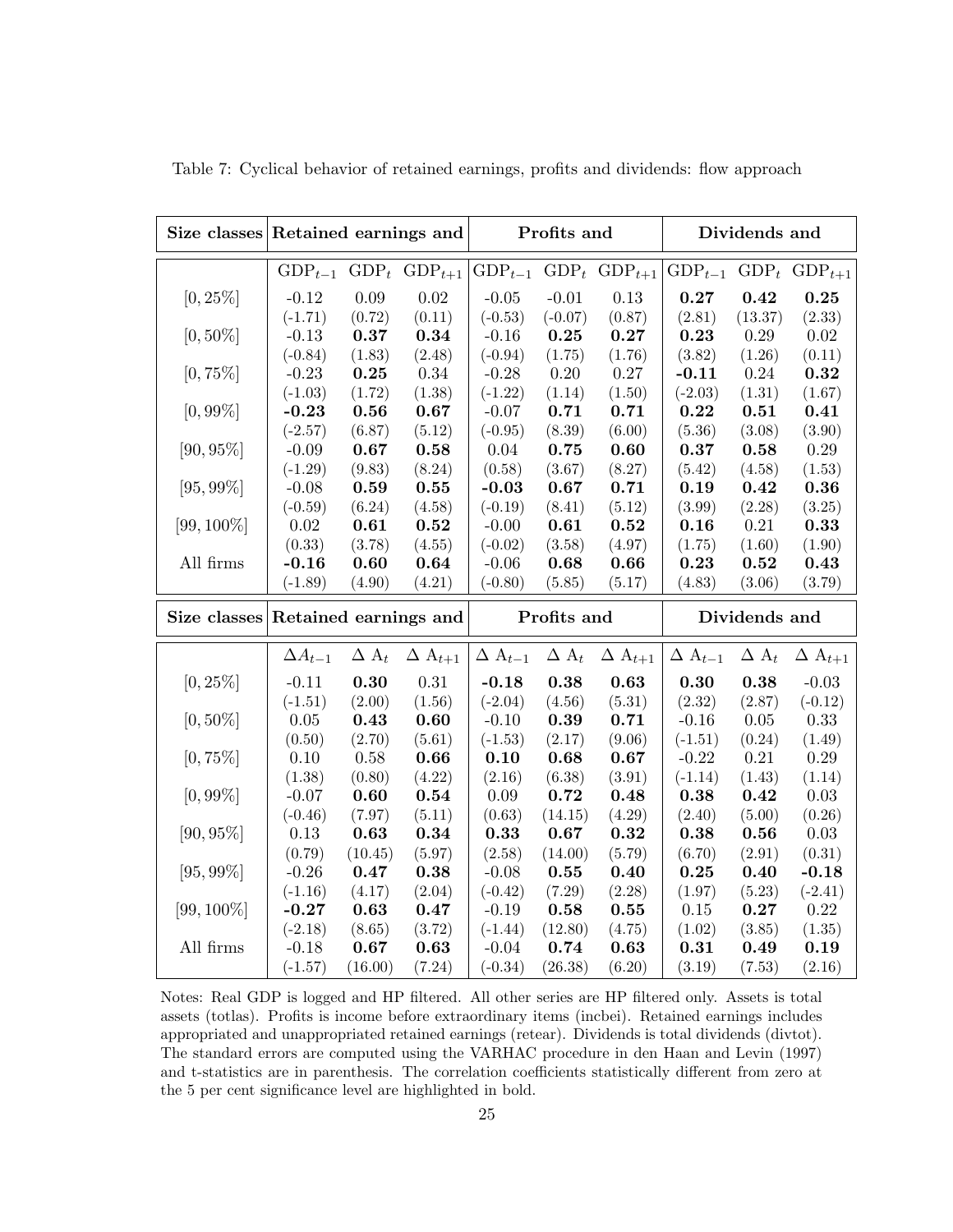| Size classes  |                  | Liabilities/A and |                                 |                  | $Debt/A$ and       |                                 |                           | LT $Debt/A$ and   |                                 |  |
|---------------|------------------|-------------------|---------------------------------|------------------|--------------------|---------------------------------|---------------------------|-------------------|---------------------------------|--|
|               |                  |                   | $GDP_{t-1}$ $GDP_t$ $GDP_{t+1}$ |                  |                    | $GDP_{t-1}$ $GDP_t$ $GDP_{t+1}$ |                           |                   | $GDP_{t-1}$ $GDP_t$ $GDP_{t+1}$ |  |
| $[0, 25\%]$   | 0.45             | 0.14              | $-0.01$                         | 0.42             | 0.09               | $-0.02$                         | 0.42                      | 0.19              | 0.01                            |  |
|               | (2.53)           | (1.50)            | $(-0.05)$                       | (2.24)           | (0.65)             | $(-0.12)$                       | (3.31)                    | (2.40)            | (0.05)                          |  |
| $[0, 50\%]$   | 0.21             | 0.01              | $-0.30$                         | 0.29             | $-0.06$            | $-0.42$                         | 0.17                      | $-0.24$           | $-0.37$                         |  |
|               | (1.80)           | (0.03)            | $(-1.17)$                       | (3.69)           | $(-0.44)$          | $(-2.43)$                       | (1.49)                    | $(-1.60)$         | $(-3.42)$                       |  |
| $[0, 75\%]$   | 0.13             | $-0.04$           | $-0.39$                         | 0.38             | 0.22               | $-0.46$                         | 0.15                      | 0.10              | $-0.48$                         |  |
|               | (1.26)           | $(-0.20)$         | $(-1.79)$                       | (3.77)           | (2.77)             | $(-2.50)$                       | (2.08)                    | (1.09)            | $(-2.01)$                       |  |
| $[0, 99\%]$   | $-0.00$          | $-0.36$           | $-0.47$                         | $-0.02$          | $-0.39$            | $-0.48$                         | $-0.16$                   | $-0.48$           | $-0.47$                         |  |
|               | $(-0.03)$        | $(-1.53)$         | $(-3.16)$                       | $(-0.10)$        | $(-4.15)$          | $(-2.49)$                       | $(-0.77)$                 | $(-6.12)$         | $(-2.34)$                       |  |
| $[90, 95\%]$  | 0.14             | $-0.34$           | $-0.53$                         | 0.10             | $-0.41$            | $-0.76$                         | $-0.05$                   | $-0.48$           | $-0.70$                         |  |
|               | (1.46)           | $(-3.16)$         | $(-7.93)$                       | (1.04)           | $(-3.61)$          | $(-14.17)$                      | $(-0.50)$                 | $(-5.64)$         | $(-11.62)$                      |  |
| $[95, 99\%]$  | $-0.21$          | $-0.33$           | $-0.29$                         | $-0.25$          | $-0.31$            | $-0.12$                         | $-0.29$                   | $-0.33$           | $-0.15$                         |  |
|               | $(-1.37)$        | $(-1.79)$         | $(-1.82)$                       | $(-1.41)$        | $(-3.19)$          | $(-0.79)$                       | $(-1.69)$                 | $(-4.12)$         | $(-0.98)$                       |  |
| $[99, 100\%]$ | 0.08             | $-0.36$           | $-0.73$                         | 0.49             | $-0.10$            | $-0.47$                         | 0.43                      | $-0.14$           | $-0.47$                         |  |
|               | (0.51)           | $(-6.17)$         | $(-9.91)$                       | (2.32)           | $(-1.10)$          | $(-3.79)$                       | (1.86)                    | $(-1.52)$         | $(-3.84)$                       |  |
| All firms     | 0.06             | $-0.43$           | $-0.72$                         | 0.39             | $-0.21$            | $-0.51$                         | 0.28                      | $-0.30$           | $-0.51$                         |  |
|               | (0.37)           | $(-2.67)$         | $(-8.11)$                       | (3.85)           | $(-2.78)$          | $(-2.20)$                       | (2.93)                    | $(-3.55)$         | $(-2.04)$                       |  |
|               |                  |                   |                                 |                  |                    |                                 |                           |                   |                                 |  |
| Size classes  |                  | Liabilities/A and |                                 |                  | $Debt/A$ and       |                                 |                           | LT $Debt/A$ and   |                                 |  |
|               | $\Delta A_{t-1}$ | $\Delta A_t$      | $\Delta$ A <sub>t+1</sub>       | $\Delta A_{t-1}$ | $\Delta A_t$       | $\Delta$ A <sub>t+1</sub>       | $\Delta$ A <sub>t-1</sub> | $\Delta A_t$      | $\Delta$ A <sub>t+1</sub>       |  |
|               |                  |                   |                                 |                  |                    |                                 |                           |                   |                                 |  |
| $[0, 25\%]$   | 0.12             | $-0.17$           | $-0.25$                         | 0.14             | $-0.01$            | $-0.18$                         | $0.06\,$                  | 0.03              | $-0.10$                         |  |
|               | (1.07)           | $(-0.72)$         | $(-0.93)$                       | (0.69)           | $(-0.05)$          | $(-0.59)$                       | (0.28)                    | (0.15)            | $(-0.37)$                       |  |
| $[0, 50\%]$   | $-0.35$          | $-0.64$           | $-0.47$                         | $-0.11$          | $-0.39$            | $-0.44$                         | $-0.12$                   | $-0.32$           | $-0.44$                         |  |
|               | $(-2.77)$        | $(-2.68)$         | $(-3.04)$                       | $(-0.82)$        | $(-5.19)$          | $(-3.08)$                       | $(-4.69)$                 | $(-3.18)$         | $(-3.30)$                       |  |
| $[0, 75\%]$   | $-0.17$          | $-0.49$           | $-0.63$                         | 0.24             | $-0.00$            | $-0.44$                         | 0.15                      | $-0.07$           | $-0.49$                         |  |
|               | $(-1.00)$        | $(-4.81)$         | $(-8.59)$                       | (1.36)           | $(-0.03)$          | $(-11.27)$                      | (1.28)                    | $(-0.47)$         | $(-3.19)$                       |  |
| $[0, 99\%]$   | 0.32             | 0.26              | $-0.47$                         | 0.27             | 0.15               | $-0.44$                         | 0.20                      | $-0.00$           | $-0.54$                         |  |
|               | (2.32)<br>0.16   | (1.87)<br>0.29    | $(-5.11)$<br>$-0.10$            | (3.19)<br>0.10   | (0.89)<br>$0.32\,$ | $(-5.94)$<br>$-0.48$            | (2.11)<br>0.06            | $(-0.01)$<br>0.14 | $(-7.04)$<br>$-0.56$            |  |
| $[90, 95\%]$  | (0.94)           | (2.06)            | $(-0.46)$                       | (0.69)           |                    | $(-2.28)$                       | (0.42)                    | (0.65)            |                                 |  |
| $[95, 99\%]$  | 0.34             | 0.39              | $-0.31$                         | 0.48             | (1.46)<br>$-0.04$  | $-0.39$                         | 0.48                      | $-0.07$           | $(-3.20)$<br>$-0.40$            |  |
|               | (2.24)           | (5.20)            | $(-2.76)$                       | (9.22)           | $(-0.39)$          | $(-5.94)$                       | (8.15)                    | $(-0.64)$         | $(-5.11)$                       |  |
| $[99, 100\%]$ | $-0.14$          | $-0.24$           | $-0.64$                         | 0.50             | 0.58               | 0.36                            | 0.49                      | $\bf 0.55$        | 0.33                            |  |
|               | $(-1.46)$        | $(-1.54)$         | $(-15.21)$                      | (6.55)           | (3.40)             | (1.74)                          | (6.15)                    | (3.16)            | (1.54)                          |  |
| All firms     | 0.25             | 0.04              | $-0.68$                         | 0.57             | 0.50               | $-0.01$                         | 0.54                      | 0.41              | $-0.11$                         |  |

Table 8: Cyclical behavior of leverage: level approach

Notes: Real GDP and assets are logged and HP filtered. The various definitions of leverage are HP filtered only. Liabilities is total liabilities (totlia). Assets is total assets (totlas). Debt is bank indebtness (bankin) plus debt and advances (dbtadv). Long-term debt is debt and advances (dbtadv). The standard errors are computed using the VARHAC procedure in den Haan and Levin (1997) and t-statistics are in parenthesis. The correlation coefficients statistically different from zero at the 5 per cent significance level are highlighted in bold.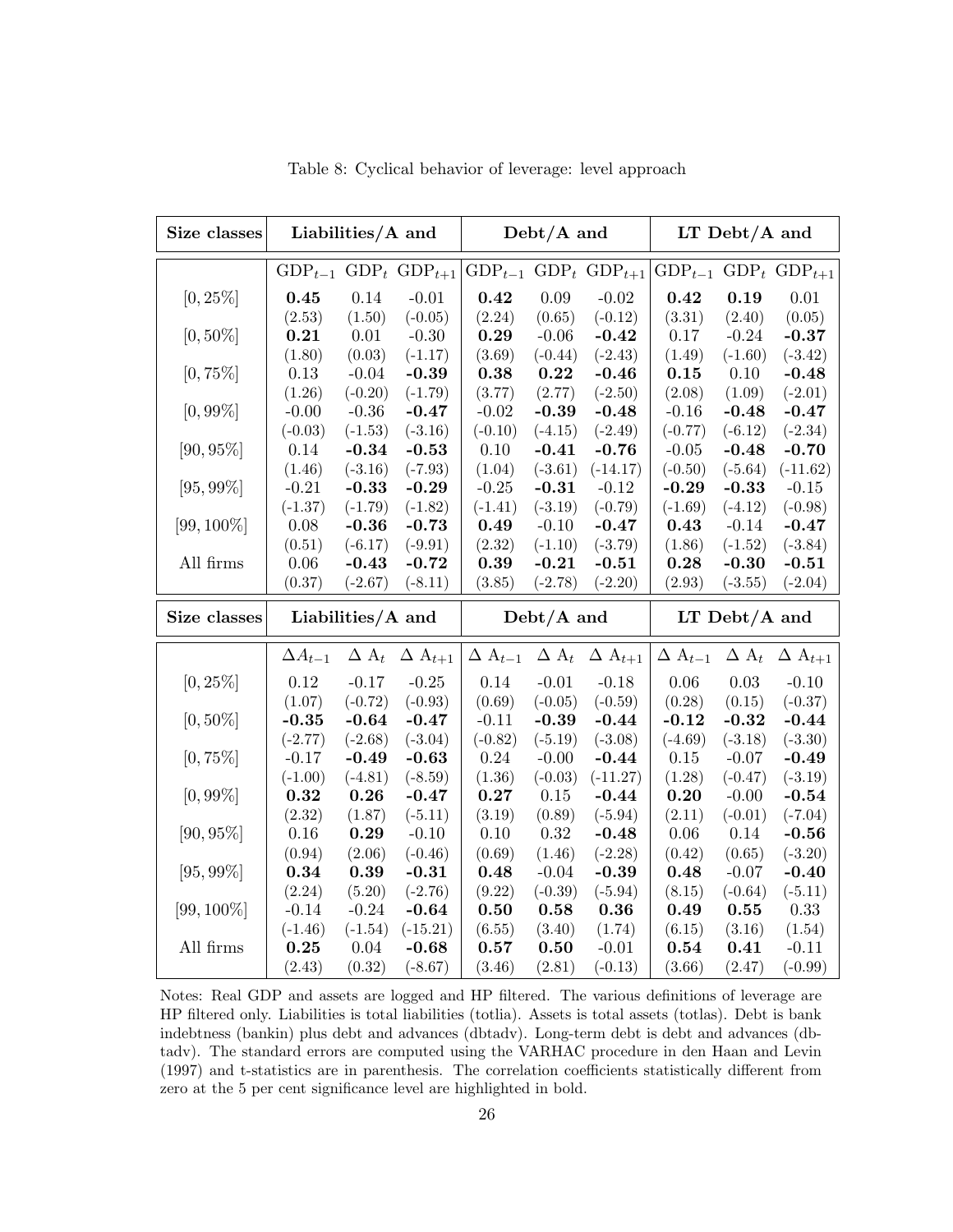

Figure 1: Sale of stock, net sale of stock and change in equity

![](_page_30_Figure_2.jpeg)

1980 1985 1990 1995 2000 2005 Year

Net sale of stock  $\frac{\ }{\ }$   $\frac{\ }{\ }$  Change in equity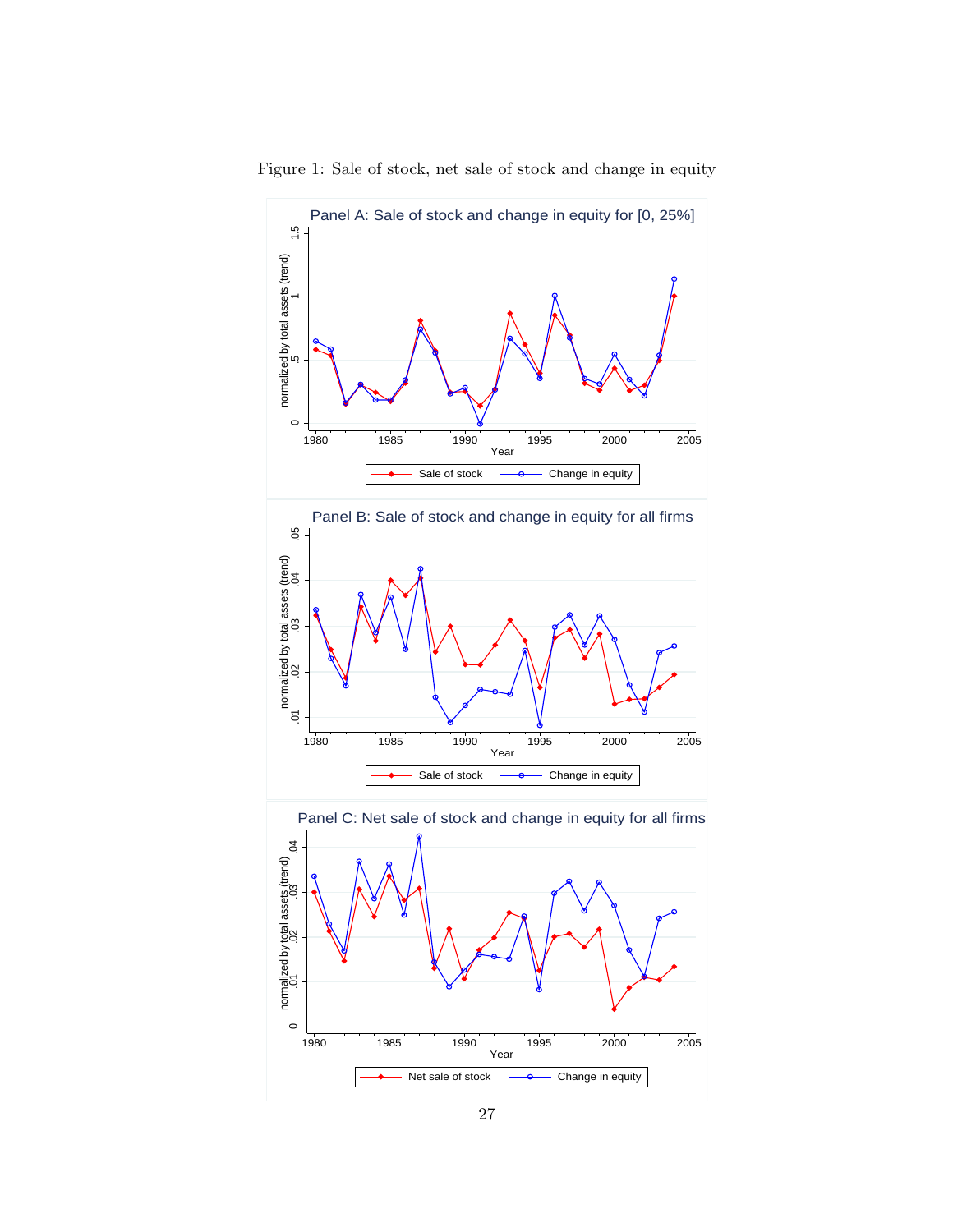![](_page_31_Figure_0.jpeg)

Figure 2: Cyclical behavior of sale of stock: level approach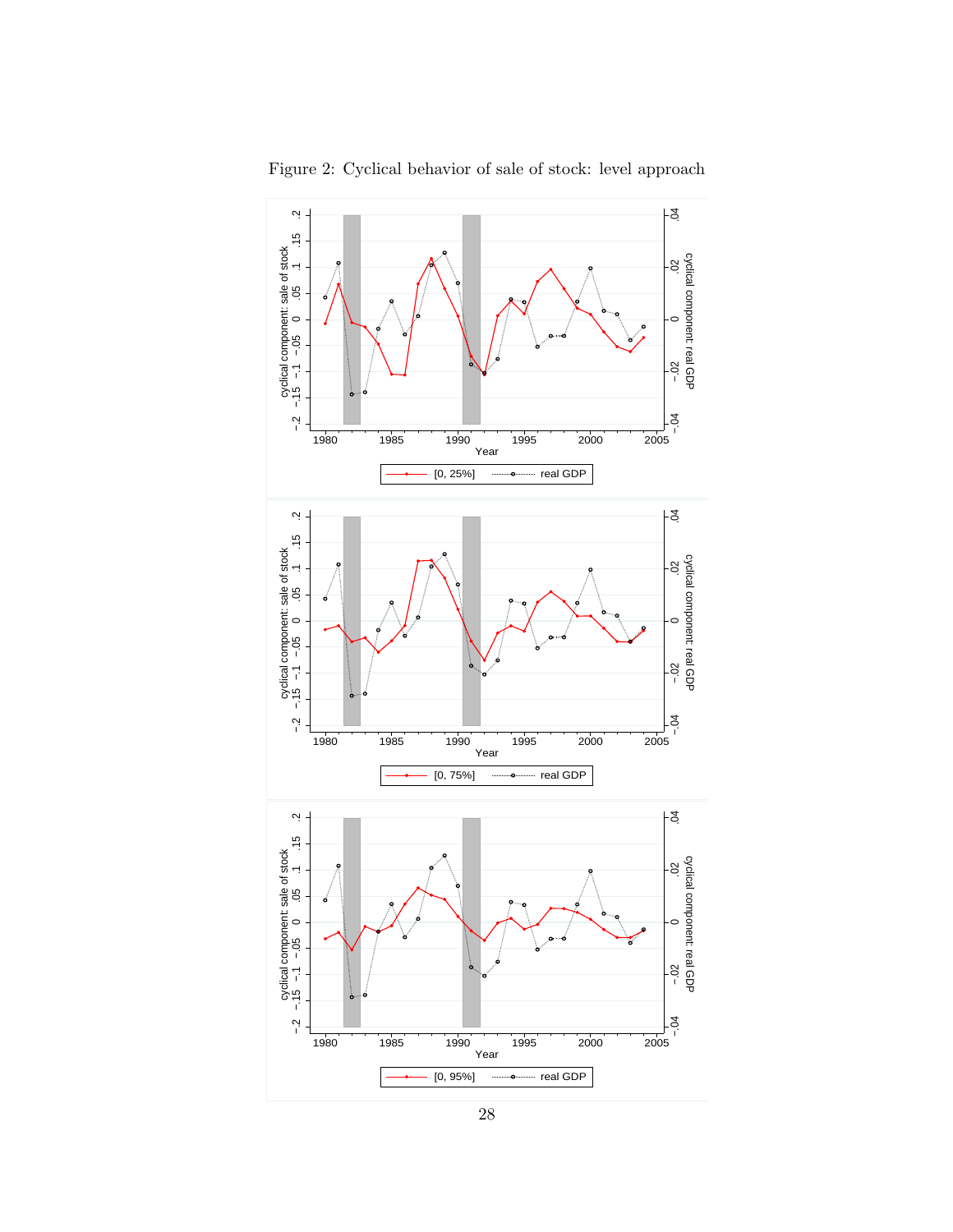![](_page_32_Figure_0.jpeg)

Figure 3: Cyclical behavior of net sale of stock: level approach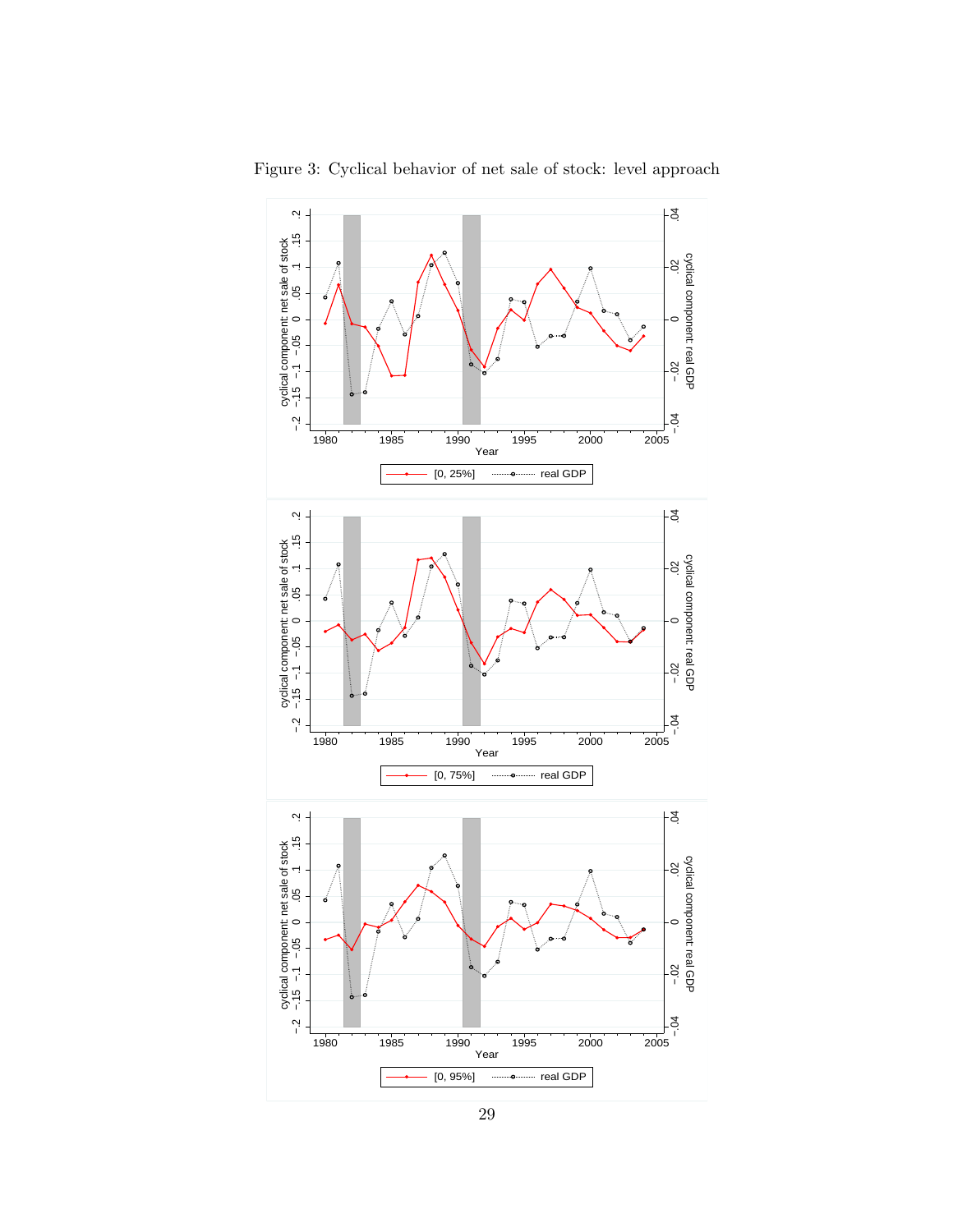![](_page_33_Figure_0.jpeg)

Figure 4: Cyclical behavior of change in equity: level approach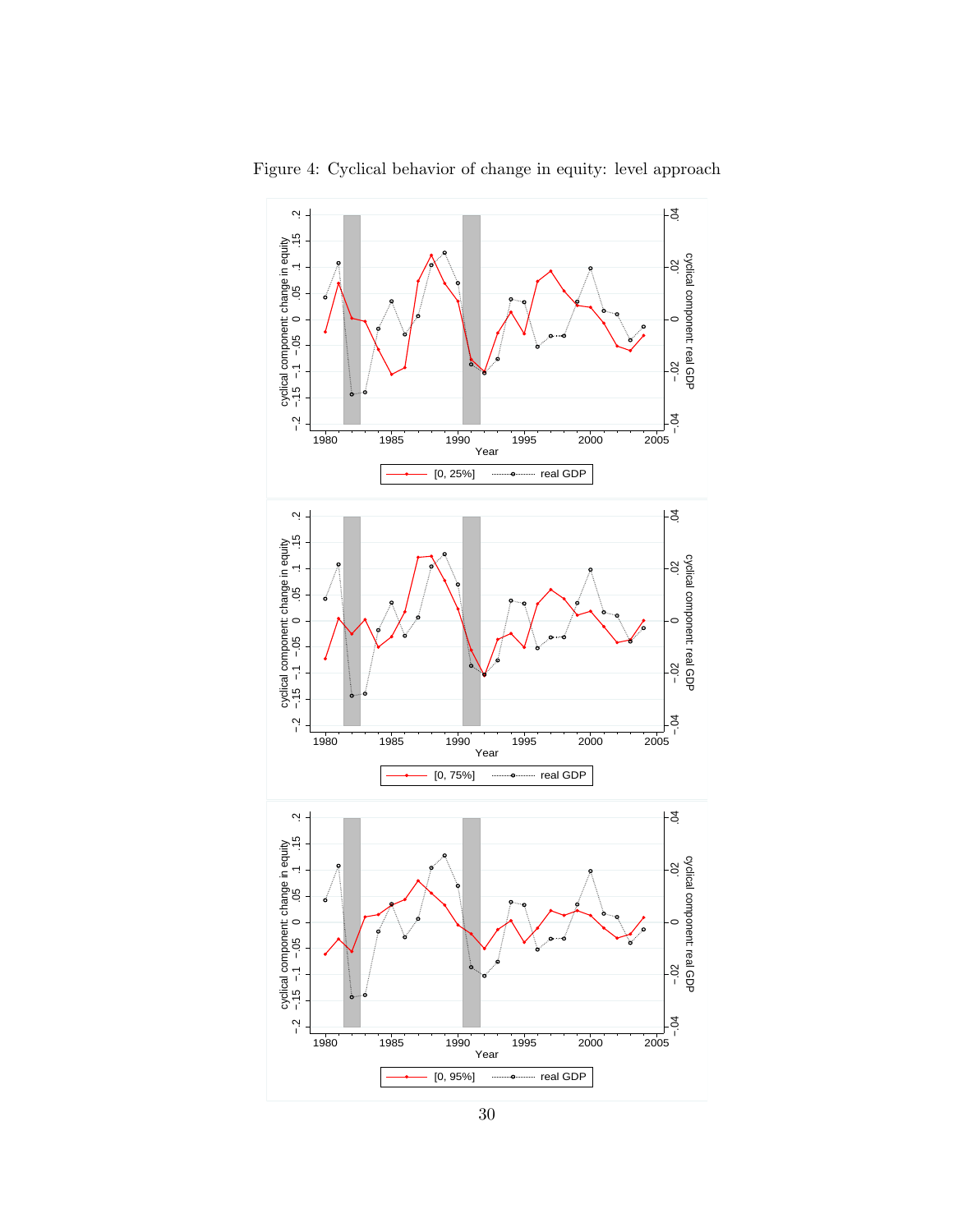![](_page_34_Figure_0.jpeg)

Figure 5: Cyclical behavior of equity issues: [99, 100%], level approach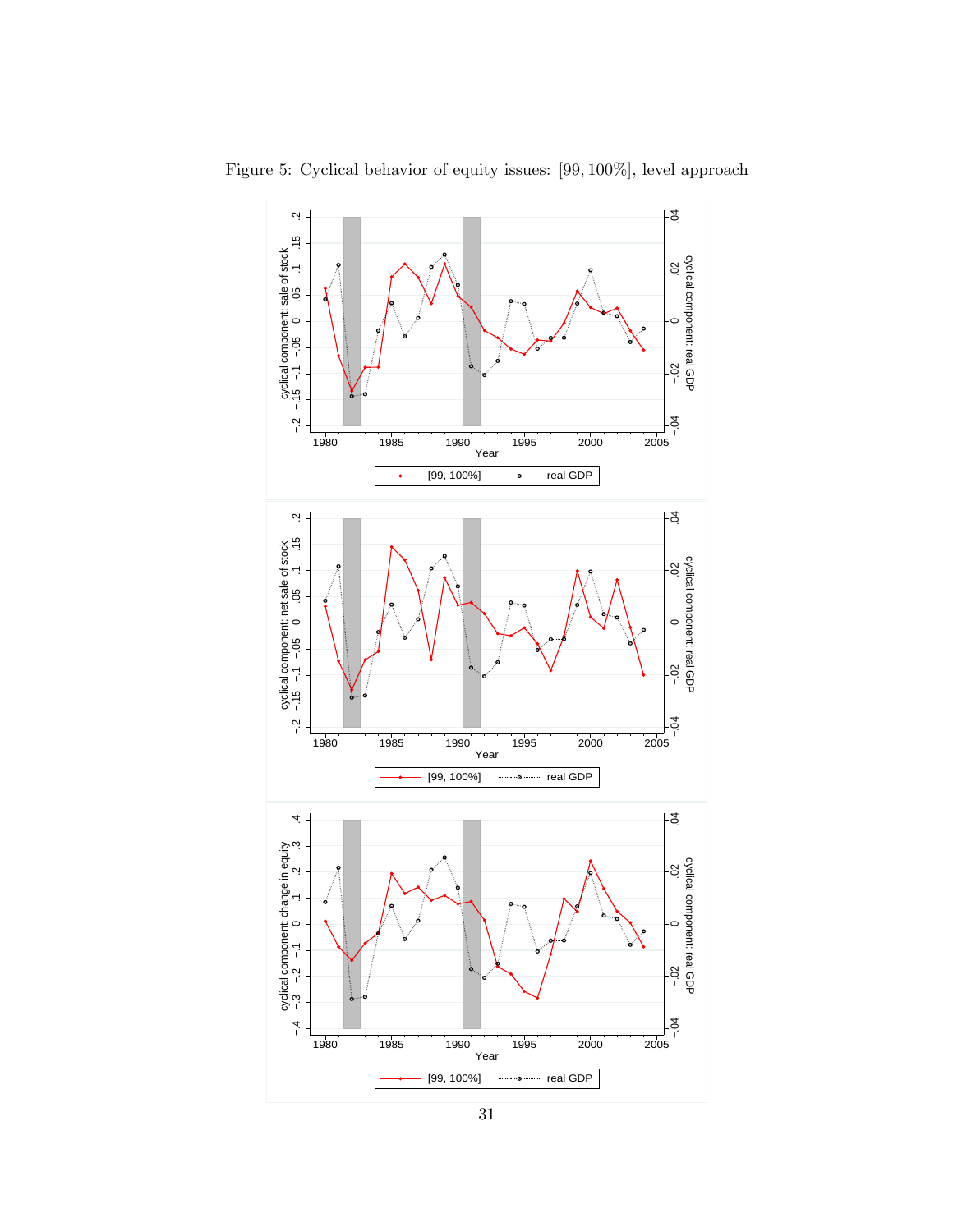![](_page_35_Figure_0.jpeg)

Figure 6: Cyclical behavior of equity issues for different size classes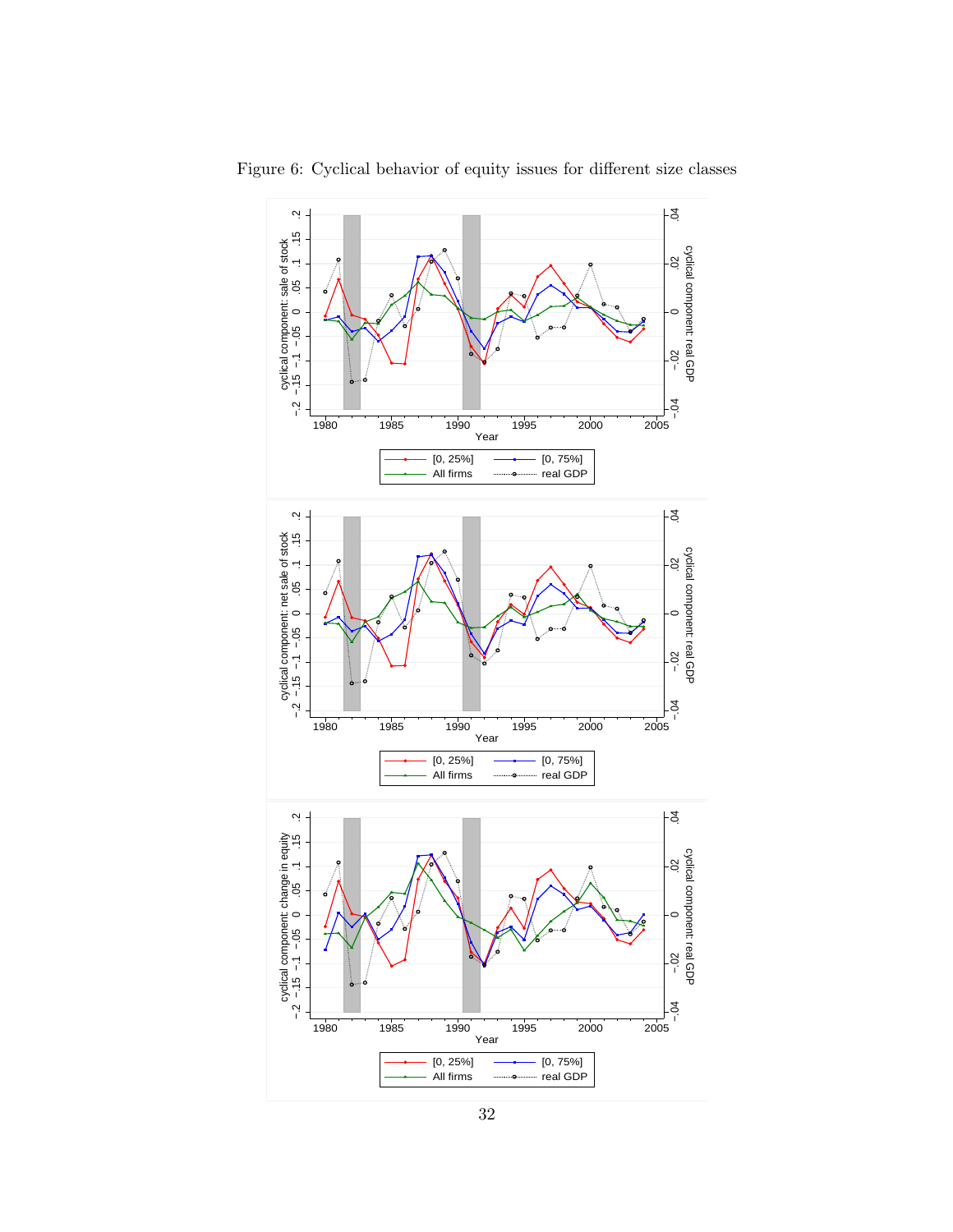Figure 7: Cyclical behavior of net-change in bank debt for different size classes: level approach

![](_page_36_Figure_1.jpeg)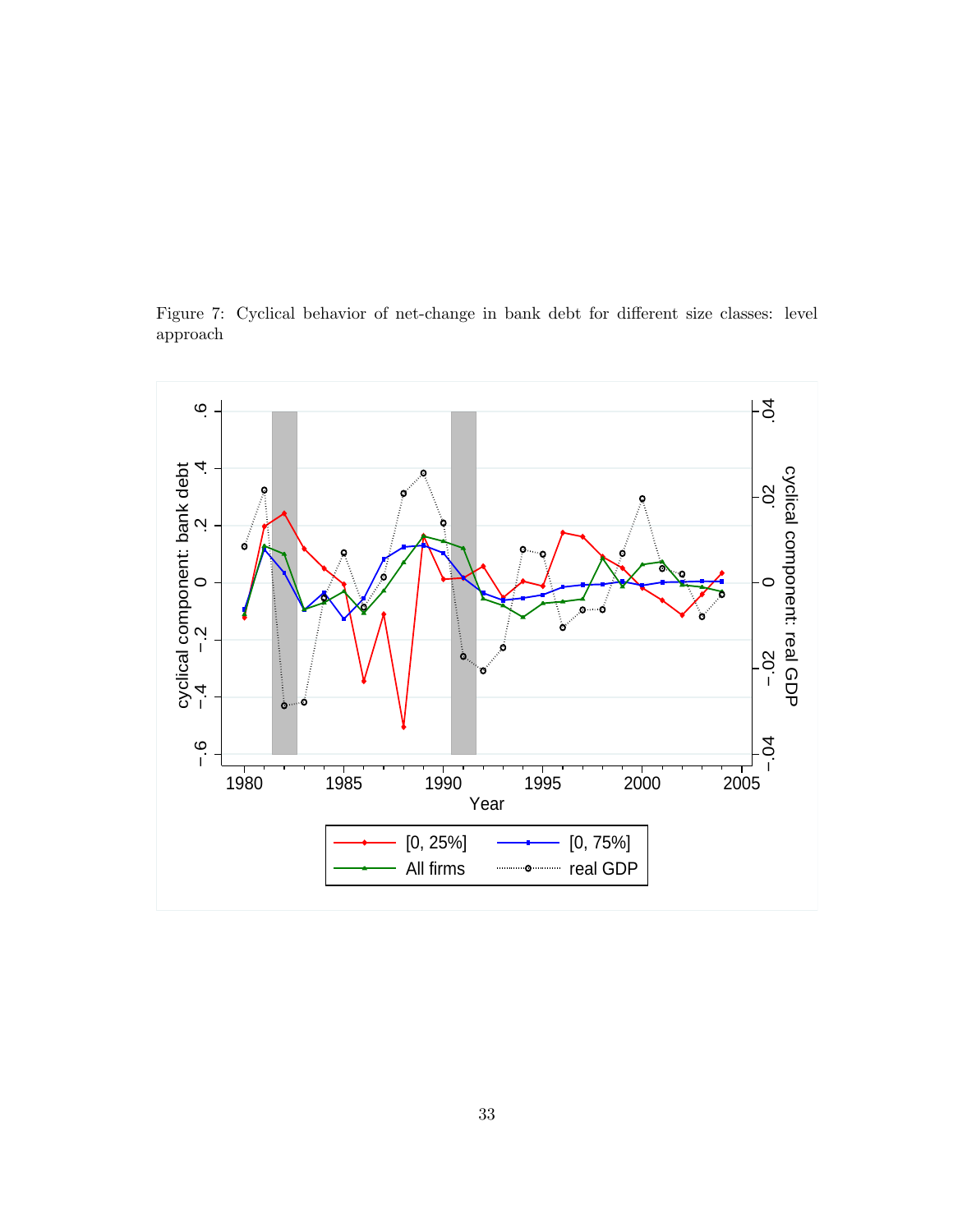![](_page_37_Figure_0.jpeg)

Figure 8: Cyclical behavior of net issuance of long-term debt for different size classes: level approach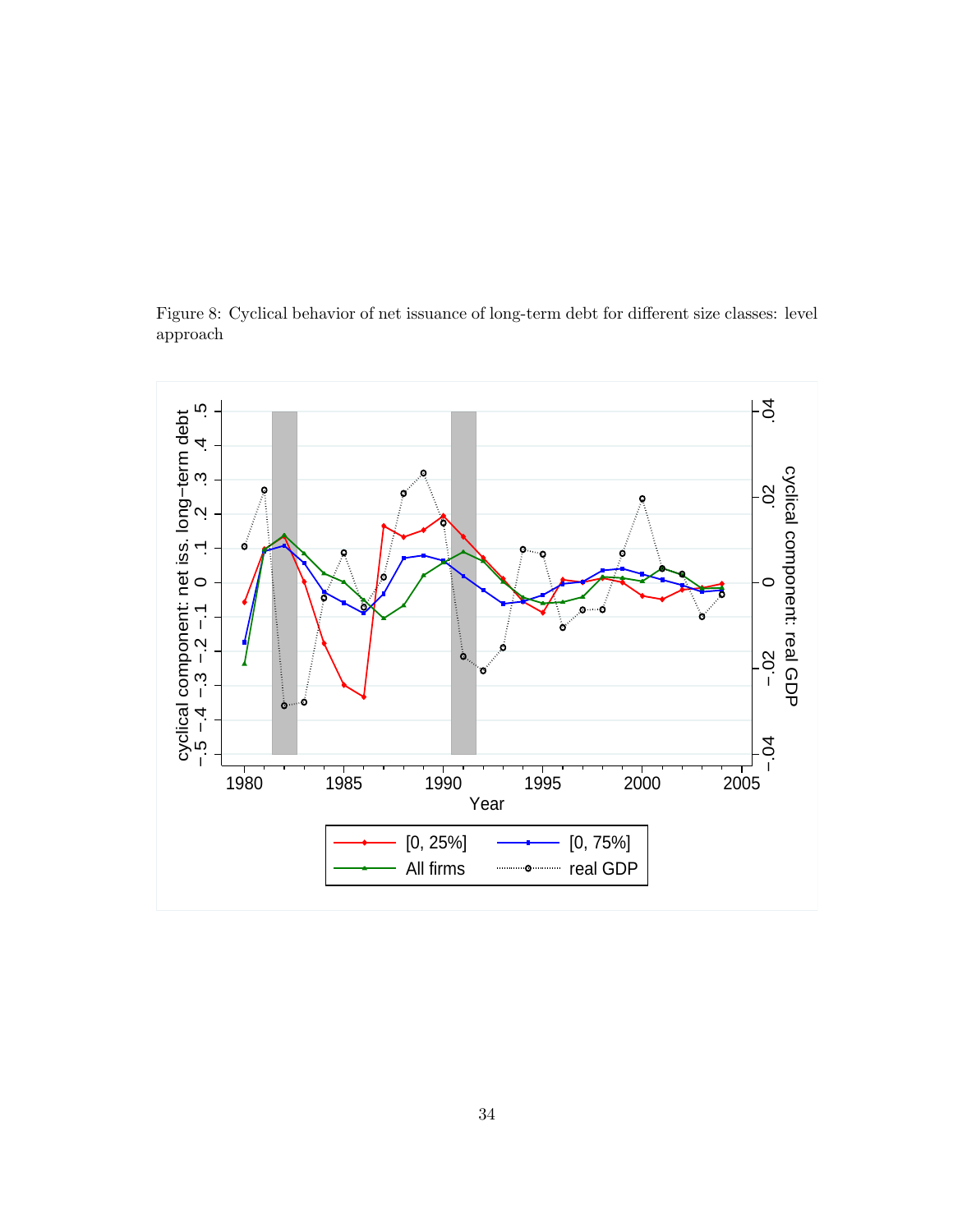Figure 9: Cyclical behavior of net-change in liabilities for different size classes: level approach

![](_page_38_Figure_1.jpeg)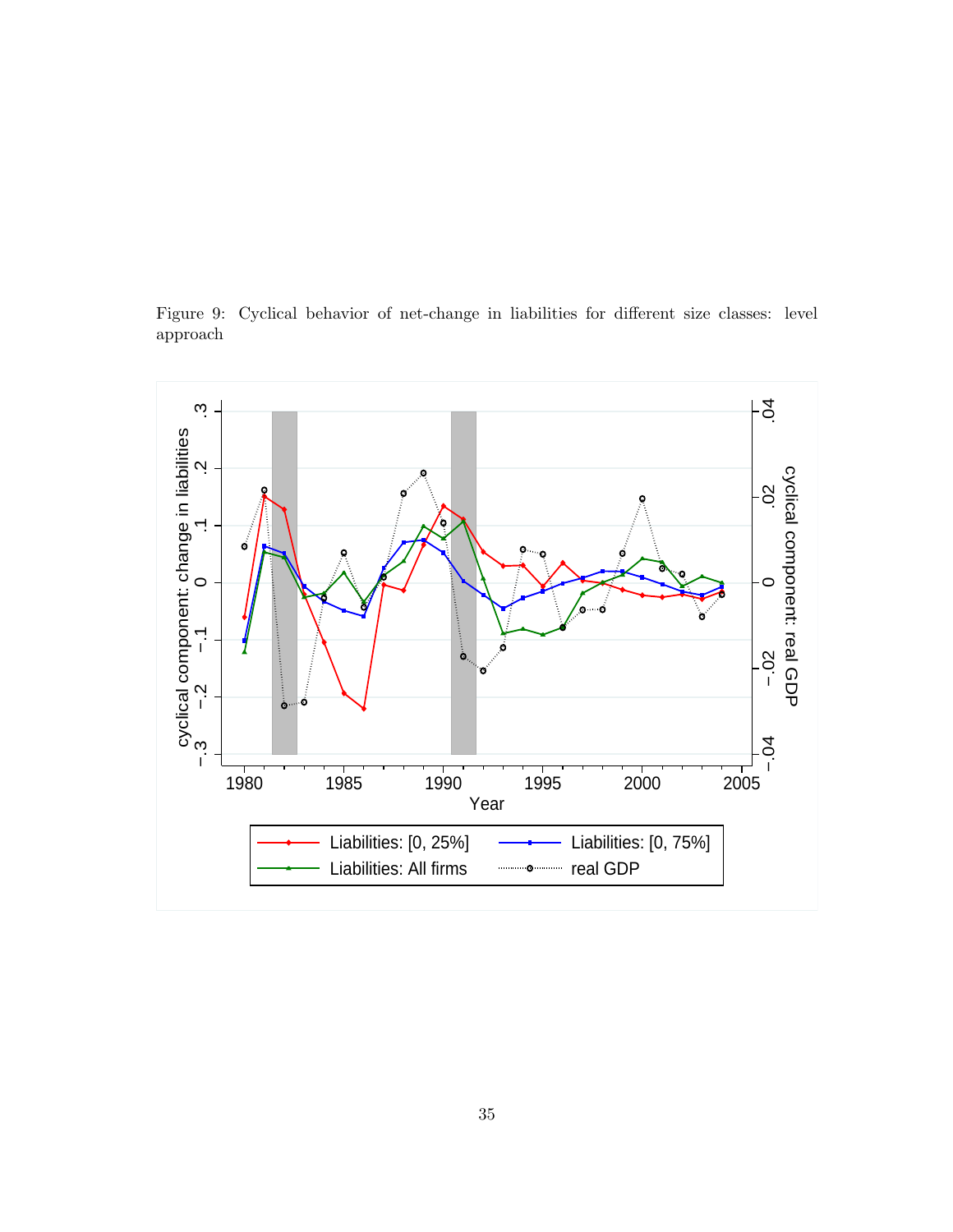![](_page_39_Figure_0.jpeg)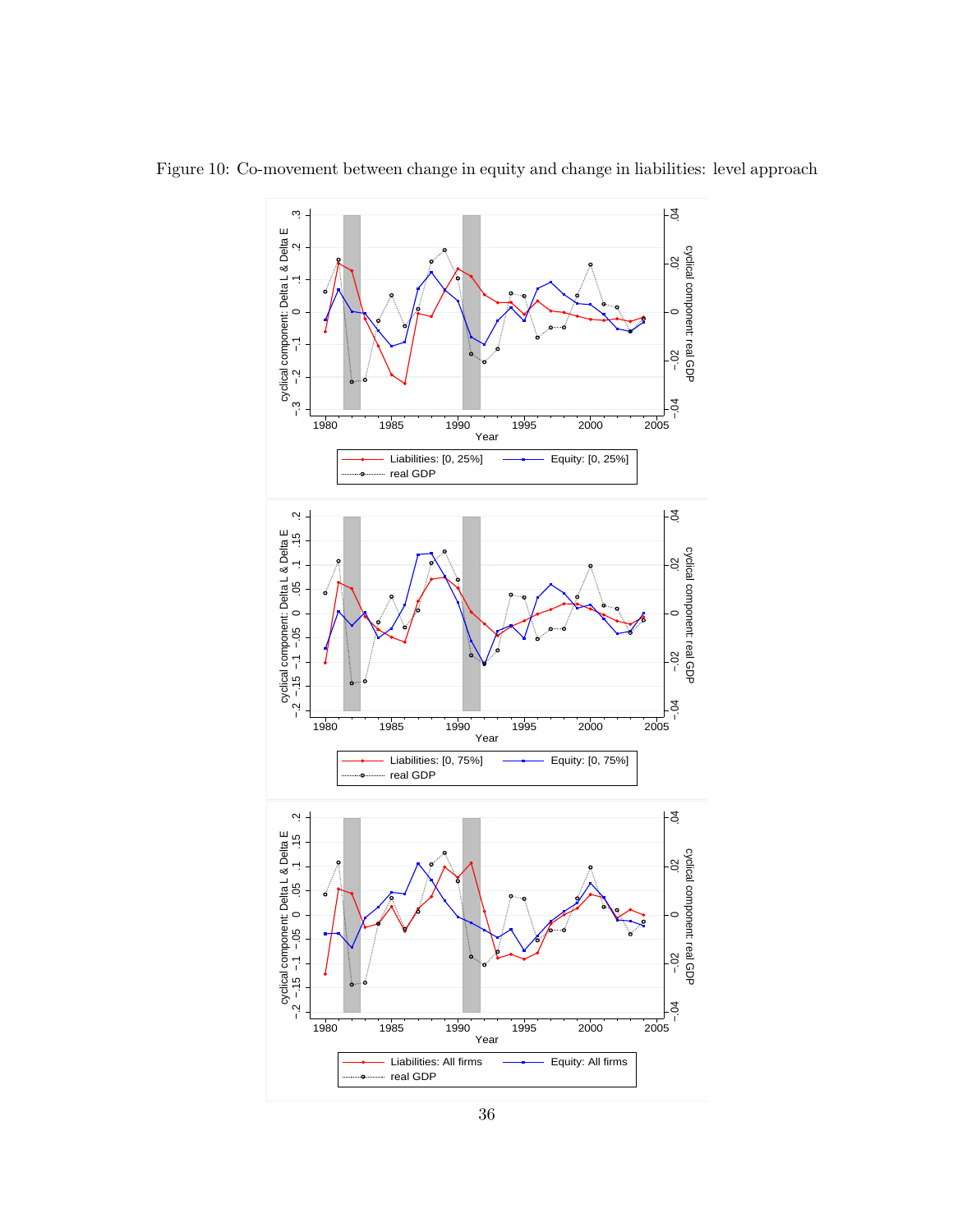![](_page_40_Figure_0.jpeg)

Figure 11: Cyclical behavior of gross and net sale of stock: level approach